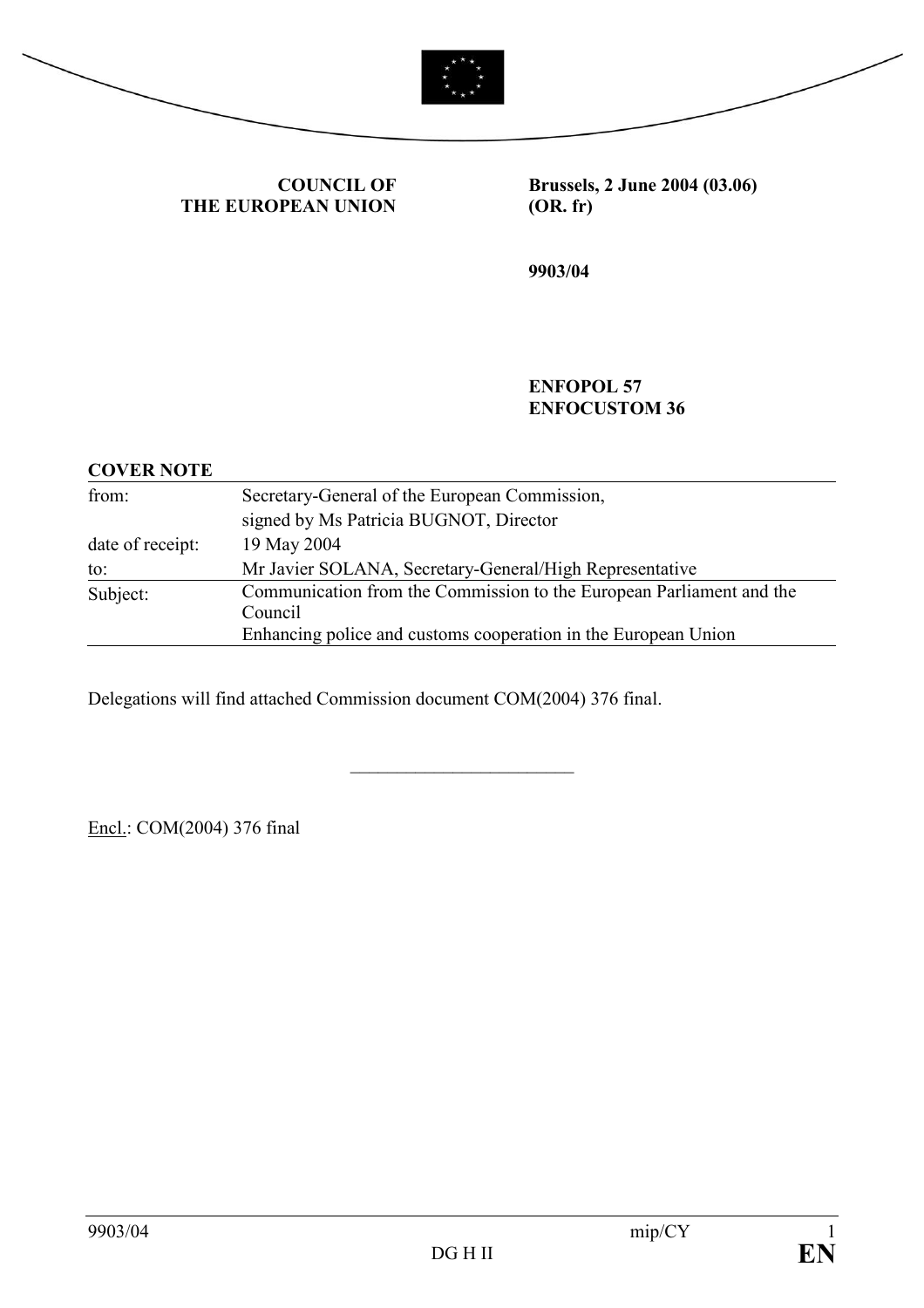COMMISSION OF THE EUROPEAN COMMUNITIES



Brussels, 18.5.2004 COM(2004) 376 final

# COMMUNICATION FROM THE COMMISSION TO THE EUROPEAN PARLIAMENT AND THE COUNCIL

#### ENHANCING POLICE AND CUSTOMS CO-OPERATION IN THE EUROPEAN UNION

I. REPORT ON ACHIEVEMENTS SINCE THE ENTRY INTO FORCE OF THE TREATY OF AMSTERDAM

II. PROPOSALS FOR IMPROVEMENTS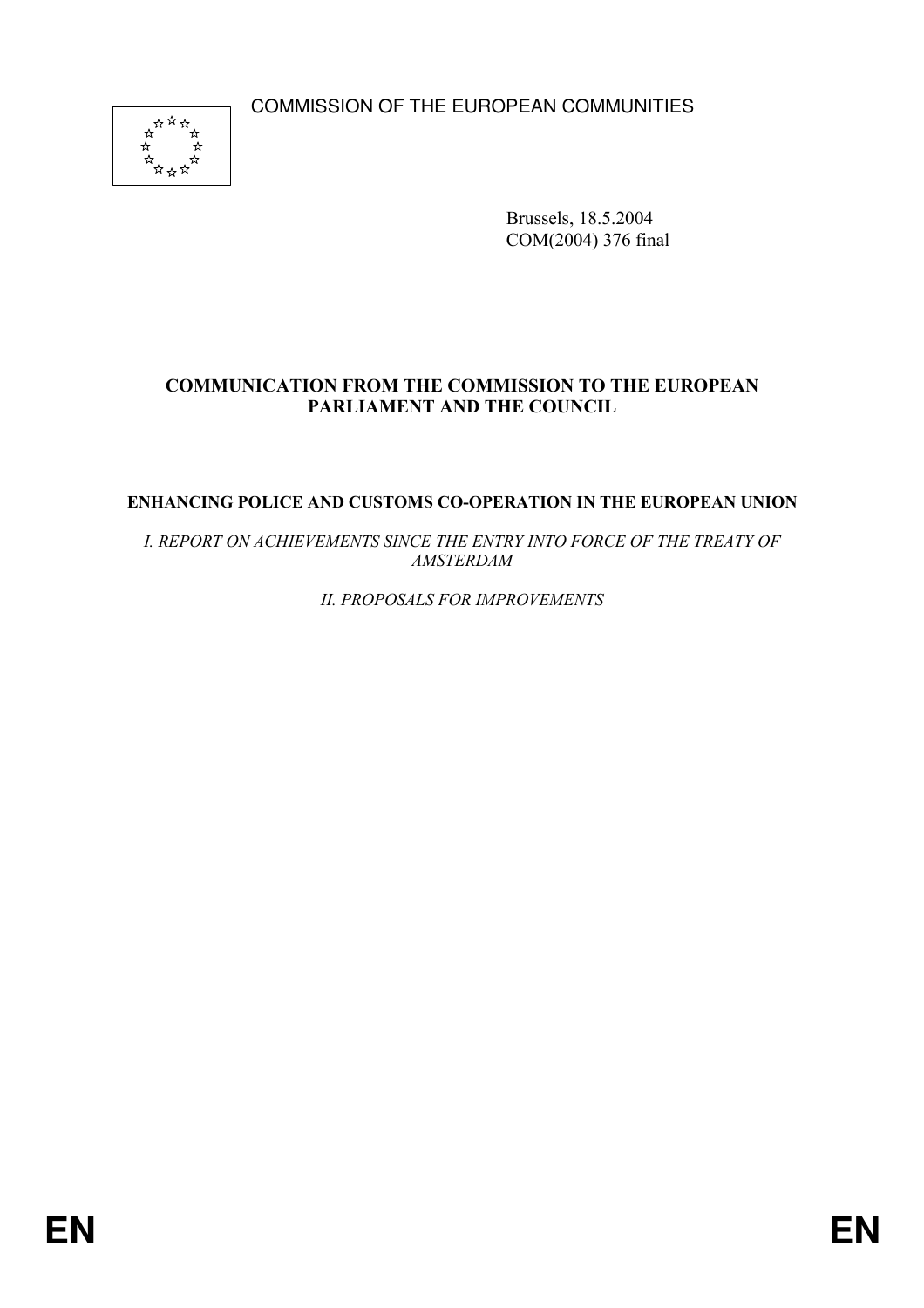# TABLE OF CONTENTS

| 1.       |                                                                                                                                                                   |  |
|----------|-------------------------------------------------------------------------------------------------------------------------------------------------------------------|--|
| I        | REPORT ON ACHIEVEMENTS SINCE THE ENTRY INTO FORCE OF THE                                                                                                          |  |
| 1.       | Legal Obligations and political Commitments for Police and Customs Co-operation<br>(TEU, Schengen, Vienna Action Plan and Tampere European Council Conclusions) 7 |  |
| 2.       |                                                                                                                                                                   |  |
| 2.1.     |                                                                                                                                                                   |  |
| 2.1.1.   |                                                                                                                                                                   |  |
| 2.1.2.   |                                                                                                                                                                   |  |
| 2.1.3.   | Operational police co-operation, including the Task Force of EU Police Chiefs                                                                                     |  |
| 2.1.4.   |                                                                                                                                                                   |  |
| 2.1.5.   |                                                                                                                                                                   |  |
|          |                                                                                                                                                                   |  |
|          |                                                                                                                                                                   |  |
| 2.1.6.   |                                                                                                                                                                   |  |
|          |                                                                                                                                                                   |  |
|          |                                                                                                                                                                   |  |
|          |                                                                                                                                                                   |  |
| 2.2.     |                                                                                                                                                                   |  |
| 2.3.     | The OISIN and AGIS programs as instruments to promote police and customs co-                                                                                      |  |
| $\rm II$ |                                                                                                                                                                   |  |
| 1.       |                                                                                                                                                                   |  |
| 1.1.     |                                                                                                                                                                   |  |
| 1.2.     |                                                                                                                                                                   |  |
| 1.3.     |                                                                                                                                                                   |  |
| 1.4.     |                                                                                                                                                                   |  |
| 1.5.     | Insufficient implementation of legal instruments adopted by the Council  39                                                                                       |  |
| 1.6.     |                                                                                                                                                                   |  |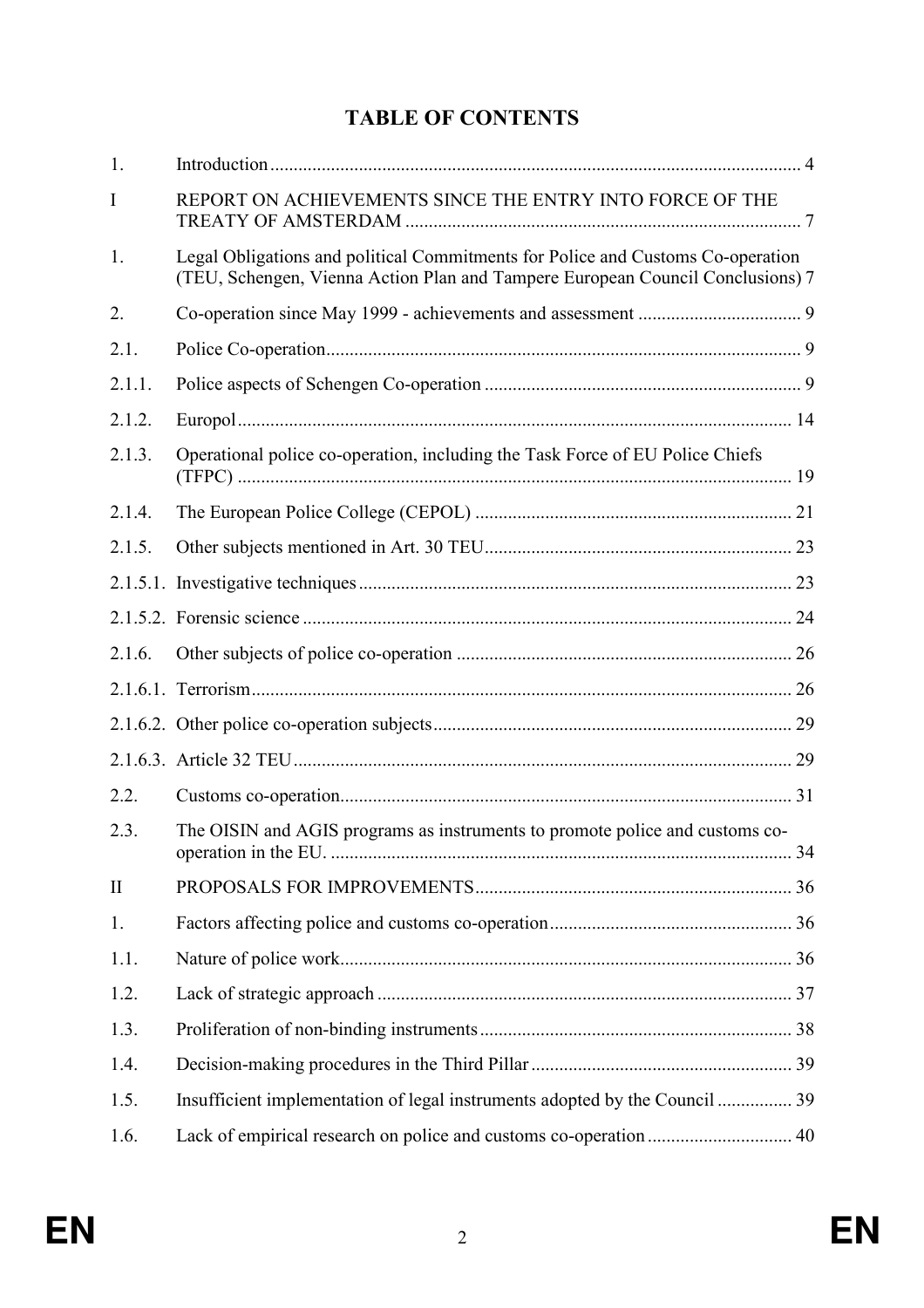| 1.7. |  |
|------|--|
| 1.8. |  |
| 2.   |  |
| 2.1. |  |
| 2.2. |  |
| 2.3. |  |
| 2.4. |  |
| 2.5. |  |
| 3.   |  |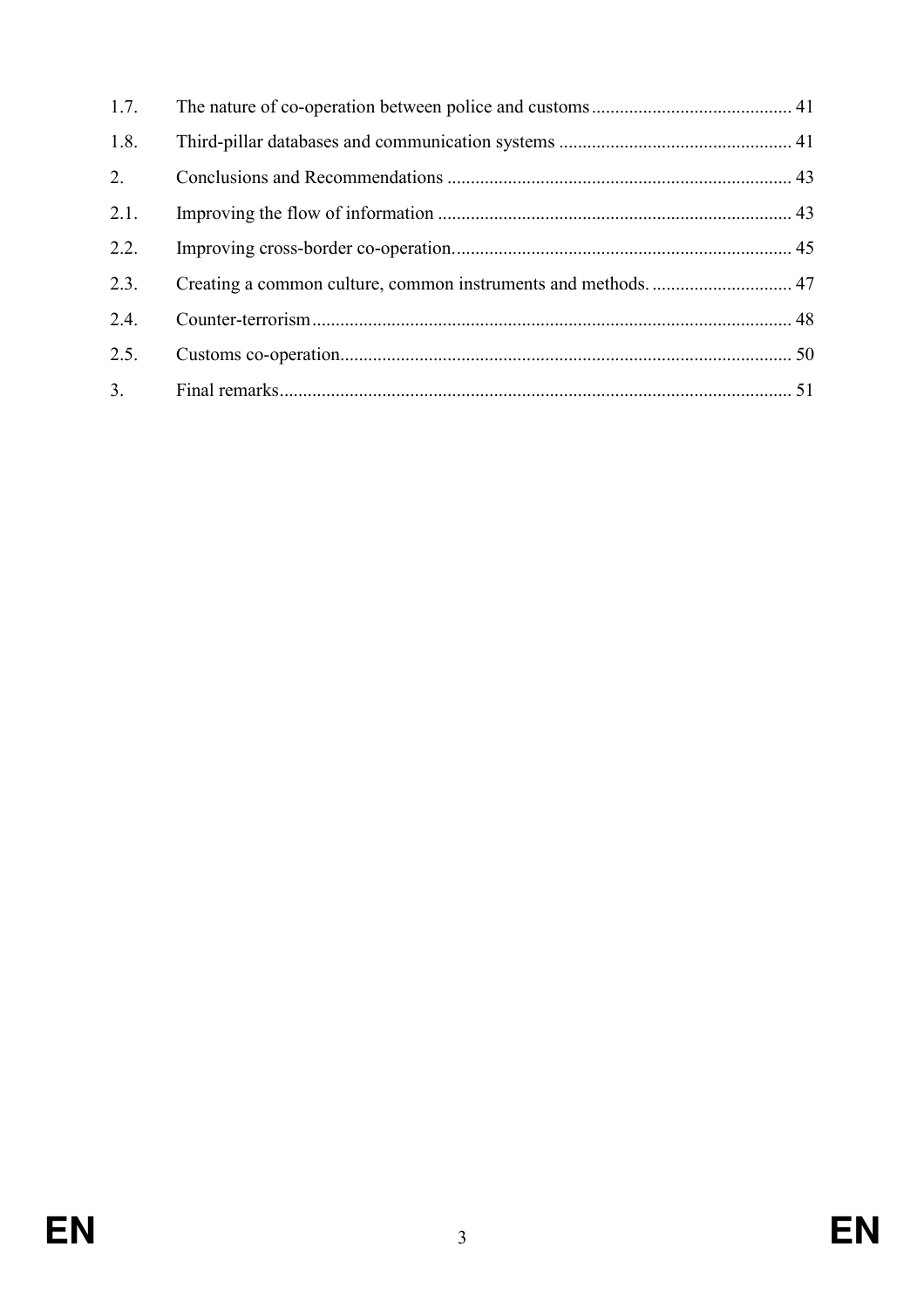## 1. INTRODUCTION

The policy area of justice and home affairs, including co-operation between Member States' police services and customs administrations, was incorporated into an EU Treaty for the first time with the Maastricht Treaty of  $1992<sup>1</sup>$ . Article K of this Treaty mentioned customs and police co-operation as "matters of common interest…(F)or the purpose of achieving the objectives of the Union." Improved possibilities for cooperation in the field of justice and home affairs were opened up by the Treaty on European Union as amended by the Treaty of Amsterdam (hereafter abbreviated as TEU)<sup>2</sup>, which entered into force on  $1<sup>st</sup>$  May 1999. This Treaty included clearer objectives and a detailed description of actions to be taken in the field of police and customs co-operation. Moreover, it strengthened the institutional framework and further developed the decision-making process in this area.

From the outset, the Heads of State and Government were committed to bring forward the implementation of the Treaty provisions on justice and home affairs. Thus, the European Council of Cardiff of 15 and 16 June 1998 called on the Council and the Commission to submit, at its meeting in Vienna in December of 1998, an "Action Plan on how best to implement the provisions of the TEU on an area of freedom, security and justice." The resulting Vienna Action Plan of December 1998<sup>3</sup> included a considerable number of measures regarding police and customs cooperation. Some of these should be implemented within two and others within five years after entry into force of the Treaty.

A special European Council on justice and home affairs matters was held in Tampere in October 1999, only five months after the entry into force of the TEU. Regarding police and customs co-operation, the Tampere European Council called for a number of measures in addition to those mentioned in the Vienna Action Plan. The Tampere program called on the Council and the Commission to promote the full and immediate implementation of the TEU on the basis of the Vienna Action Plan and the measures agreed in Tampere. Both the Vienna Action Plan and the TEU created the obligation to implement certain measures within five years of entry into force of the Treaty, that is, by October 2004.

The Tampere European Council tasked the Commission with the preparation of a Scoreboard to keep track of progress made toward the goals set out in that program. In establishing the Scoreboard, as well as in its regular updating, the Commission has concentrated on the measures called for by the Tampere Council. This Scoreboard has proven an effective tool for monitoring the evolution of the area of freedom, security and justice.

The Laeken European Council of December 2001 carried a mid-term review of the implementation of the Tampere conclusions. The Commission is currently preparing

<sup>1</sup> OJ C 191 of 29 July 1992. This Treaty marks a "new stage in the process of European integration" and introduces a new objective, i.e. "to facilitate the free movement of persons while ensuring the safety and security of their peoples, by including provisions on justice and home affairs"

<sup>2</sup> OJ C 340 of 10 November 1997 3

 <sup>&</sup>quot;Action Plan of the Council and the Commission on how best to implement the provisions of the Treaty of Amsterdam on an area of freedom, security and justice", OJ C 19/1 of 23 January 1999.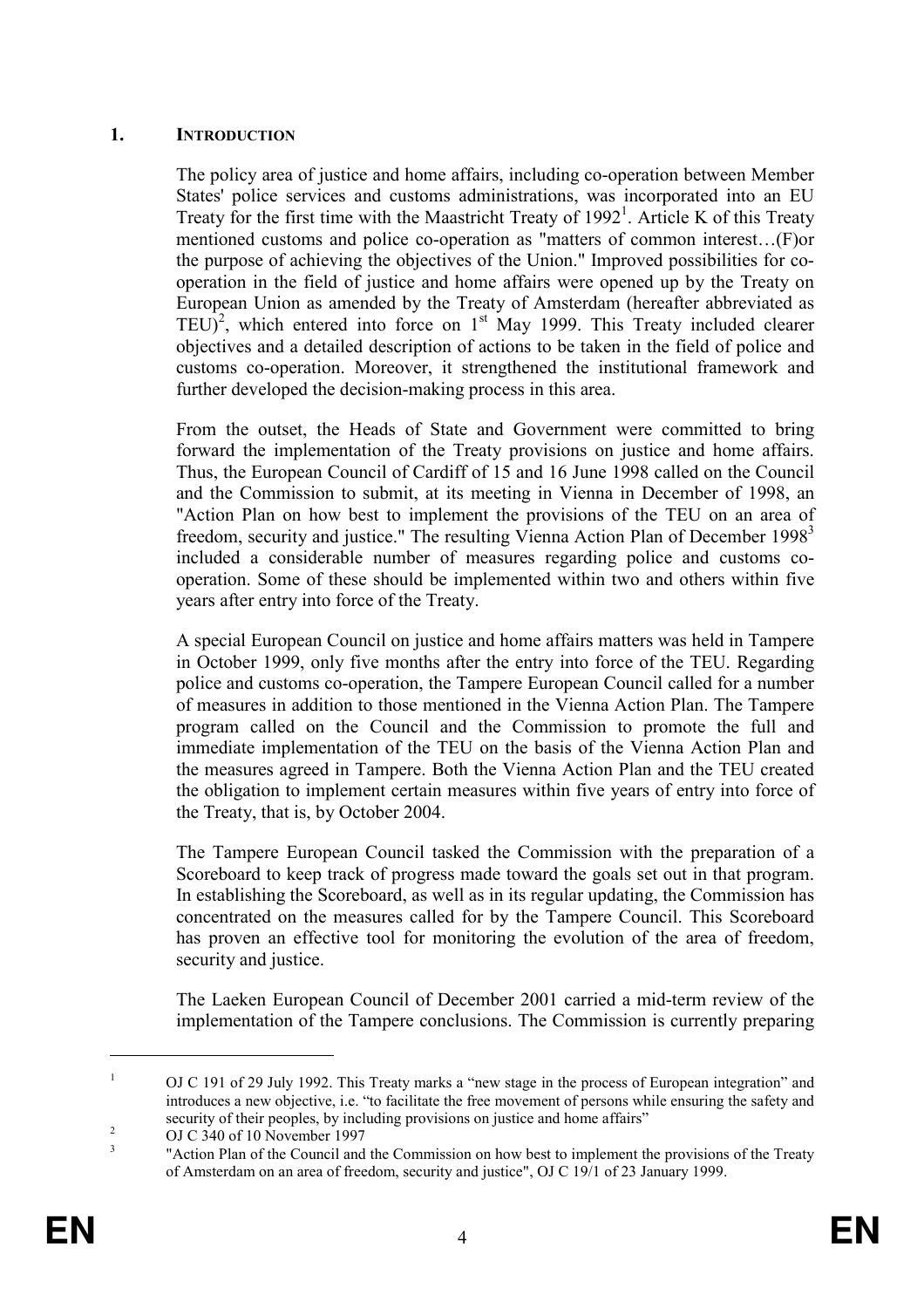an evaluation of the full five-year period since Tampere. This Communication does not intend to pre-empt that formal evaluation exercise. It rather intends to identify those priority police and customs co-operation measures which should remain, or should be added to, the EU agenda in the next few years in order to achieve the necessary progress.

Since the entry into force of the TEU, the European Union has adopted a considerable number of measures to improve co-operation between Member States' police services and customs administrations. Towards the end of 2002, however, the Commission became increasingly aware of the need to review the major developments in this area in a Communication.

To begin with, it became evident that a number of measures contained in the Vienna Action Plan were not being implemented and that some of the bodies established by the Tampere European Council, such as the Task Force of EU Police Chiefs (TFPC), were facing difficulties. Moreover, there were indications that improvements in cooperation between the police and customs services of the Member States were necessary. There were also examples of highly successful co-operation between certain Member States in regions along their common borders, which were not being discussed at EU level.

Furthermore, police and customs co-operation is a broad area covering many diverse and highly technical subjects that are discussed in a variety of separate working groups and bodies, making it difficult to keep track of all relevant developments. A Communication would allow for a clear and comprehensive view of the state of play of police and customs co-operation in the EU.

The enlargement of the Union also made it necessary to clarify and set priorities for police and customs co-operation in the near future. The integration of ten new Member States into all the EU's police and customs co-operation structures will have considerable effects on an already complicated decision-making process.

Finally, progress in police and customs co-operation seemed to be slower than that achieved in the field of judicial co-operation in criminal matters in the EU. A Communication could provide elements to better judge the factors affecting the degree of progress in police and customs co-operation.

In the light of the above, the European Commission considered it necessary to provide an overview and analysis of police and customs co-operation in the EU as it has been evolving since the entry into force of the Treaty of Amsterdam in 1999. Its aim is to provide clarity as to what measures are required to make co-operation more effective toward the achievement of one of the main objectives of the Union, namely "… to provide citizens with a high level of safety within an area of freedom, security and justice…" (Article 29 TEU).

This Communication is limited to co-operation between police and customs authorities of the Member States in the fight against crime. It excludes matters that relate exclusively to judicial co-operation, as well as administrative assistance in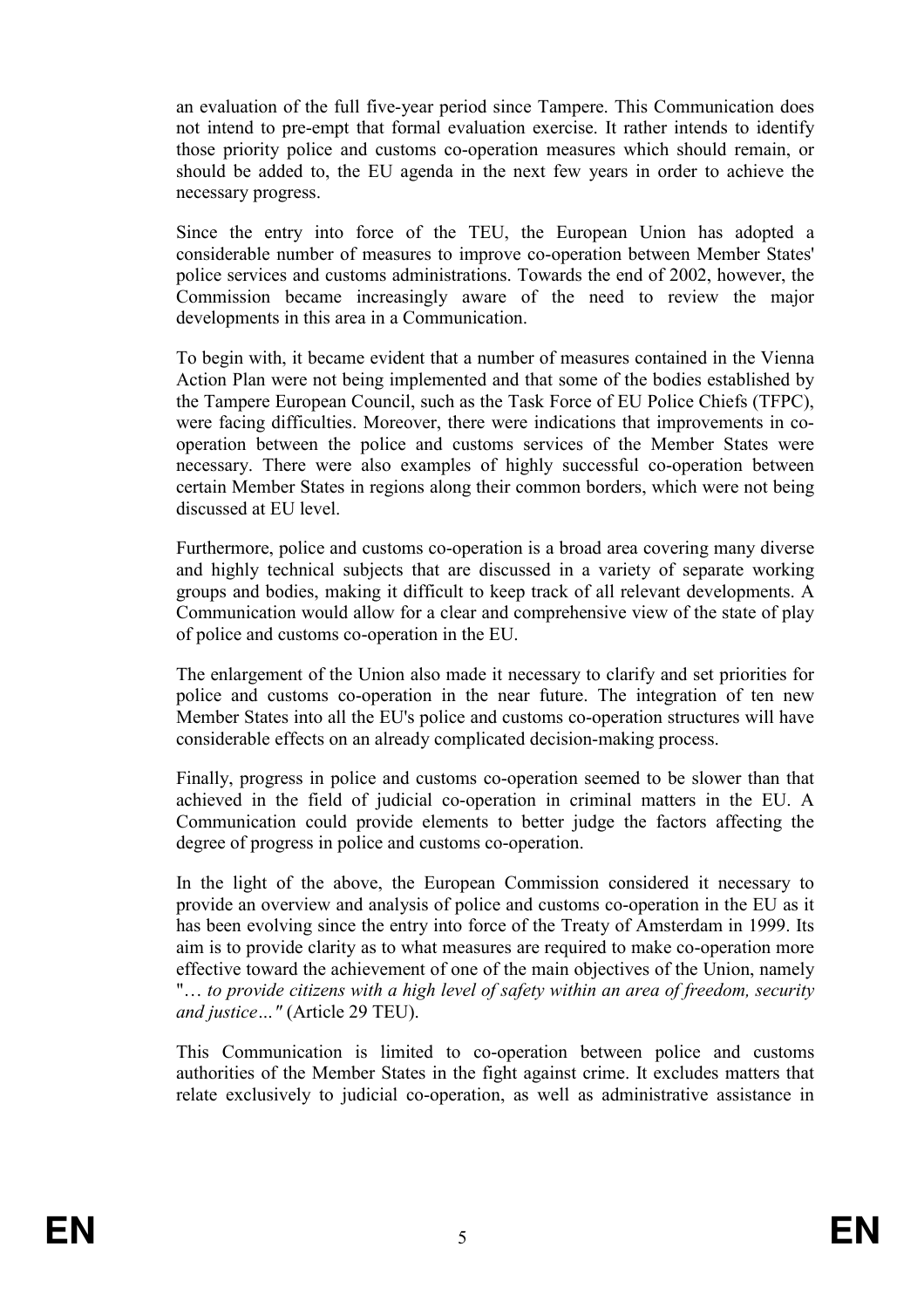customs matters<sup>4</sup> and customs cooperation defined under article 135 of the Treaty establishing the European Community  $(TEC)^5$ , although it briefly touches upon these related areas when necessary. Furthermore, this Communication does not address preventive measures either adopted, or in the course of adoption, within the Community framework, however we should recognise that the Community has gradually taken measures to prevent intentional illegal acts, particularly relating to terrorism in the area of air and maritime transport. It should also be noted that the European Union Millennium Strategy on Organised Crime of May 2000 includes a number of recommendations regarding police co-operation. Where appropriate these measures are briefly examined in this Communication.<sup>6</sup>

The Communication is structured as follows. Part I recalls the specific legal obligations and political commitments set out regarding police and customs cooperation in the TEU, the Schengen Convention, the Vienna Action Plan and the Tampere European Council. It also presents a summary and a brief assessment of the developments in the main areas of police and customs co-operation, as well as suggestions on how to improve co-operation in the future. Part II provides an analysis of the main factors affecting police and customs co-operation in the EU, as well as recommendations as to the measures that, in the Commission's view, should be taken to ensure tangible progress in co-operation in the near future.

<sup>4</sup> OJ L 82 of 22 March 1997, Council Regulation n°515/97 of 13 March 1997 on mutual assistance between the administrative authorities of the Member States and cooperation between the latter and the Commission to ensure the correct application of the law on customs and agricultural matters.

<sup>5</sup> OJ C 325 of 24 December 2002.

<sup>6</sup> The European Union Action Plan for the Beginning of the New Millennium on Prevention and Control of Organised Crime, OJ C 124 03 May 2000.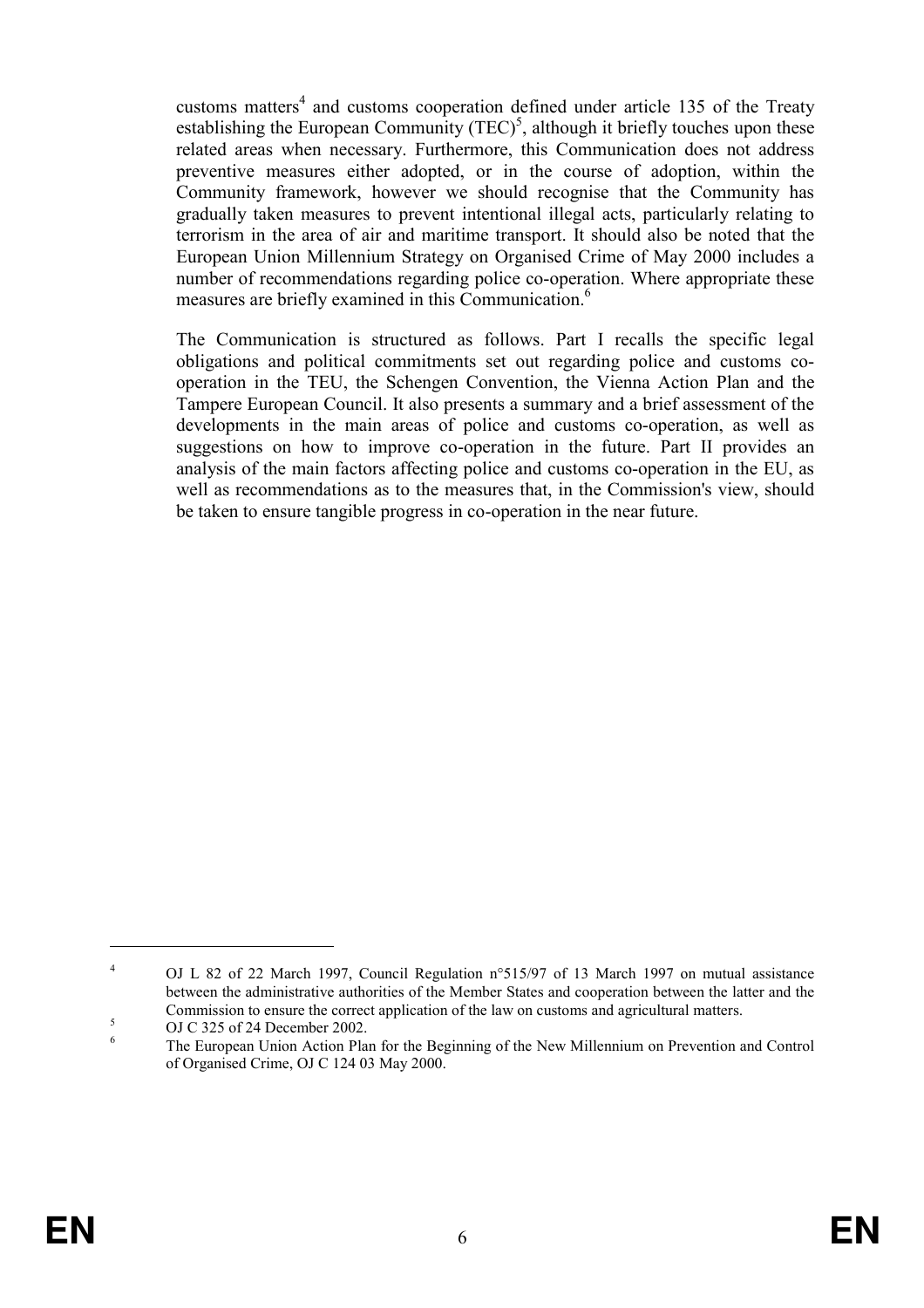# I REPORT ON ACHIEVEMENTS SINCE THE ENTRY INTO FORCE OF THE TREATY OF AMSTERDAM

#### 1. LEGAL OBLIGATIONS AND POLITICAL COMMITMENTS FOR POLICE AND CUSTOMS CO-OPERATION (TEU, SCHENGEN, VIENNA ACTION PLAN AND TAMPERE EUROPEAN COUNCIL CONCLUSIONS)

The legal obligations and political commitments for police and customs co-operation in criminal matters in the EU can be found in the Treaty on the European Union (TEU), the Convention Implementing the Schengen Agreement (hereafter referred to as the Schengen Convention)<sup>7</sup>, the Vienna Action Plan of 1998 and the Tampere European Council Conclusions of October 1999.

The TEU states in article 29 that "…the Union's objective shall be to provide citizens with a high level of safety within an area of freedom, security and justice by developing common action among the Member States in the field of police and judicial co-operation in criminal matters." This objective shall be achieved by preventing and combating crime, organised or otherwise, through i.a. closer cooperation between police forces, customs authorities and other competent authorities in the Member States, both directly and through Europol.

Article 30 explains that common action in the field of police co-operation shall include:

- operational co-operation between the competent authorities, including the police, customs and other specialised law-enforcement services of the Member States in the prevention, detection and investigation of criminal offences;
- in the collection and storage, processing and exchange of information, in particular through Europol;
- joint initiatives in training, exchange of liaison officers and forensic research;
- and common evaluation of investigative techniques.

This article also specifies a number of general and specific obligations as regards cooperation through Europol.

In addition to articles 29 and 30 TEU, there are also obligations resulting from the incorporation into the EU law of the Schengen Convention of 1990. The Schengen Convention provides for the abolition of border controls among Member States, while at the same time reinforcing control measures at common external borders. Police co-operation obligations were introduced so as to counteract any security deficit caused by the abolition of the checks at the internal borders. Matters concerning immigration, visas and asylum were incorporated into the Treaty on the European Community (Title IV, 'first pillar') and matters relating to police and

OJ L 239 of 22 September 2000.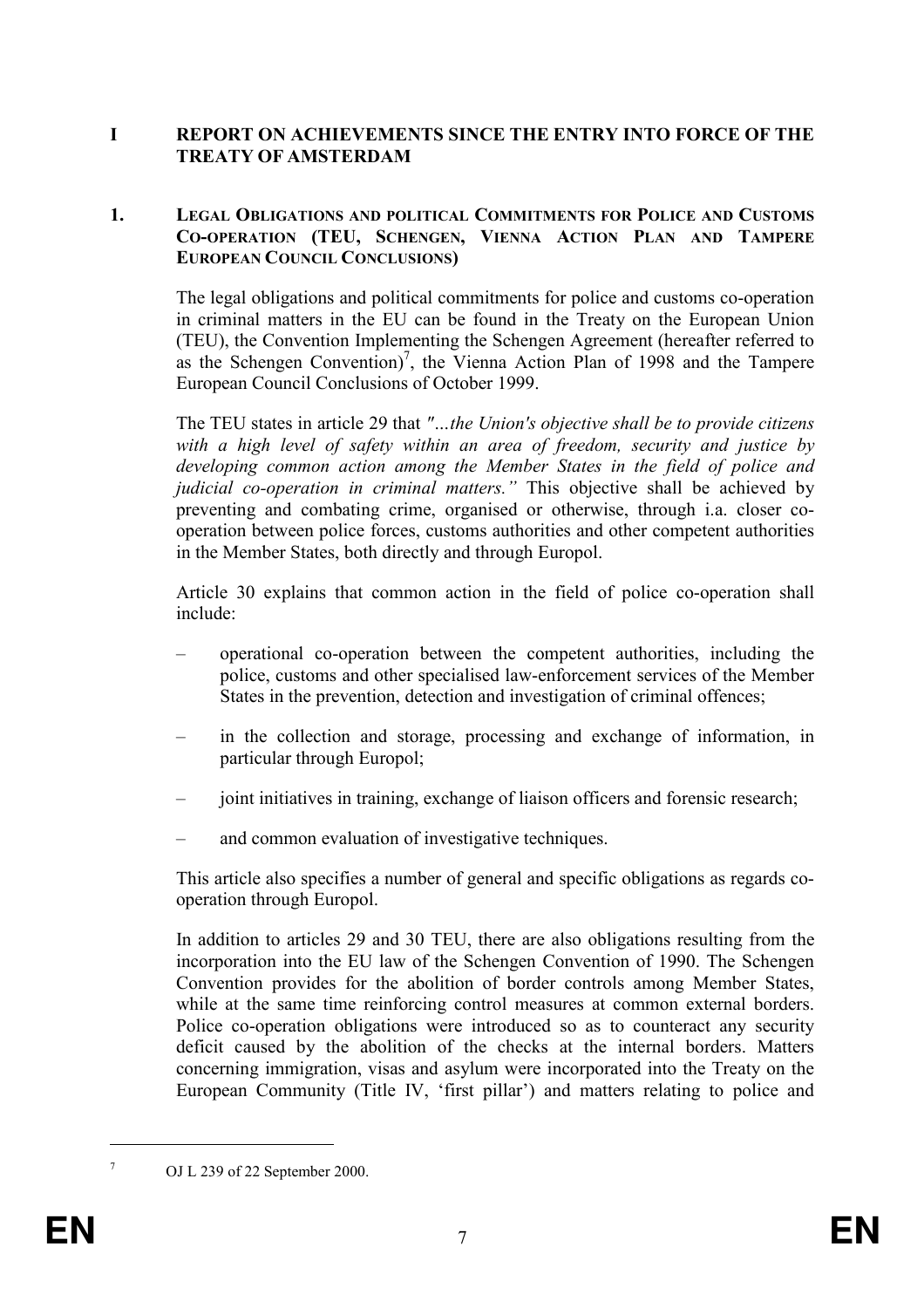judicial co-operation in criminal matters were incorporated into Title VI TEU, ('third pillar').

In addition to these legal obligations there exist other important documents which contain commitments at the highest political level to achieve concrete progress regarding police co-operation: The Action Plan to Combat Organized Crime of 1997<sup>8</sup> , the Vienna Action Plan of December 1998 and the Conclusions of the Tampere European Council of October 1999. More recently, the Commission published the document "The Prevention and Control of Organized Crime: a European Union Strategy for the beginning of the New Millennium".<sup>9</sup>

After the Amsterdam Treaty entered into force, the European Council of Tampere added a number of important measures to be implemented in the area of police cooperation. The main ones were the establishment of a European police chiefs' operational task force to i.a. contribute to the planning of operative actions; a call to enable Europol to participate in investigation teams and to ask Member States to start investigations; and the establishment of a European Police College for the training of senior police officials. The Tampere conclusions explicitly state that the Vienna Action Plan remains valid.

The fact that two European Councils agreed on such important measures just before and immediately after the entry into force of the TEU clearly shows the commitment to achieve concrete and speedy progress in police and customs co-operation at the highest political level in the Union.

In addition to the measures called for by the TEU, the Vienna Action Plan and the Tampere conclusions, other events have given political impulse to move forward in a number of areas. Thus, after the public order disturbances during the European Councils of Nice and Gothenburg in 2001, co-operation in the maintenance of public order was intensified. Similarly, in the wake of 11 September 2001 many measures were agreed upon to step up co-operation in the fight against terrorism.

Police co-operation in the Union extends and supplements already existing, successful bilateral co-operation between Member States. A more recent development in bilateral co-operation is the formalisation and intensification of cooperation between Member States sharing a common border through joint police stations or joint police and customs co-operation centres. The inter-linkage between bilateral developments and EU police co-operation is made by the Vienna Action Plan, which specifically calls for the further development of such co-operation throughout the Union.

<sup>8</sup> OJ C 251 of 15 August 1997. 9

OJ C 124 of 03 May 2000.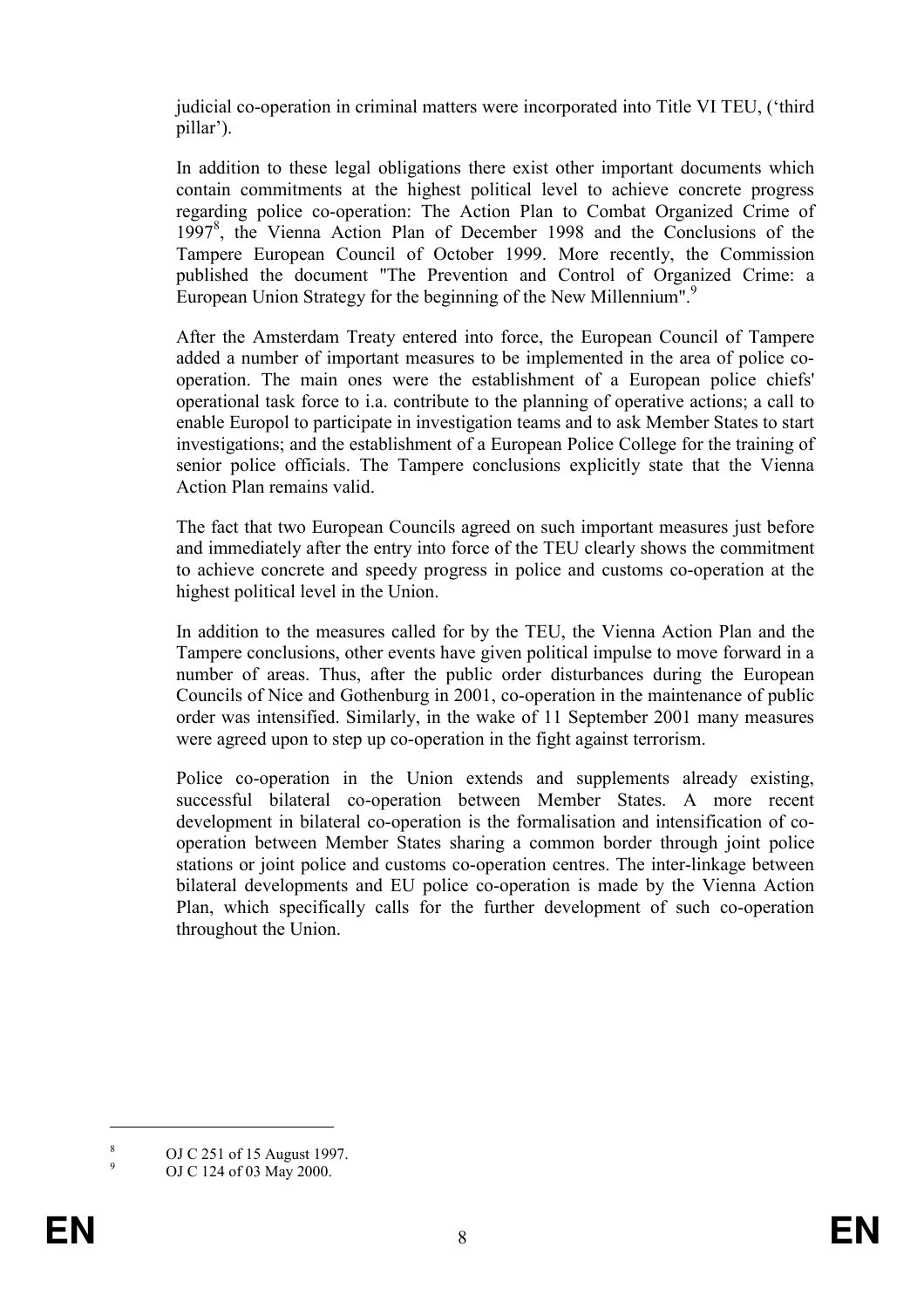#### 2. CO-OPERATION SINCE MAY 1999 - ACHIEVEMENTS AND ASSESSMENT

#### 2.1. Police Co-operation

#### 2.1.1. Police aspects of Schengen Co-operation

As stated in Chapter 2, the Treaty of Amsterdam of 1997 incorporated the Convention Implementing the Schengen Agreement of 1990 in the framework of the European Union.

The aim of Schengen was "to abolish checks at [the] common border on the movement of persons $10$ . Police co-operation was thought of as one of the "complementary measures to safeguard internal security $1$ ."

The Schengen Convention entails a number of obligations for Member States<sup>12</sup> regarding police co-operation at their common internal borders, at the external borders of the Schengen territory (land, international airports, sea) and within the Schengen area in general to counteract any security deficit caused by the abolition of the checks at the internal borders. The Vienna Action Plan of 1997 and the Tampere Council Conclusions of 1999<sup>13</sup> provided the normative and, to a lesser degree, operational underpinnings to the area of freedom, security and justice. The importance of 'Schengen' in that context is fundamental, since it is the core of that area, providing freedom to travel together with the minimum measures to offset security deficits and guarantees that the justice system can cope with the consequences of increased mobility. The Schengen Convention provides the legislative framework for the abolition of internal border controls, the introduction of checks at the external borders on the basis of common standards and the ensuing mandatory and enabling rules to spur law-enforcement co-operation.

The following obligations created by the Schengen Convention are the most important ones concerning police co-operation.

Article 39 stipulates that Member States "undertake to ensure" that police authorities shall assist each other to prevent and detect criminal offences. The requests for assistance must be exchanged via "central bodies responsible for police cooperation", unless the urgency of the matter justifies that requests are exchanged directly between competent police authorities. Challenges do exist however, because the competences of police in the different Member States differ widely, and also because article 39(2) CAAS stipulates that written information can only be used as evidence in criminal proceedings in the recipient Member State with the consent of the competent judicial authorities of the requested Member State.

This article, together with article 46 (see below), has been the basis of a large number of bilateral agreements between Schengen States. The most comprehensive agreements are those that established permanent co-operation and information

<sup>&</sup>lt;sup>10</sup> See preamble of the Schengen Convention.

<sup>&</sup>lt;sup>11</sup> Art. 17 of the Schengen Agreement of 1985.

The Schengen Convention speaks of "Contracting Parties". The expression "Member States" is used in this Communication for ease of reading.

<sup>&</sup>lt;sup>13</sup> See annex III.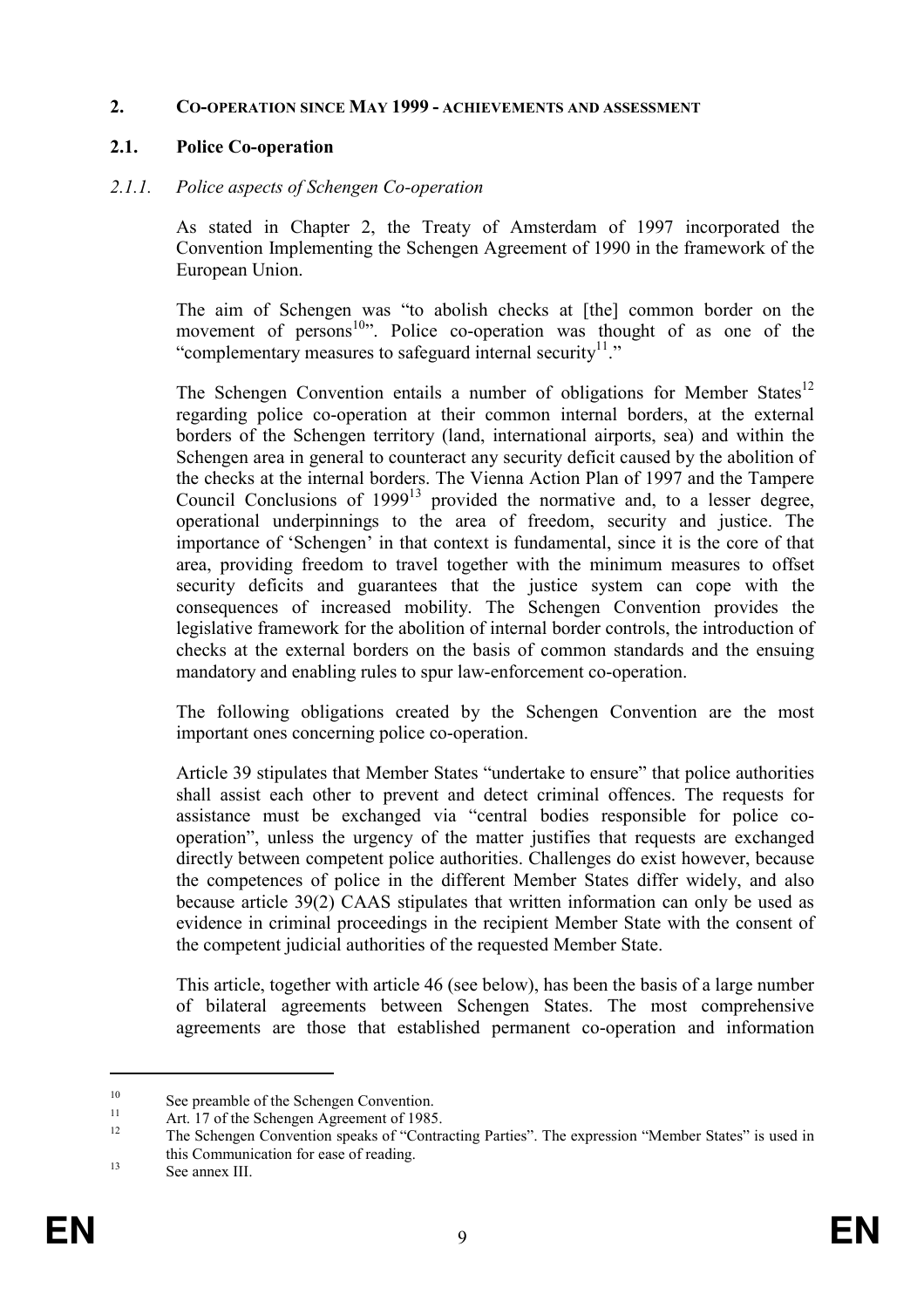exchange structures in the form of Joint Police Stations (JPS) and Police and Customs Co-operation Centres (PCCC) at internal borders. Examples are the PCCC at Kehl/Offenburg (Germany/France)<sup>14</sup>, at Tournai (Belgium/France)<sup>15</sup>; Ventimiglia and Modane<sup>16</sup> (France/Italy), Canfranc-Somport-Urdos, Le Perthus-La Junquera, Melles Pont du Roy-Les et Biriatou-Irún (France/Spain)<sup>17</sup>, Tuy/Valença do Minho, Cava/Elvas. Vilar Formoso/Fuentes de Oñoro. Vila Real de Santo Caya/Elvas, Vilar Formoso/Fuentes de Oñoro, Vila Real de Santo Antonio/Ayamonte (Spain/Portugal)<sup>18</sup>.

Important trilateral forms of police co-operation have developed between the Netherlands, Belgium and Germany in the area around Maastricht, Aachen and Eupen. An agreement between France and Luxembourg has been concluded<sup>19</sup>, which is not yet operational. A quadrilateral co-operation structure between Luxembourg, France, Belgium and Germany is close to being formalised. Such co-operation centres have proven effective in addressing the 'security deficits' in border regions caused by the abolition of border controls and the fact that law-enforcement services' intervention has to stop at the internal borders. Co-operation involves facilitating exchanges of information, joint operations and controls, and the planning of coordinated actions. It should be noted that such forms of co-operation are considered useful by both the services of the Member States involved and the population in the regions where they have been set up.

The Vienna Action Plan calls for the extension of such cross-border co-operation. The Commission has concluded that a wider application of this model throughout the Union would be a significant contribution to fighting crime and to improving mutual trust and co-operation between law-enforcement services from different Member States. It would be useful if examples of such co-operation could be agreed upon as a model to be applied by those Member States that have not yet done so. The draft Council Recommendation on common commissariats and police and customs cooperation centres<sup>20</sup> prepared by Belgium during its Presidency would be an excellent basis. The Commission will use the AGIS program to further promote the establishment of such models of co-operation.

Article 44 of the Schengen Convention contains the short-term obligation, as well as a long-term undertaking, to improve communication links, in particular in border areas. There is, however, not enough information available to determine the extent to which this has actually been done. The links to be established are not limited to phone and fax, but also encompass data and computer links. The options to examine in the long term focus on improvement of radio communications.

<sup>&</sup>lt;sup>14</sup> Agreement of 07 December 1995 on police co-operation in border regions through the development of permanent, joint Franco-German police stations as well as the Intergovernmental Agreement of Mondorf-les-bains of 09 October 1997 on co-operation between police and customs authorities in the border regions (entered into force on 01 April 2000).

<sup>&</sup>lt;sup>15</sup> Agreement of 05 March 2001 on police and customs co-operation in the border regions (creating the Tournai Police/Customs Co-operation Centre).

<sup>&</sup>lt;sup>16</sup> Agreement of Chambéry of 03October 1997 setting up the joint services of Ventimiglia and Modane.

<sup>&</sup>lt;sup>17</sup> Agreement of Blois of 07 July 1998 on cross-border customs and police co-operation.

<sup>&</sup>lt;sup>18</sup> Agreement of 19 November 1997.

<sup>&</sup>lt;sup>19</sup> Agreement of 15 October 2001 with Luxembourg.<br>  $\frac{20}{2}$  Council downset ENEOPOL 45 of 05 April 2002

<sup>20</sup> Council document ENFOPOL 45 of 05 April 2002.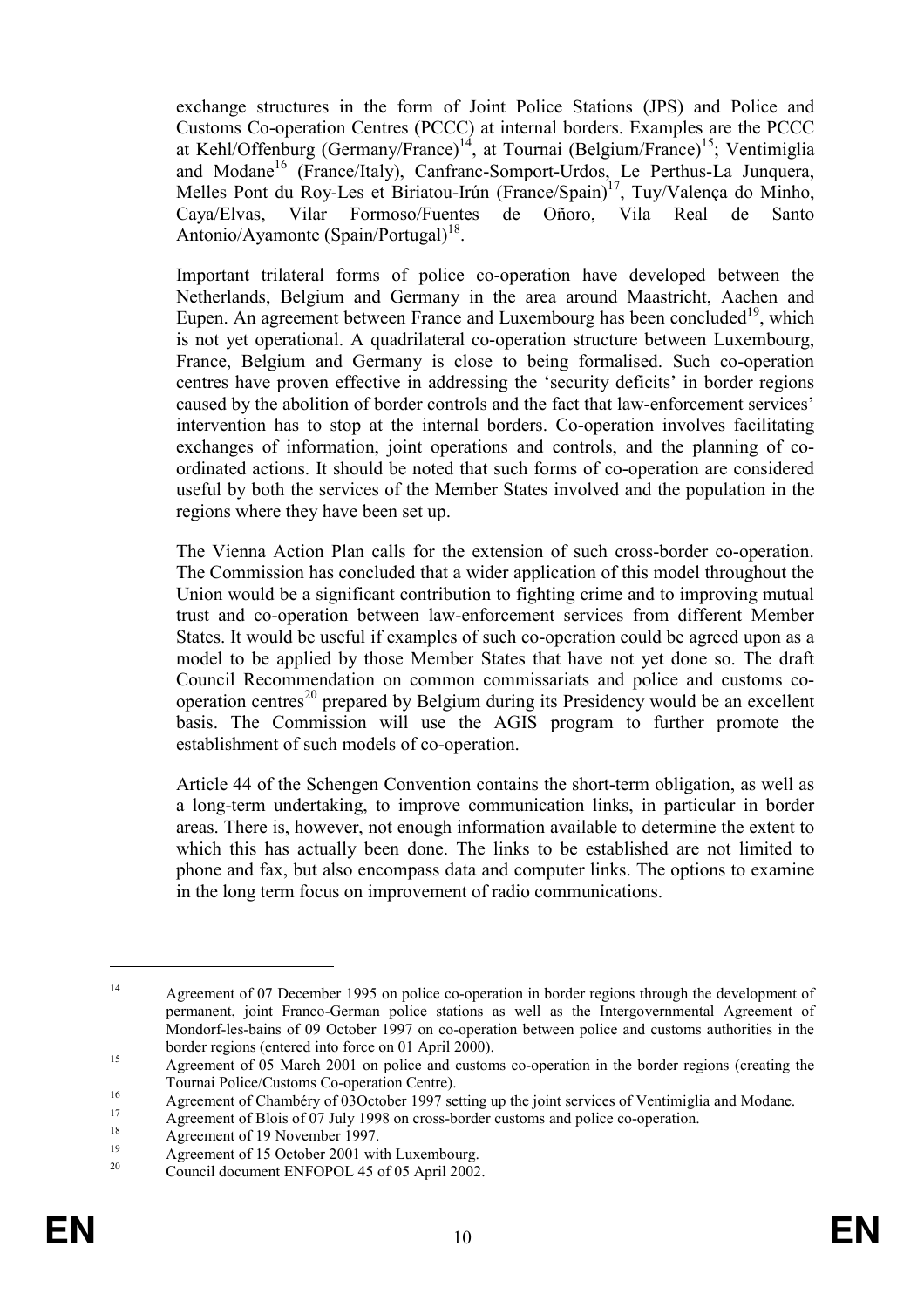Radio communications are mostly hindered by the technical diversity of the two main communication standards, TETRA and TETRAPOL. To overcome this problem, the exchange of radio equipment between police services in border regions is foreseen in a large number of the aforementioned bilateral agreements. In order to promote inter-operability, the Article 36 Committee on 15 December 2002 endorsed the conclusions of a seminar held in Helsinki on 20 and 21 September 1999<sup>21</sup>, that proposed interoperability between TETRA and TETRAPOL. In this context, the Commission welcomes the questionnaire established by the Greek Presidency in the first half of 2003 to get a clearer view of developments regarding the procurement, installation, operation and interoperability of the digital wireless systems<sup>22</sup>.

Direct radio communications are especially required in case of cross-border operations. In all other cases, information exchange on the basis of articles 39 or 46, and increasingly via direct (radio) relays with the JPS or PCCC, is usually enough to cover communication needs. Since no data are available for cross-border operations, it is not possible to assess whether real communication needs remain unattended. Besides interoperable communication systems, the exchange of phone numbers and frequency tables, plus knowledge of the language of the other Member State are equally necessary for efficient communication. The Commission therefore strongly supports language training of police as one of the key issues to make cross-border police co-operation work.

Police in border areas could also consider using GSM/GPRS phones to contact their equal number across the border when direct contacts are necessary. Although it may seem self-evident, there is resistance among some police services on the grounds of risks to confidentiality and dependence on commercial providers. As some Member States' police have proven, however, such concerns can be addressed by using encryption.

Article 45 stipulates that Member States "undertake to adopt the necessary measures" to ensure that non-nationals complete and sign the registration forms of commercially rented accommodation, confirm their identity by providing a valid identity document, and that these forms are kept or forwarded to the competent authorities. This information can be important for law enforcement, as past successes in the fight against terrorism have shown.

However, it is currently not clear how Member States implement this obligation and how the information is used in law-enforcement practice. It therefore seems necessary to discuss the subject in the Council.

The data that are exchanged must be protected in accordance with article 129, as well as with articles 126 and 127 of the Schengen Convention, which entail, inter alia, that the Recommendation No R(87)15 of 17 September 1987 of the Committee of Ministers of the Council of Europe regulating the use of personal data in the police sector must be respected as mandatory. One obligation worth mentioning here because of its operational usefulness for cross-border co-operation is the undertaking to revise every six months the so-called "Handbook on cross-border police co-

<sup>&</sup>lt;sup>21</sup> See Council document  $11626/2/99$  ENFOPOL 64 Rev 2, and  $142117/99$  CATS 40.

See Council document 15788/02 ENFOPOL 159.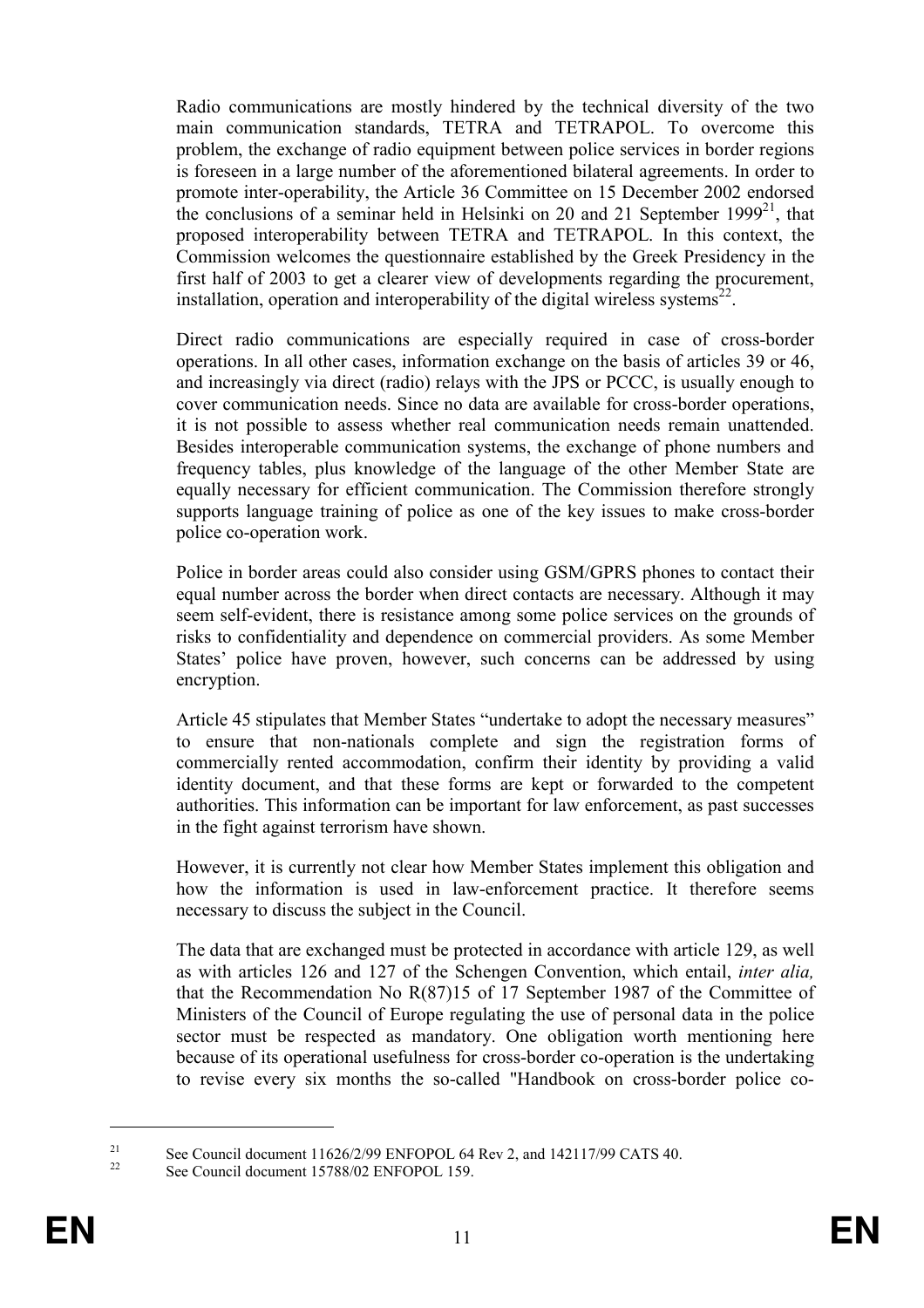operation". This obligation results from the decision of the Schengen Executive Committee of 16 December 1998<sup>23</sup>. The importance of the Handbook lies in its provision of practical details on how to conduct co-operation between police authorities across the internal borders. The Handbook contains data such as contact addresses and phone numbers, and limitations and obligations of cross-border police co-operation. Member States undertook to integrate the Handbook in their national orders and to update it. The initiative of the 2003 Greek Council Presidency to update the Handbook and the submission by the Italian presidency of a revised version, should therefore be welcomed..

Besides the above-mentioned obligations, the Schengen Convention created the following co-operation instruments, or enabling rules, that facilitate accomplishment of its objectives.

The first one concerns discrete surveillance of a suspect (article 40) and the second one the case where a person is caught in the act and flees arrest by crossing international borders (the so-called 'hot pursuit', articles 41 to 43). Because the permission to operate outside the national jurisdiction is an exception, legal guarantees and limitations are included in the set of rules, which make them very cumbersome for the police to use. Although no precise figures are available, there are indications that little use is made of these instruments.

These restrictions can be relaxed by means of bilateral agreements, but no information is available about increased use of cross-border operations in that context. At EU level, a number of initiatives have been taken to make the application of these articles easier. Thus in October 2000 the Council adopted a Decision to simplify the procedure to amend the references to *inter alia* "officers" and "authorities" in articles 40 and 41 of the Schengen Convention<sup>24</sup>. Also, a Council Decision was adopted to extend the scope of article 40 by allowing surveillance for more criminal offences and also to encompass persons that could lead to the suspect<sup>25</sup>. In the second half of 2001, the Belgian Council Presidency convened an expert group to make concrete recommendations on how to extend the possibility of cross-border pursuits via air, rails (international trains) and water. These recommendations were not further discussed in the Council.

The Commission considers that the establishment of an area of security requires the elimination of obstacles to co-operation caused by the type or means of cross-border movement. Police should be able to use cross-border pursuits for more types of crime and have, in cases where the competent local authorities of the Member States where the pursuit takes place are unable to intervene promptly, the means to effectively intervene with a view to establishing the pursued person's identity by and transferring him/her to the aforementioned competent local authorities. It therefore recommends continuing the work of the expert group mentioned above, to further examine conditions and competencies for cross-border operations. The Commission is of the opinion that the efficacy and viability of the instrument would increase if Member States applied a uniform set of rules and conditions.

<sup>&</sup>lt;sup>23</sup> Council document SCH.Com-ex (98) 52.

<sup>&</sup>lt;sup>24</sup> Council Decision of 28 September 2000, OJ L 248 of 03 October 2000.

<sup>25</sup> Council Decision of 02 October 2003, OJ L 260 of 11 October 2003.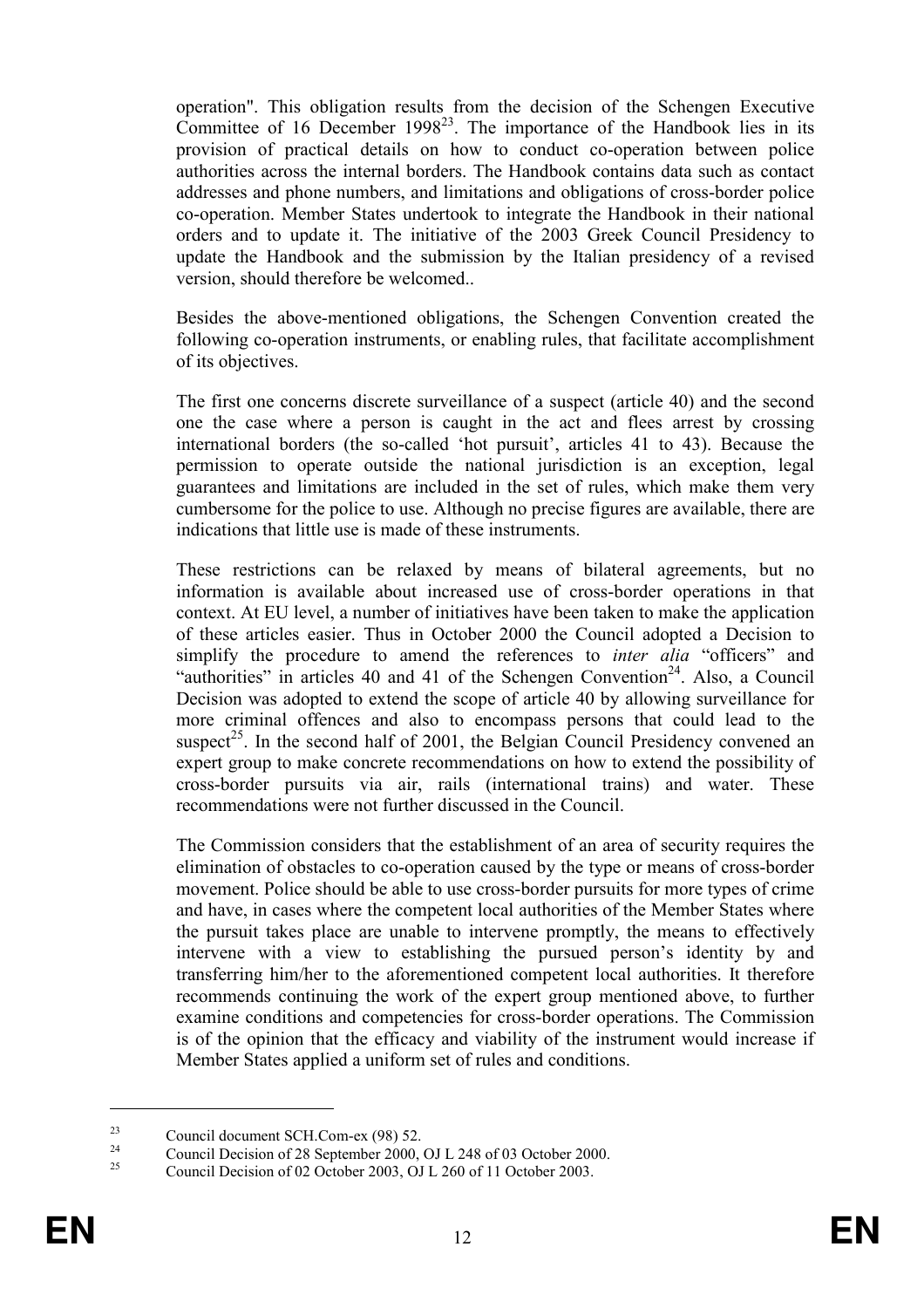Article 46 of the Schengen Convention gives police authorities the right to exchange information "which may be important in helping" to prevent crime and threats to public order with another Member State on their own initiative, "without being asked". No comparable data are available to determine the degree of implementation of this article, nor whether police action has been taken on the basis of information exchanged under it. This is also the case for the application and use of the other articles referred to in this section.

An effective means of obtaining and exchanging information is the secondment of liaison officers, to which article 47 refers. The specific procedure to be able to make use of the services of such officers posted in third countries was amended by a Council Decision adopted on 27 February 2003 on the initiative of the Danish Council Presidency<sup>26</sup>. The extent to which the Decision is being used in practice is not clear. The Commission therefore proposes that the Council examines this question.

The articles covering the Schengen Information System (SIS) create the obligation to "set up and maintain a joint information system" describing the action to be taken when a positive identification is made on the basis articles 95-100 and prescribing the data-protection regime. These articles open the possibility to enter and query certain data as described in articles 95-100. The links between the Member State that enter SIS-data and the law-enforcement officers who identify a wanted person or object are the SIRENE offices in each Member State. In most Member States, SIRENE is also the 'central body' mentioned in article 39 and 46 (see above).

In 1999, ten Member States used the SIS. By March 2001 the number had grown to 15, after the five Nordic countries joined the SIS. On 29 May 2000, the Council approved the request of the United Kingdom to participate in some aspects of Schengen, *inter alia* police co-operation, the fight against drugs and the SIS. A similar decision was taken on 28 February 2002 with regard to Ireland. Preparations are under way to connect the United Kingdom to the SIS by the end of 2004.. Ireland is expected to follow later. That will bring the total number of SIS users to 17.

The current SIS has only eighteen slots, however, and ten new Member States must be connected in the future. The Commission was therefore entrusted with the development of a second-generation SIS. Because of legislative initiatives by the Spanish presidency in the first half 2002 to add new functions to the  $SIS<sup>27</sup>$  and the Council Conclusions on SIS II<sup>28</sup>, the new SIS will have a much larger number of users (not only Member States, but also Eurojust and Europol) and also contain new functionalities (e.g. search on incomplete data, interlinking of alerts on persons) and more data categories (e.g.. biometrics, aircraft and containers). Having regard to the profound positive operational impact and significance of SIS for fighting crime, a rapid introduction of new functionalities, if possible in the current SIS, should be promoted.

<sup>&</sup>lt;sup>26</sup> Council Decision 2003/170/JHA of 27 February 2003, OJ L 067 of 12 March 2003.

<sup>&</sup>lt;sup>27</sup> OJ C 160, 04 July 2002.

Adopted by the JHA Council of 5 and 6 June 2003.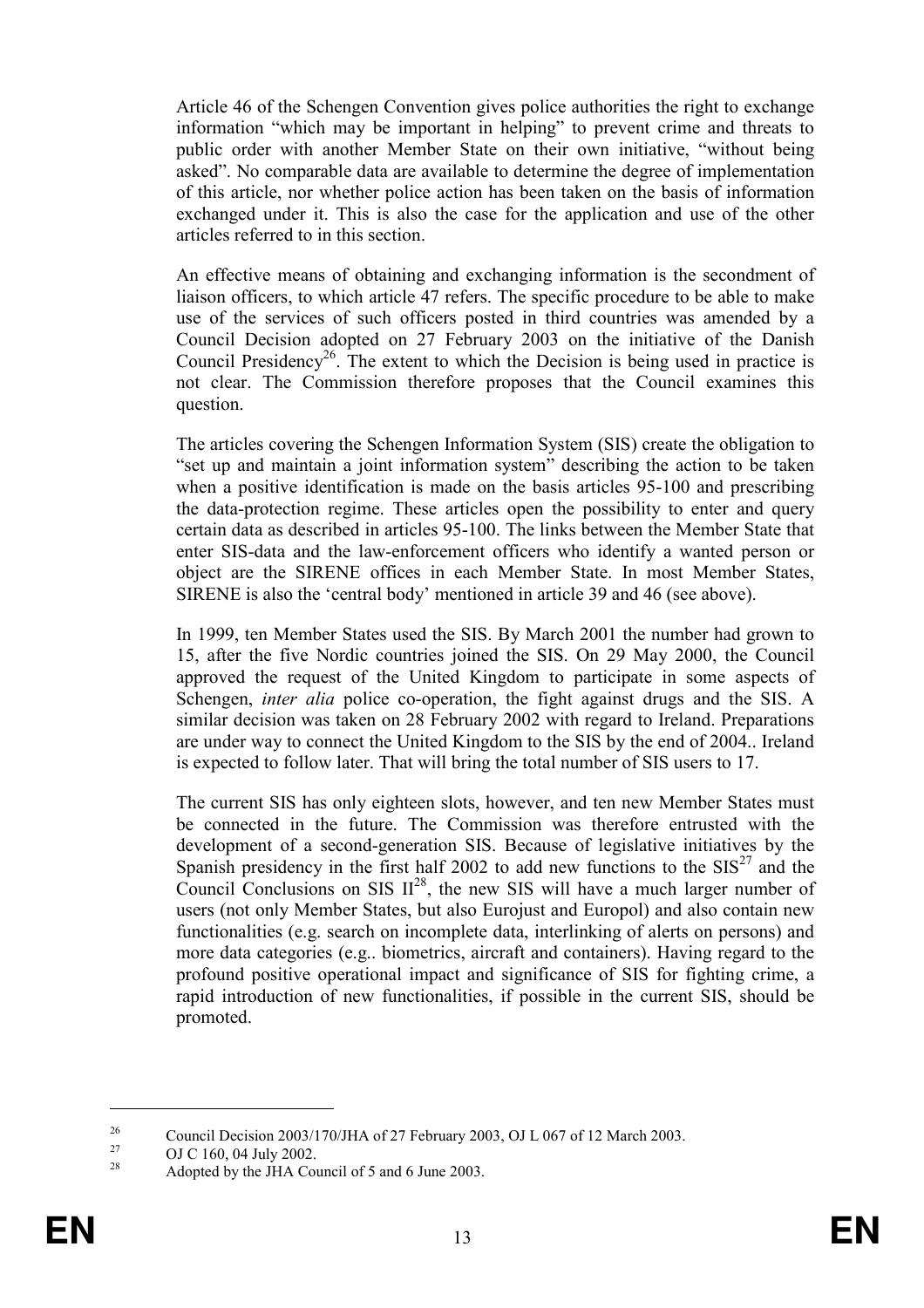In July 2003 the Commission submitted a proposal to give Member States' vehicle registration authorities access to SIS to prevent stolen vehicles from being registered<sup>29</sup>. The procedures for SIS-SIRENE interworking are compiled in a manual that needs regular updating in order to ensure that organisational and new legal obligations are met effectively. This has never been done so far. In the first half of 2003 the Greek Presidency took the initiative for the adoption of a formal procedure to update the manual regularly. It proposed that the Commission be put in charge of this task. It is essential that the procedure be adopted soon $30$ .

The SIS is a major accomplishment in the field of police co-operation in the Union. By March 2003, more than 11 million records on wanted persons and objects had been recorded. Over 35.000 positive identifications of persons or objects are reported annually to the national SIRENE. The success is mainly due to the central role which SIS plays in the concept of the abolition of border controls, the performance of external border controls, its integration in the normal national police and bordercontrol applications, and the intense follow-up on the level of the Council Working Groups under each EU Council Presidency.

SIS has fulfilled the high expectations of the law-enforcement community and is now set for an ambitious enlargement (SIS II) with more functionalities. Over time, more sophisticated functionalities mean that the SIS could gradually evolve into a tool that could be used for other purposes, to better reflect the reality of shared responsibilities for a common security area. An example of such a more sophisticated functionality would be the possibility to store biometric data. An essential benefit of such an evolution would be the possibility to run more precise searches in order to avoid the problems of today's alphanumeric searches that will inevitably become less precise as the database grows. This does not mean, as the Justice and Home Affairs Ministers confirmed at their meeting of 5 and 6 June 2003, that the nature of the system as a simple and fast "hit-no hit" system should be amended.. In any case, this possible evolution should not affect the current SIS, but rather the future SIS II.

2.1.2. Europol

Articles 29 and 30 of the TEU and the Tampere conclusions emphasise the role of Europol in law-enforcement co-operation in the European Union and contain a number of concrete measures to be taken within five years after the TEU's entry into force. Earlier, the Vienna Action Plan had listed a number of measures to be taken regarding Europol.

Formally, most subjects relating to Europol mentioned in the TEU and the Tampere program have been addressed through Council Decisions. Many measures mentioned in the Vienna Action Plan have been implemented as well.

The first step was taken in 2000, with the adoption by the Council of a Protocol to extend Europol's competence to money laundering in general. As this

 $29 \text{ COM } (2003) 510 \text{ final}$ 

Initiative of the Hellenic Republic with a view to the adoption of a Council Regulation on procedures for amending the Sirene Manual OJ C 082 , 05 April 2003, as well as the Initiative of the Hellenic Republic with a view to the adoption of a Council Decision on procedures for amending the Sirene Manual OJ C 082 , 05 April 2003.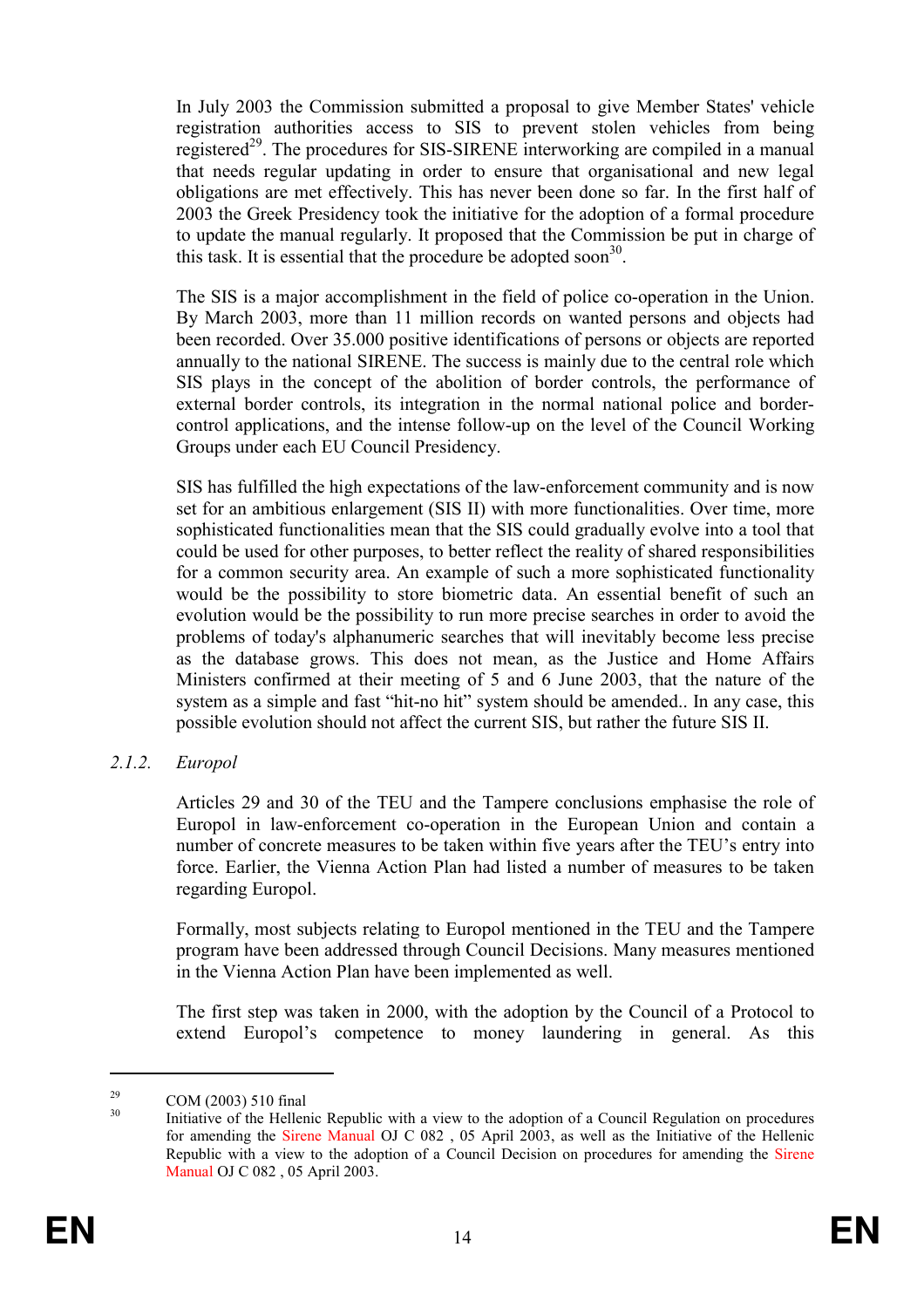Communication goes to print, there are still nine Member States which have not yet ratified the Protocol.<sup>31</sup>

In December 2001, recognizing that international organised crime does not limit its activities to the areas for which Europol is competent, the Council decided to extend Europol's mandate to all forms of crime mentioned in the Annex to the Europol Convention.<sup>32</sup> The extension, which will make it easier for Europol to organise its work effectively, took effect on 1 January 2002.

In November 2002, the Council adopted a Protocol amending the Europol Convention with specific articles on Europol's participation in Member States' joint investigation teams and the possibility for Europol to request the competent authorities of the Member States to start or co-ordinate criminal investigations in specific cases. The Protocol is now in the process of being ratified by Member States.<sup>33</sup>

A new protocol has been adopted by the Council in November 2003. It tackles several problems preventing the extension of Europol's operational capacities. It allows direct contacts between Europol and the relevant police departments of the Member States, and the query by the latter of the Europol Information System.

Developments regarding Europol over the past few years were not limited to measures required by the TEU, the Vienna Action Plan and Tampere. Already during the first year of Europol's being operational it was realised that the organization was not yet as effective as it should be.

One key problem is the reluctance of Member States to transmit information and intelligence to Europol, which affects Europol's capacity to provide the necessary added value in criminal analysis at EU level. As a consequence, Member States often consider that Europol is not meeting the demands of its customers, their lawenforcement services, and are not motivated to provide it with more information. Another reason is the absence of an information system, which is still being developed as this Communication goes to print (see below).

In 2002 an evaluation process was therefore begun by the Europol Management Board with the aim of identifying the main factors hampering effective co-operation with Europol. Subsequently, the Heads of Europol National Units (HENU) elaborated a long list of difficulties and possible solutions. One of their main conclusions was that the Europol Convention needed to be adapted and made more flexible. Other important HENU conclusions concern the need to do away with the various obstacles to the transmission of information, often of a legal nature, existing in the Member States. These conclusions, contained in an internal 'matrix document' of the summer of 2002, are proposed for implementation within 12 months.

Detailed reflections in the first half of 2002 led to the elaboration of a Protocol overhauling the Convention. The Protocol covered not only the areas of analysis,

<sup>&</sup>lt;sup>31</sup> OJ C 358 of 13 December 2000. Until 5 June 2003, the protocol had been ratified and notified by DE, ES, FR, GR, PT and SW.

 $^{32}$  OJ C 362 of 18 December 2001.

<sup>33</sup> OJ C 312 of 16 December 2002.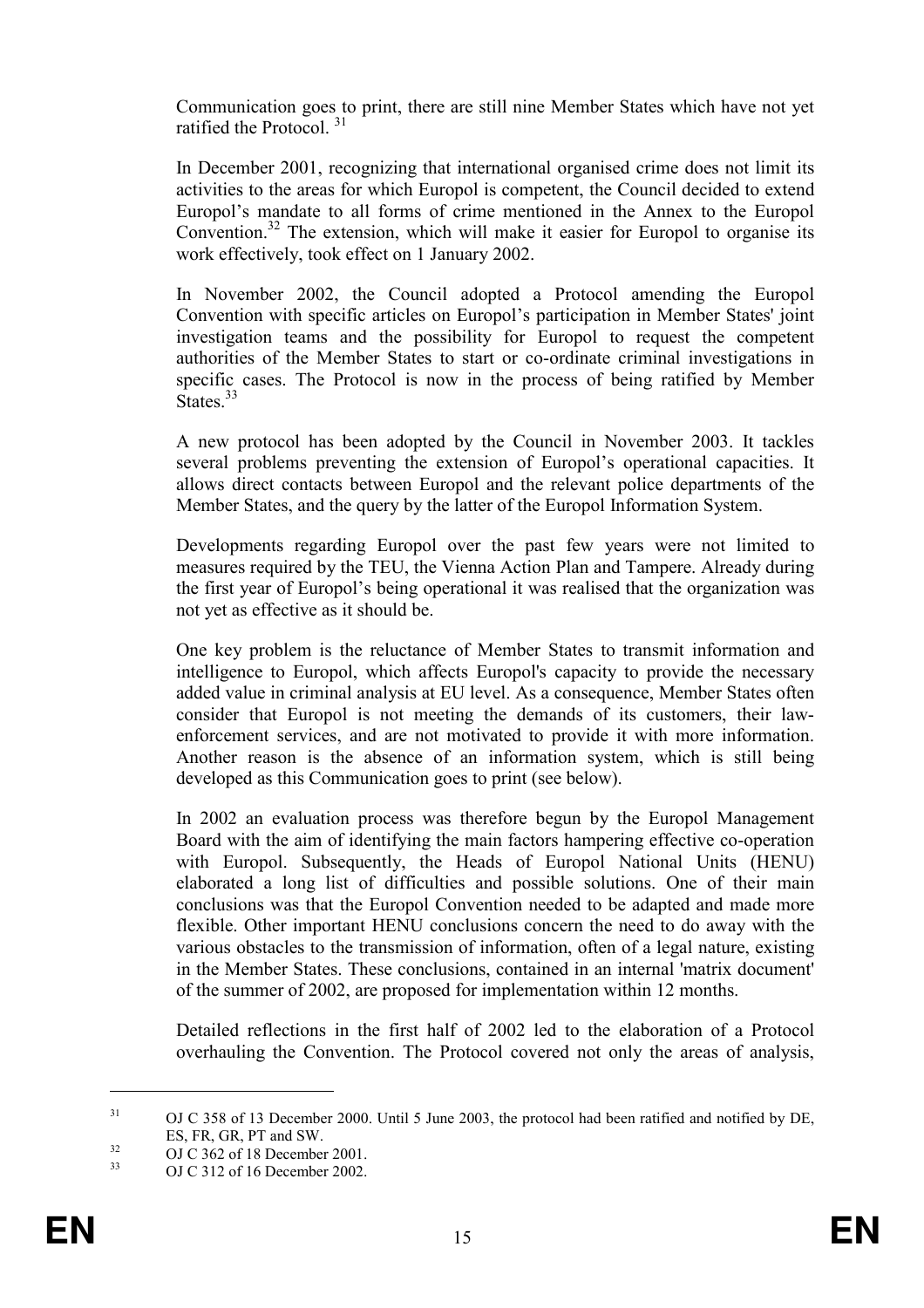data access, and data protection, but also democratic control over Europol. On 19 December 2002 the Council reached a political agreement on it.<sup>34</sup> In addition, in the spring of 2003 the third round of mutual evaluations started to examine the exchange of information and intelligence between the Member States and Europol, and among the Member States, respectively. This evaluation should lead to important recommendations on how to improve this aspect of co-operation further.

Apart from information coming from EU Member States, Europol also depends on information held outside the EU in order to have a better information basis for the performance of its tasks. Notable progress was achieved in Europol's co-operation with third countries and international organisations on the basis of the list established by a Council Decision of 27 March  $2000^{35}$  These co-operation agreements are essential for Europol's work, since they are the formal requirement to enable Europol to exchange personal data with the respective third countries and bodies.

To date, Europol has signed co-operation agreements, including the possibility to exchange personal data, with several accession countries, Iceland, Norway, and Interpol. It has also signed agreements with the European Commission and the European Central Bank. Currently Europol is negotiating an agreement with Eurojust and an administrative arrangement with the European anti-fraud Office (OLAF). By the end of 2003 Europol will have concluded agreements with all the accession and candidate countries.

The events of 11 September 2001 helped to speed up the conclusion of agreements with the US. On 6 December 2001, Europol signed a strategic co-operation agreement with the United States, and in December 2002 an agreement covering the exchange of personal data. The conclusion of the latter agreement is a positive development in view of the different data-protection legislation of the United States and the European Union.

A key prerequisite for Europol's effective functioning is the existence of the Europol Information System (EIS). For the past few years, Europol has been working on a very sophisticated system that would allow decentralised storage and retrieval of information on organised crime held by Member States and Europol. Until now it has not been possible to put a system into place, however, due to the complexity of the system (free text translation into 11 languages). The Commission considers it essential for Europol's performance that a simplified version of the EIS becomes available as soon as possible. The more sophisticated version should be implemented at a later stage.

Europol's management has also been subject to a continuous review. It gradually became apparent that Europol's staff regulations were not applicable to or lacked specific provisions for the Europol Directorate. These regulations were therefore amended to include provisions on the selection, dismissal and disciplinary procedures for the Europol Director and the Deputy Directors.<sup>36</sup>

<sup>&</sup>lt;sup>34</sup> Council Document 13254/02-EUROPOL 76 rev 5.

 $^{35}$  OJ C 106 of 13 April 2000.

<sup>36</sup> Council Act amending the Europol Staff regulations of 19 December 2002, OJ C 24 of 31 January 2003.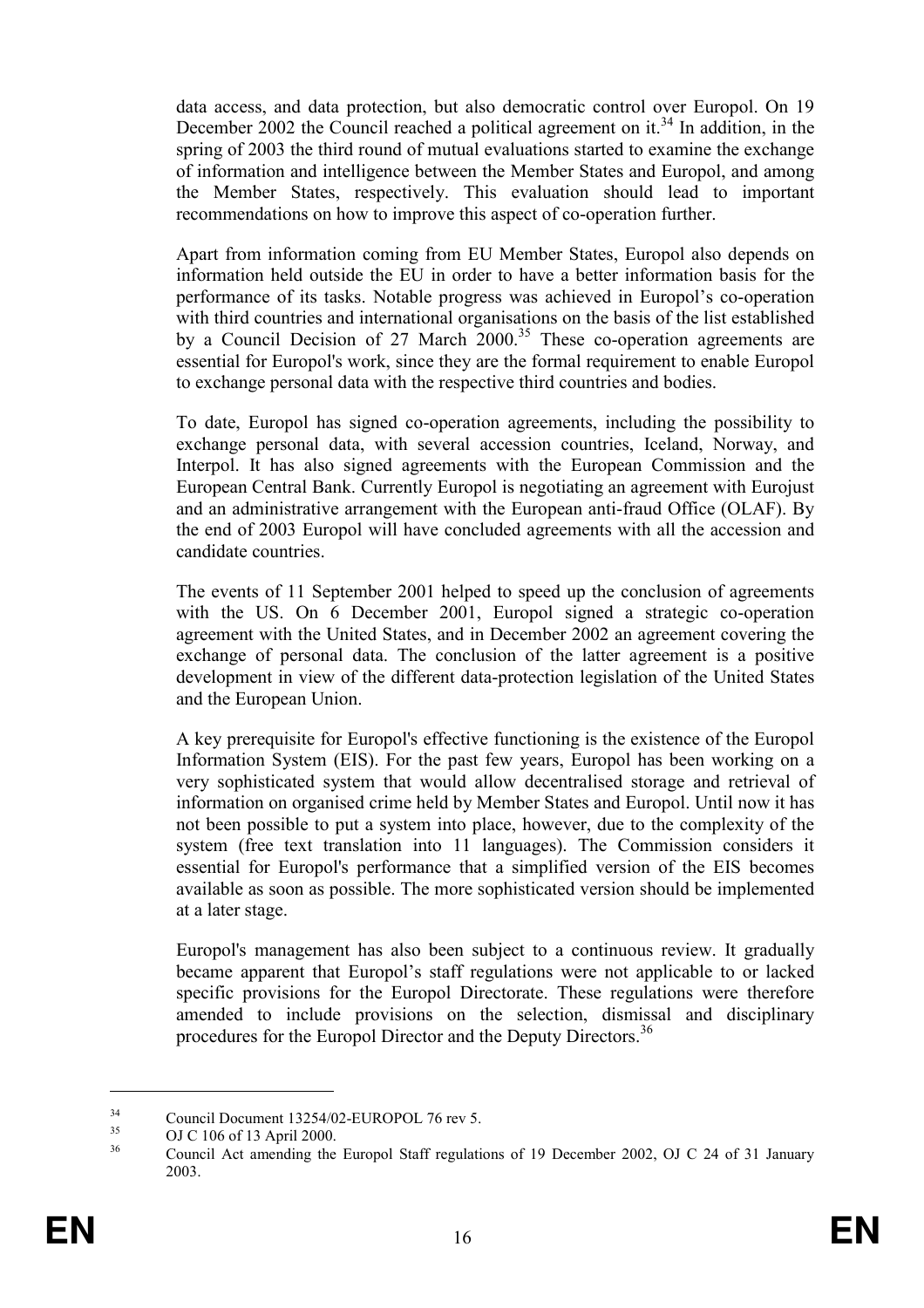Another important subject is democratic control over Europol. In particular the European Parliament has regularly criticised that control over Europol is unsatisfactory. In order to provide a clear view of this question, the European Commission submitted a Communication on Democratic Control over Europol to the European Parliament and the Council on 26 February  $2002^{37}$ . It described and assessed the many types of control over Europol (Europol Convention, dataprotection rules, the supervisory functions of the Management Board). The conclusion was that, in view of the fact that Europol has limited competences compared to the national police services of the Member States, it can not be said that there is a lack of democratic control in its case.

The Commission considered, however, that the control exercised by fifteen individual national parliaments and the limited role given to the European Parliament fragmented democratic control over Europol. It therefore made some recommendations to improve the situation. The main one was the establishment of a joint Committee of representatives from the national Parliaments and the European Parliament, which should closely monitor developments concerning, and exchange information with, Europol.

Much has been achieved by Europol in the past four years. The Europol-related points from the Treaty and the Tampere Conclusions have been implemented, but there are still several subjects from the Vienna Action Plan which need implementation or have not yet been examined in detail. In some cases it might be necessary, however, to examine if the recommendations made in 1998 are still relevant.

Among the measures to be taken within two years after the entry into force of the TEU, the Vienna Action Plan calls for the examination of Europol access to SIS data. This has been under discussion for some time. The Council has agreed in principle that Europol will get partial access to the SIS, in particular to data stored pursuant articles 95, 99 and 100 of the Schengen Convention. To that end, the Council will soon decide on an amendement to the SIS Convention, introducing a new Article 101A, which will establish the legal basis for Europol's access to the SIS.

Nevertheless, due to technical restrictions there is a risk that Europol's access will only be possible once the SIS II has been implemented, which would mean not before 2006. The Commission considers that this period is much too long and suggests that pragmatic alternative solutions should be considered, for example giving Europol read-only access via National SIS. It should be recognized, however, that such an arrangement would require a corresponding amendment of the Schengen **Convention** 

The call for a database of pending investigations was discussed at Europol with the Europol National Units, but no further action has been taken yet. In view of the technical and legal complexity that such a project would entail, it would seem unrealistic to expect it to come into being in the near future. .

<sup>37</sup> COM(2002) 95 final.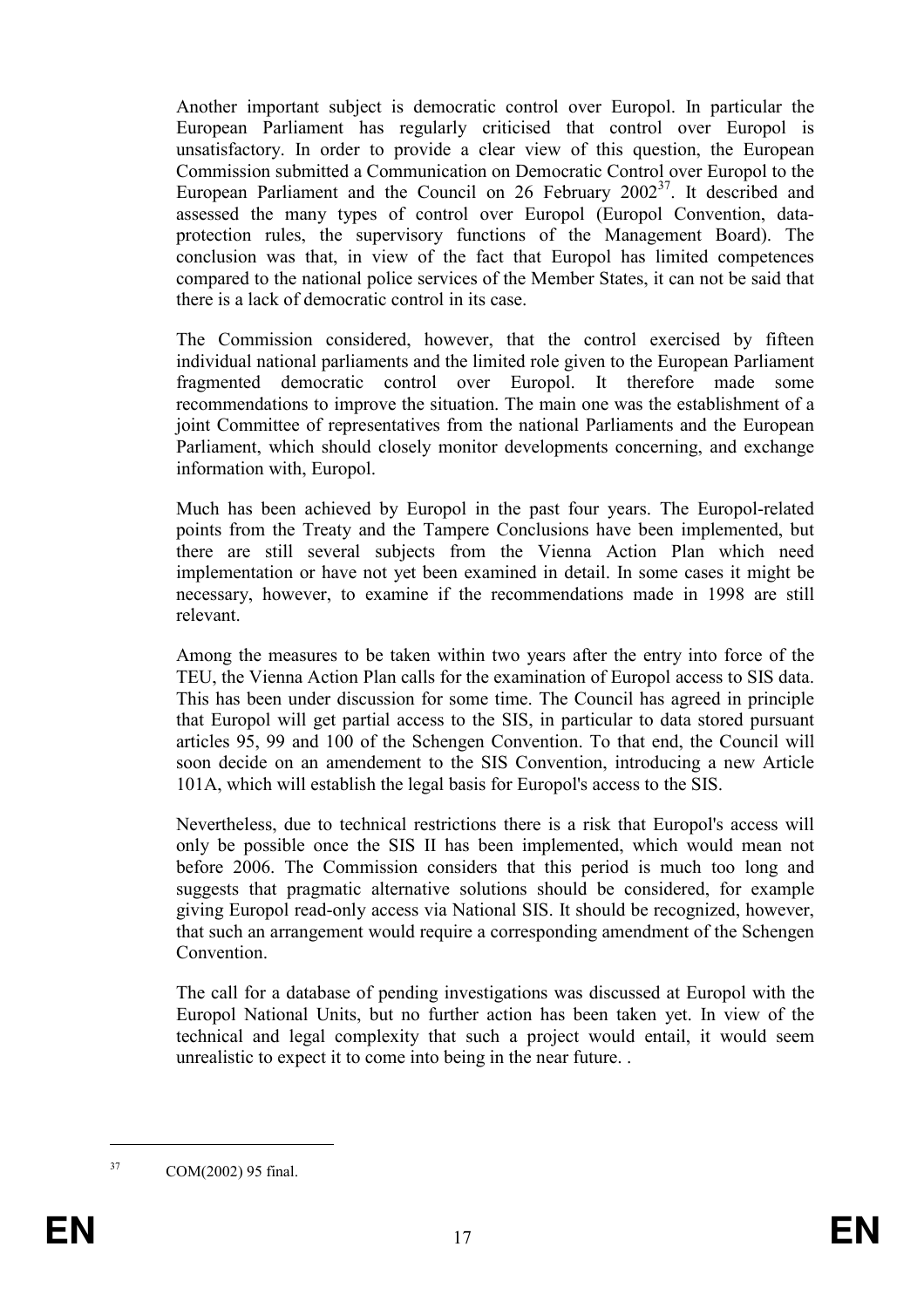Concerning the measures to be taken within five years laid down in the Vienna Action Plan, the following subjects require further examination:

No progress has been made in the area of improving statistics on cross-border crime. There are no agreed criteria for EU-wide statistics yet. This is due to a lack of common definitions of offences, which leads to national statistics not being comparable. Discussions about the extension of Europol's mandate showed that it would be difficult to agree on common definitions for certain crimes.

The question of whether and how Europol could have access to the Customs Information System (CIS) has not been discussed in depth yet. The CIS Convention, in its Article 7 III, would in principle allow for Europol to have access. In order for it to do so, though, an additional protocol is necessary. The Commission takes the view that this important question should be settled as soon as possible.

Concerning the research and documentation network on cross-border crime, one concrete step has been the establishment of the Knowledge Management Centre at Europol, providing information about the existence of special expertise in the area of law enforcement in the Union, for example at universities, but also about more operational issues, such as technical equipment. Moreover, Europol is working together with Member States and the Commission towards an upgrading of the annual EU Organised Crime (OC) Situation Report, from a descriptive document towards a threat assessment. The aim is to make the OC report an essential planning instrument in the EU's fight against organised crime. The Commission proposes to discuss with Europol whether the measures taken so far are those intended by the Vienna Action Plan, and what possible additional action needs to be taken.

As regards the call for the elaboration and implementation of an information strategy to make the work and powers of Europol known to the public, in the past two years it has become evident that it is more important to raise awareness within the Member States' law-enforcement communities than among the general public. Therefore, the focus of Europol's and Member States' information strategies has been the development of an awareness programme for law-enforcement agencies. This will be implemented in 2003 and 2004, co-funded by the EU's AGIS Programme.

The Commission takes the view that an effective, long-term awareness program is essential to improve mutual understanding and co-operation between Europol and the Member States' law-enforcement services. The Commission is pleased that the AGIS program can provide temporary support to launch the program. Nevertheless, longerterm financing must be provided by Europol and the Member States.

In the first semester of 2002 the Council examined the possibility of a simplified procedure for future amendments to the Europol Convention. Such a measure was considered necessary because current procedures require each and every amendment to the Convention to be ratified by all Member States. Until now the discussions could not be concluded. In the Commission's view, it is crucial to simplify the procedure for future amendments to the Europol Convention, especially in the light of enlargement. The only workable option is to replace the Convention by a Council Decision pursuant Article 34 (2) c. The Commission is prepared to put forward a proposal for such a draft Council Decision in this regard.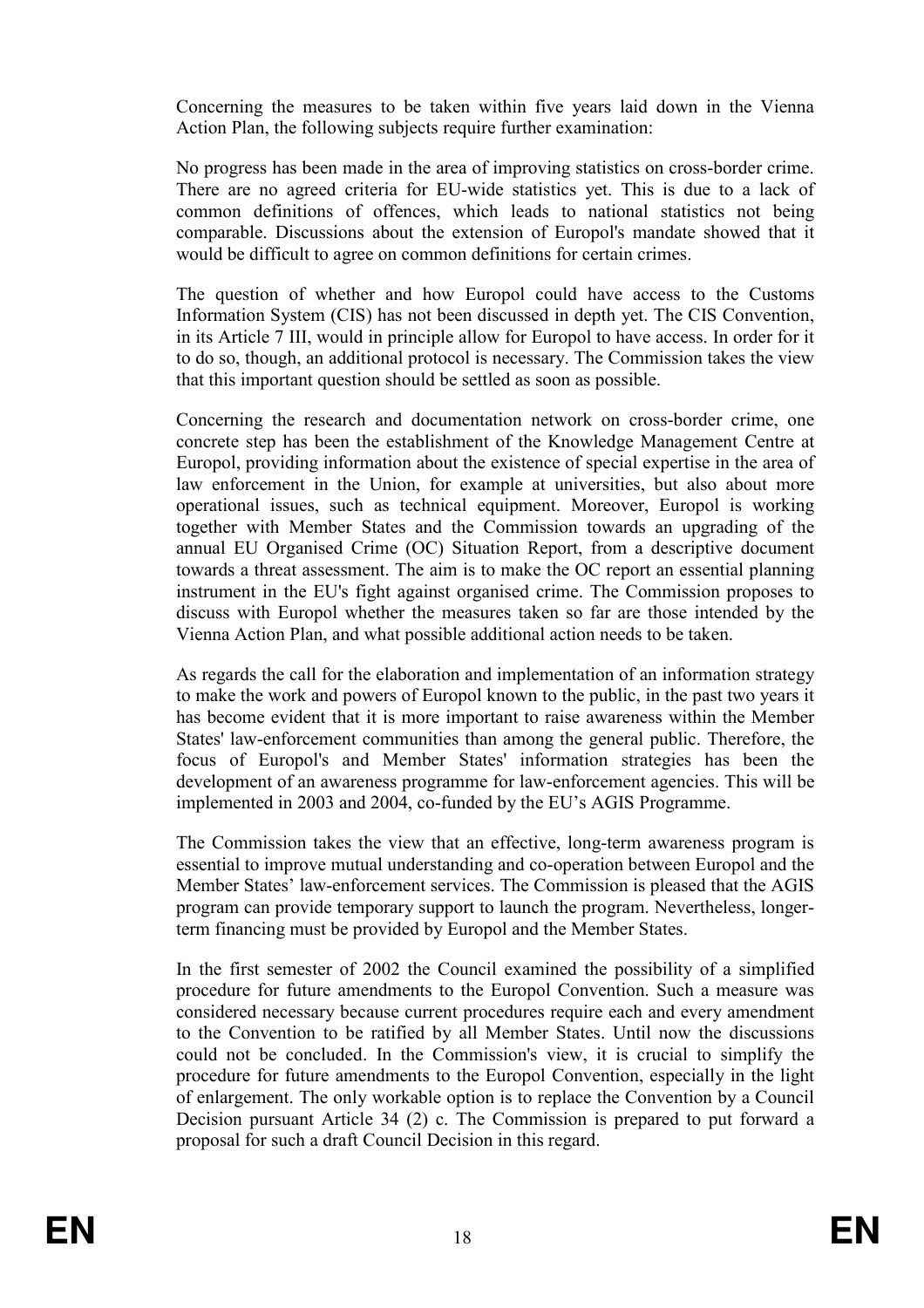Europol has been fully operational for four years now. During that time its potential as an essential tool in the EU's fight against serious international crime has become ever clearer. All the concrete measures called for by the TEU and Tampere have been adopted by the Council in the form of Decisions or Acts, some requiring ratification by the Member States. The full ratification and implementation of all these measures will enable Europol to function more effectively.

As regards the future of Europol, what is required in the short term is a period of consolidation during which all legal acts relating to Europol are ratified and implemented, the awareness programme continued, a simple version of the EIS is established and the report of the HENUS implemented.

After this consolidation, certain investigative powers should be attributed to Europol. The discussion about such an important development would have to include the possible consequences for judicial and parliamentary control over Europol.

2.1.3. Operational police co-operation, including the Task Force of EU Police Chiefs (TFPC)

The Vienna Action Plan called for the development and expansion of operational cooperation between law-enforcement services in the Union within two years after entry into force of the TEU. It proposed to use the joint actions carried out by the Member States' customs administrations as a model.

Conclusion 44 of the Tampere European Council can be considered as a first concrete effort to develop and expand such co-operation. It calls for the establishment of a "European Police Chiefs Operational Task Force to exchange, in co-operation with Europol, experience, best practices and information on current trends in cross-border crime and contribute to the planning of operative actions."

Since its first meeting in April 2000 the Task Force of EU Police Chiefs (TFPC) has met eight times, once per Council Presidency. A large part of the meetings was spent trying to agree on the exact tasks it should perform. At its meeting in Copenhagen in July 2002 the TFPC agreed on the following main functions:

- To promote a coordinated approach focused on cross-border criminality in the EU, based, inter alia, on the Europol organized crime analyses.
- To adopt initiatives, plan and start operations involving the participation of two or more Member States and directed towards priority sectors in the fight against organised crime.
- To serve as a forum for the exchange of information and for discussions on crime trends and to define strategies to combat crime.
- To make policy recommendations to the Council in relation to the police (generic term) and ensure their implementation and follow-up.
- To contribute to achieve a high standard of European police systems regarding the rule of law and democratic principles.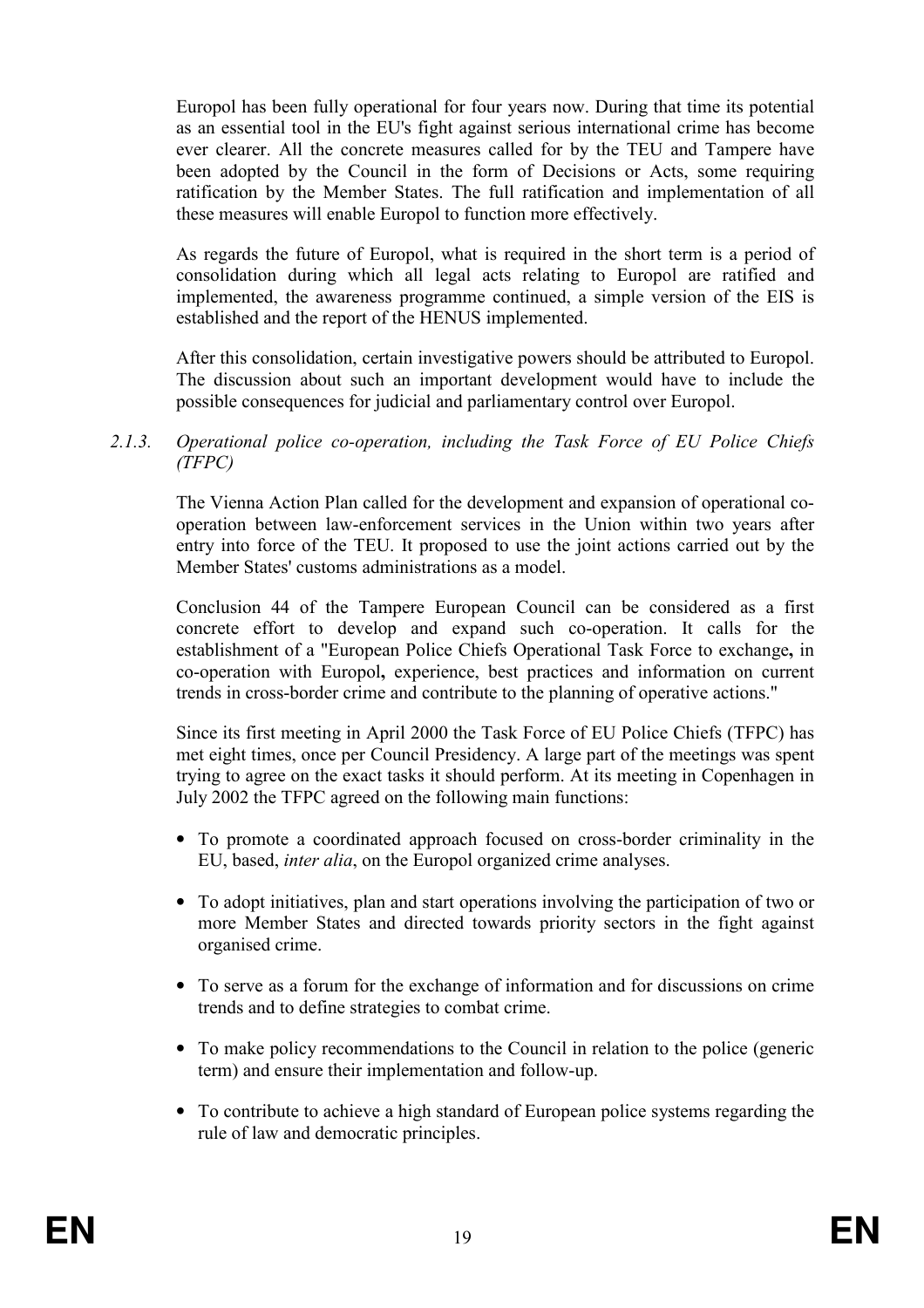The Copenhagen meeting in 2002 also agreed on a methodology for the preparation, implementation and follow-up of joint operations. From that moment on, joint operations would be proposed by a "leading country" on the basis of strategic analyses prepared by Europol; other interested countries could join the operational team; Europol would provide the analytical support; progress and final reports are to be submitted to the TFPC. It is still not fully clear, however, who is responsible for the preparation, planning, monitoring and evaluation of the joint operational actions.

At its meeting in April 2002, the TFPC agreed on the creation of a "Steering Committee" to ensure the continuity of its work by adequately preparing meetings, monitoring the follow-up of recommendations and identifying and proposing subjects to be discussed. The Steering Committee is composed of the incumbent, the outgoing and future Council Presidencies, Europol, the Commission and the General Secretariat of the Council. According to the Rome meeting of the TFCP in 2003, the role of this Steering Committee should be strengthened, for example by meeting more frequently or opening its sessions to representatives of the International Relations Unit of the Member States' Police. The next meeting of the Steering Committee will take place on 30 January 2004.

The TFPC has taken a considerable number of initiatives for activities, e.g. regarding the protection of the Euro, illegal immigration, trafficking in human beings, vehicle crime and child abuse. There is general agreement, however, that, so far, these efforts have not led to an operational added value at EU level (although the decisions taken at the last TFPC meeting, on 19 and 20 May 2003, on future joint actions against illegal immigration and the trafficking in human beings and drugs are encouraging).

This lack of effectiveness can be explained by a number of factors. Leading police officials of the Member States usually have to deal with a great number of issues ranging from the administrative to the highly political, so that European issues are only one of many priorities.

Moreover, there are considerable differences in the competences of the Member States' police representatives in the TFPC. In some cases there is clearly one national head of police who is able to take decisions on the commitment of resources, whereas in other Member States the main police delegate to the TFPC represents a decentralised national police force. In countries with federal systems representation is quite complex. Finally there is the problem of continuity between plenary meetings of the TFPC, although the situation has improved with the creation of the Steering Committee mentioned earlier.

Organizational weaknesses have added to the problems of the TFPC. The fact that there is usually only one meeting of the TFPC per Council Presidency leads to overloaded agendas, which in turn lead to little in-depth discussion; late delivery of documents also leads to insufficient preparation by delegations. It should be pointed out that the functioning of the TFPC is not facilitated by its operating outside the Council structures.

Nevertheless, the importance of TFPC meetings in improving bilateral and multilateral contacts between the leading police officials in the Member States should not be underestimated, since these are the only meetings where they all come together at the one time.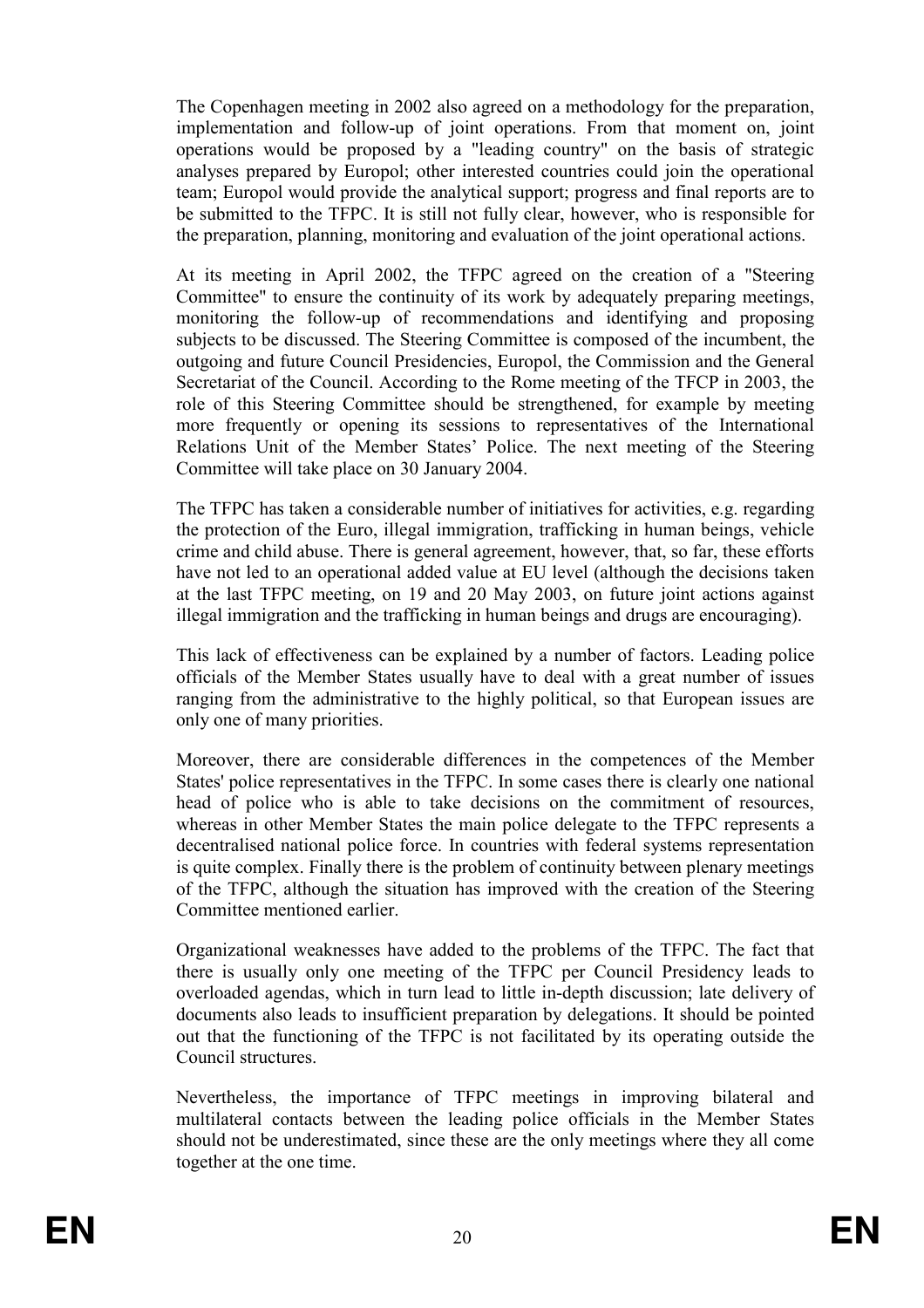As the leading police officials in the Union, the members of the TFPC play an important double role: by virtue of their proximity to ministers, they can influence political decisions concerning police matters, while at the same time having the competence to decide on the use of police resources. As to the future of the TF, the Commission takes the view that serious consideration should be given to its integration into the formal structures of the Council. This would enable the TF to participate in the decision-making process on all relevant police co-operation matters in the EU. As long as this integration is not realised, the TF should focus on the preparation, planning and follow-up of joint operational police activities in priority areas.

At the last meeting of the TFCP in March 2004, a reflection document dealing with the future of the Task Force in the light of the proposal set out in the Draft Treaty on a Constitution for Europe was discussed.

# 2.1.4. The European Police College (CEPOL)

The Tampere European Council called for the establishment of a European Police College for the training of senior law-enforcement officials, starting as a network of existing national training institutes. On 22 December 2000, the Council adopted a Decision establishing a European Police College<sup>38</sup>, known as CEPOL for its French abbreviation.

Article 6, paragraph 1 of the Council Decision of 22 December 2000 states that "the aim of CEPOL shall be to help train the senior police officers of the Member States" and "support and develop a joint approach to the main problems facing Member States in the fight against crime, crime prevention, and the maintenance of law and order and public security, in particular the cross-border dimensions of those problems."

CEPOL's main objectives and tasks are to increase knowledge of the national police systems and structures of other Member States, of Europol and of cross-border police co-operation within the European Union; to strengthen knowledge of international instruments, in particular those which already exist at European Union level in the field of co-operation on combating crime; to provide appropriate training with regard to respect for democratic safeguards with particular reference to the rights of defence; and to encourage co-operation with other police training institutes.

In order to achieve its objectives, CEPOL may undertake a number of actions, mainly provide training sessions, based on common standards, for senior police officers; contribute to the preparation of harmonised programmes and help set up appropriate advanced training programmes; provide specialist training; develop and provide training for trainers; disseminate best practice and research findings; develop and provide training to prepare police forces of the European Union for participation in non-military crisis management and for police authorities from the States applying for membership of the European Union, and facilitate relevant exchanges and secondments of police officers in the context of training. CEPOL may co-operate with the national police training institutes of non-member States of the European

 $\overline{a}$ 

<sup>38</sup> Official Journal L 336, 30 December 2000.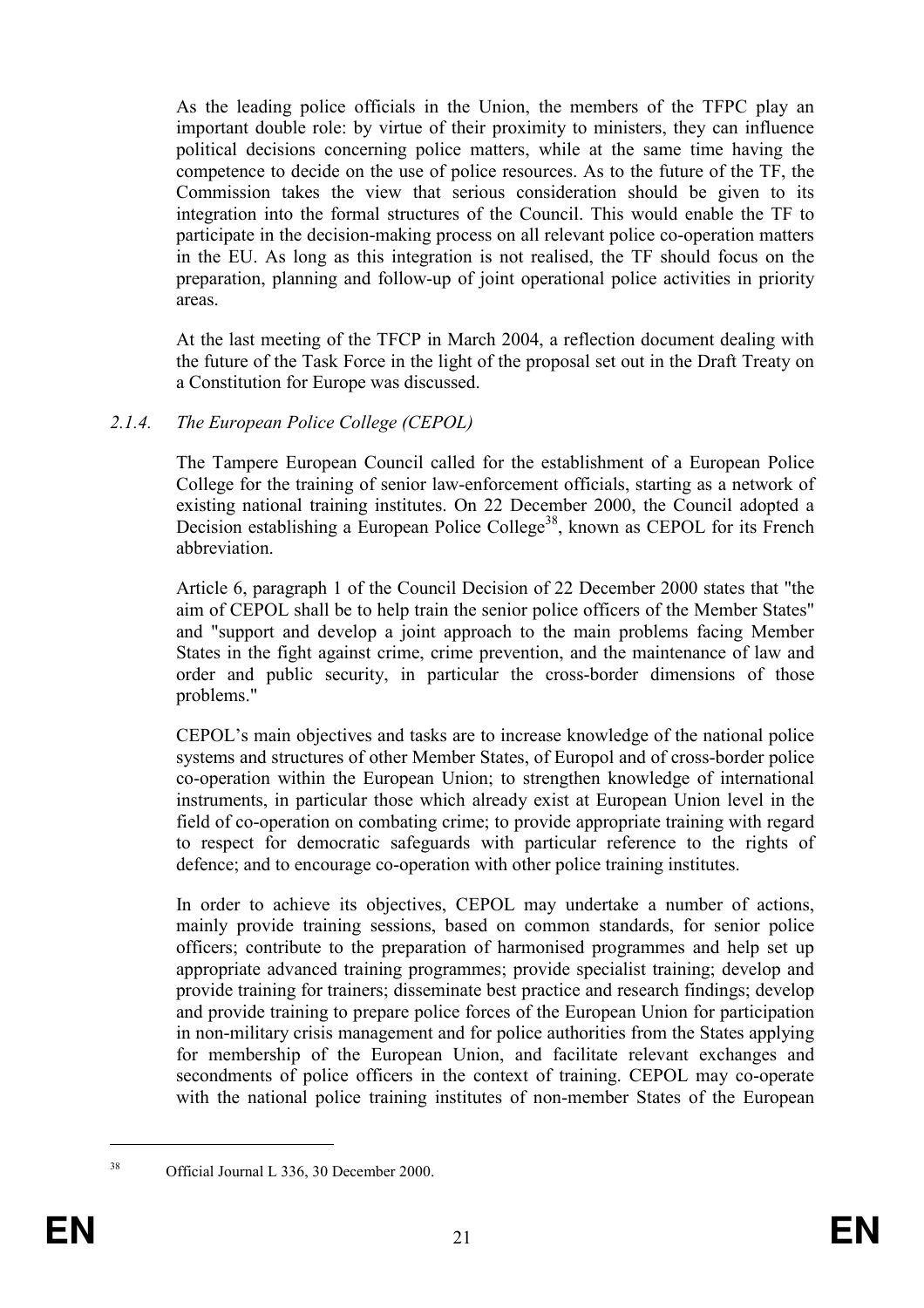Union. In particular, it makes its infrastructures available to senior police officers from the applicant countries and Iceland and Norway, and will consider the possibility of allowing officials of the European Institutions and other European Union bodies access to its facilities.

According to the Council Decision creating it, by the end of 2003 CEPOL shall submit to the Council a report on its operation and its future. Because the Council Decision of 22 December 2000 provided it with neither legal personality nor a budget, CEPOL has had a difficult beginning. During its first year of existence, it had neither a budget nor a Secretariat; moreover, once a decision was made to provisionally house its Secretariat in Copenhagen, it continued to face administrative difficulties, as no personnel could be made available to it.

It is against the background of this difficult beginning that any evaluation of CEPOL's work should be undertaken. The progress achieved is considerable. In the period since 2001, CEPOL has offered a growing number of courses: from 10 in 2001 to 38 in 2003, covering an ever broader spectrum of subjects, from counterterrorism to public order to border control. CEPOL has also developed its website and, more importantly, the European Police Learning Network (EPLN), which is an innovative instrument offering virtual police training on the Internet. The Commission has supported the development of the EPLN through the OISIN and AGIS programs.

The European Council, meeting in Brussels on 13 December 2003, agreed on the seats of a number of European agencies, among them CEPOL (United Kingdom). As this Communication goes into the final stages of its adoption, there are two CEPOLrelated initiatives under discussion: an Irish one to amend the Council Decision of 22 December 2000 in order to give CEPOL legal personality<sup>39</sup>, and one from the United Kingdom, establishing CEPOL's seat in Bramshill<sup>40</sup>.

The adoption of these two initiatives should help CEPOL overcome its two most pressing problems in the short term. However, it is clear that these amendments to the original Council Decision creating CEPOL are only partial solutions to its problems, and that a farther-reaching debate about CEPOL's future structure should take place.

Apart from the specific problems deriving from CEPOL's lack of legal personality and the question of the permanent seat of its Secretariat, some structural problems have become evident in its operations. These problems were mostly related to individual police schools' inability to properly organize courses, and/or to reduced participation caused by insufficient knowledge of foreign languages among potential beneficiaries. Some candidate countries also faced financial problems that limited their participation in CEPOL activities.

The structural problems summarized above have been the subject of ongoing reflection and discussion within CEPOL. The need to provide better language training for police officers in the EU has been recognized and will be tackled, at least

<sup>&</sup>lt;sup>39</sup> Official Journal C 1 of 06 January 2004.

Official Journal C 20 of 24 January 2004.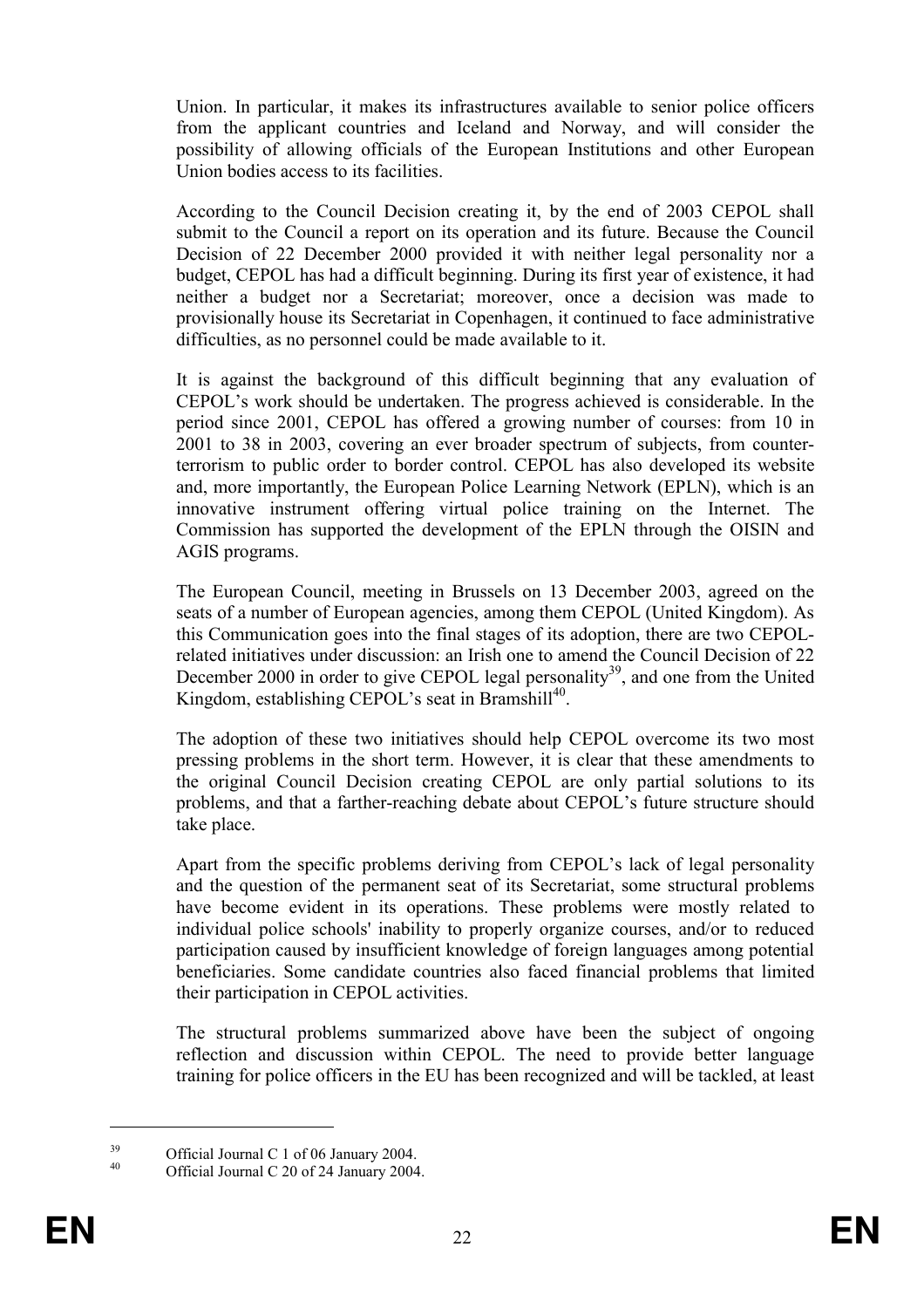in part, by the EPLN. Nonetheless, it remains one of the most important obstacles to improved co-operation in police training and should be a priority in this field.

The fact that different police schools in the EU have different approaches to training should not be a problem in itself. However, a common methodology and shared standards of quality are necessary in order to ensure a certain minimum level of police training across the EU, at least in those areas of common interest and for officers directly involved in them.

As to the future, CEPOL should focus on the development of common curricula and teaching methods in priority areas of police co-operation, which would then be applied in a uniform manner in all national police schools. To fulfil its role properly CEPOL should have a legal personality, an adequately staffed secretariat and be financed from the EU budget.

# 2.1.5. Other subjects mentioned in Art. 30 TEU

2.1.5.1. Investigative techniques

In their dealing with crime, police perform a double function: On one hand, they collect information to detect crime and threats to public security and, on the other hand, they investigate crime, providing support to the judicial authorities in their prosecution activities. In order to fulfil these tasks, the police use different investigative techniques.

Art. 30.1(d) of the TEU stipulates that common action in the field of police cooperation shall include "the common evaluation of particular investigative techniques in relation to the detection of serious forms of organised crime." The Vienna Action Plan calls for this evaluation to be made within two years after the entry into force of the TEU. However, although common guidelines have been developed in the framework of Europol, for example on the use of informants or on controlled deliveries, these are but guidelines and are not necessarily applied in all Member States. Until now, there is no generally agreed interpretation of article 30.1 (d) TEU at the EU level.

Article 30.1 (a) TEU makes a clear distinction between "prevention, detection and investigation of criminal offences". This would seem to confirm that detection is different from investigation. It could therefore be concluded that the "particular investigative techniques" referred to in Art 30 (1) (d) are techniques used by lawenforcement services in finding traces which may lead to determine the existence of criminal activity, such as risk analysis, profiling, and the monitoring of money transfers. Such techniques have proven to be effective tools in the detection of serious crime related to drug trafficking and money laundering<sup>41</sup>. The Commission therefore takes the view that it would indeed be useful to have a common evaluation of these techniques by experts, to see which of them can be used as 'good' or 'best' practices in given situations.

<sup>41</sup> Reports on the second round of mutual evaluation: "Law enforcement and its role in fighting drug trafficking". Document 9615/3/03 REV 03 CRIMORG 43 of 22 September 2003.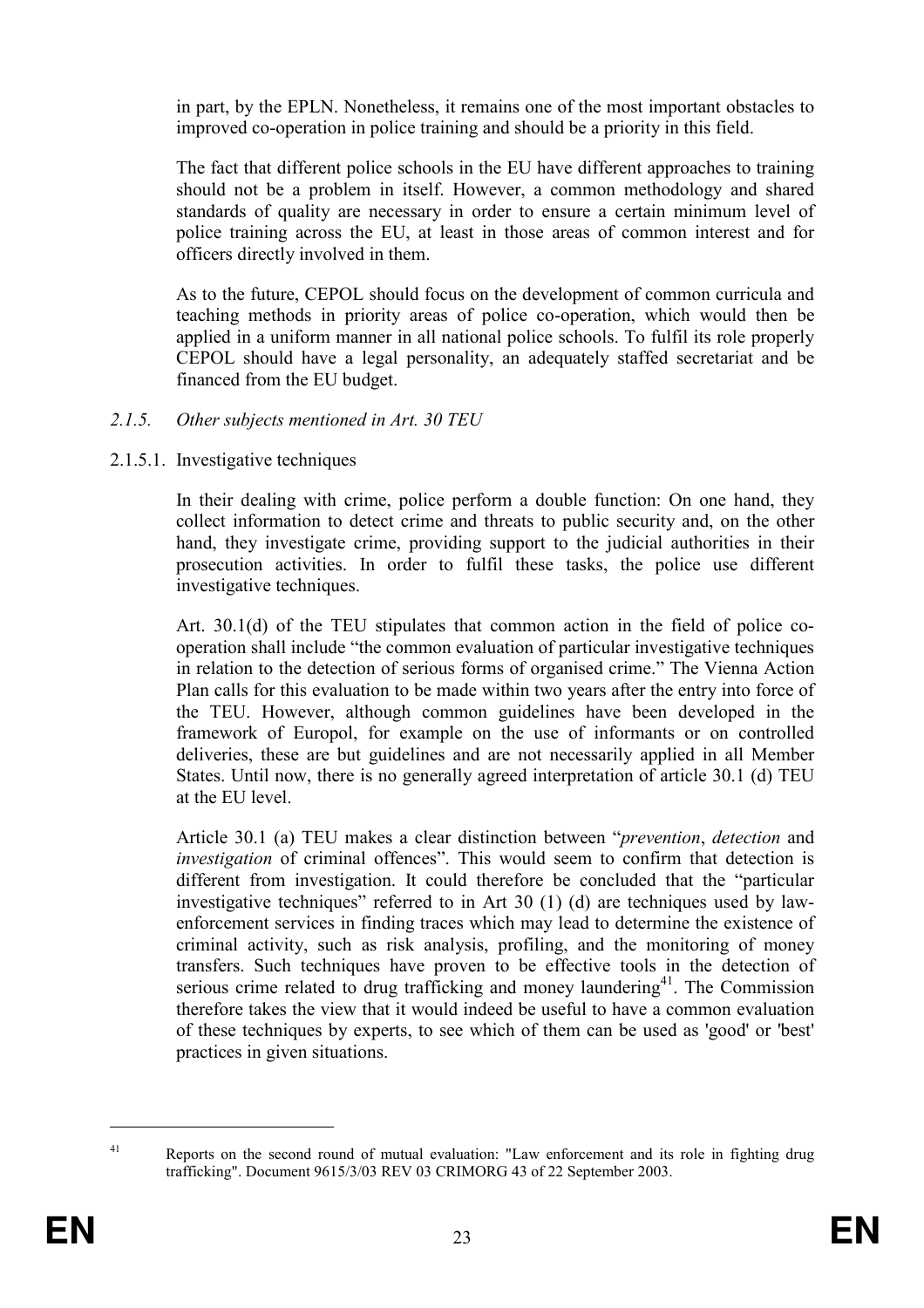The Commission also considers that it would be advisable not to limit the evaluation exercise to the investigative techniques used for the detection of crimes, but extend it to those that are of particular relevance to investigate serious crime. Examples of such techniques are the ones used in the collection and handling of information (e.g. management of informants, surveillance, controlled deliveries, covert operations, searches and seizures), as mentioned in the Convention on Mutual Assistance and  $Co$ -operation between Customs Administrations<sup>42</sup> and the Convention on Mutual Legal Assistance in Criminal Matters<sup>43</sup>. Other examples come from the field of forensics, such as crime scene management.

The draft Constitutional Treaty proposed by the Convention on the future of Europe slightly modifies the text of article 30 (1) (d). It does not speak of the "common evaluation" of investigative techniques, but of the possibility of a framework law to establish "measures concerning…the common investigative techniques concerning the detection of serious forms of organised crime".

In the view of the Commission, the aim now should be for the Council to agree on the use, throughout the Union, of proven investigative techniques to detect serious forms of crime. The Commission is of the opinion, however, that such measures should not be limited to the detection of crimes, but should also cover their prevention and investigation.

Finally, the Commission deems it useful to refer briefly to the importance of using DNA profiles in solving crime. In recent years some Member States have achieved impressive successes in solving crimes more quickly, or at all, with the help of national DNA data bases which they have been building up. The Union's capacity to solve crimes better and more efficiently would be greatly strengthened if such databases were set up in all Member States. Care should be taken that national and EU data protection legislation are fully respected. The Union's crime solving capacity would be enhanced further if Member States' law-enforcement services were able to compare DNA profiles.

2.1.5.2. Forensic science

Forensic science refers to the examination of crime scenes, recovery of material evidence, laboratory examinations, interpretation of findings and presentation of the conclusions for intelligence and investigation purposes, or as evidence in court. The various fields of forensic expertise include for example toxicology, serology and DNA profiling, trace evidence (e.g. fire debris, glass, paint, gunshot residues), firearms and ballistics, handwriting and document examination, fingerprints, marks and impressions (e.g. tool marks, shoe prints), audio, video and computer analysis, accident investigation, crime scene investigation and forensic pathology.

The final aim of these activities is to contribute to the truth-finding process in criminal cases. It is therefore essential that forensic investigations have a very high quality and are performed by an independent, impartial and integer person.

<sup>42</sup> COUNCIL ACT of 18 December 1997, OJ C 024 23 January 1998.

<sup>43</sup> OJ C 197 of 12 July 2000.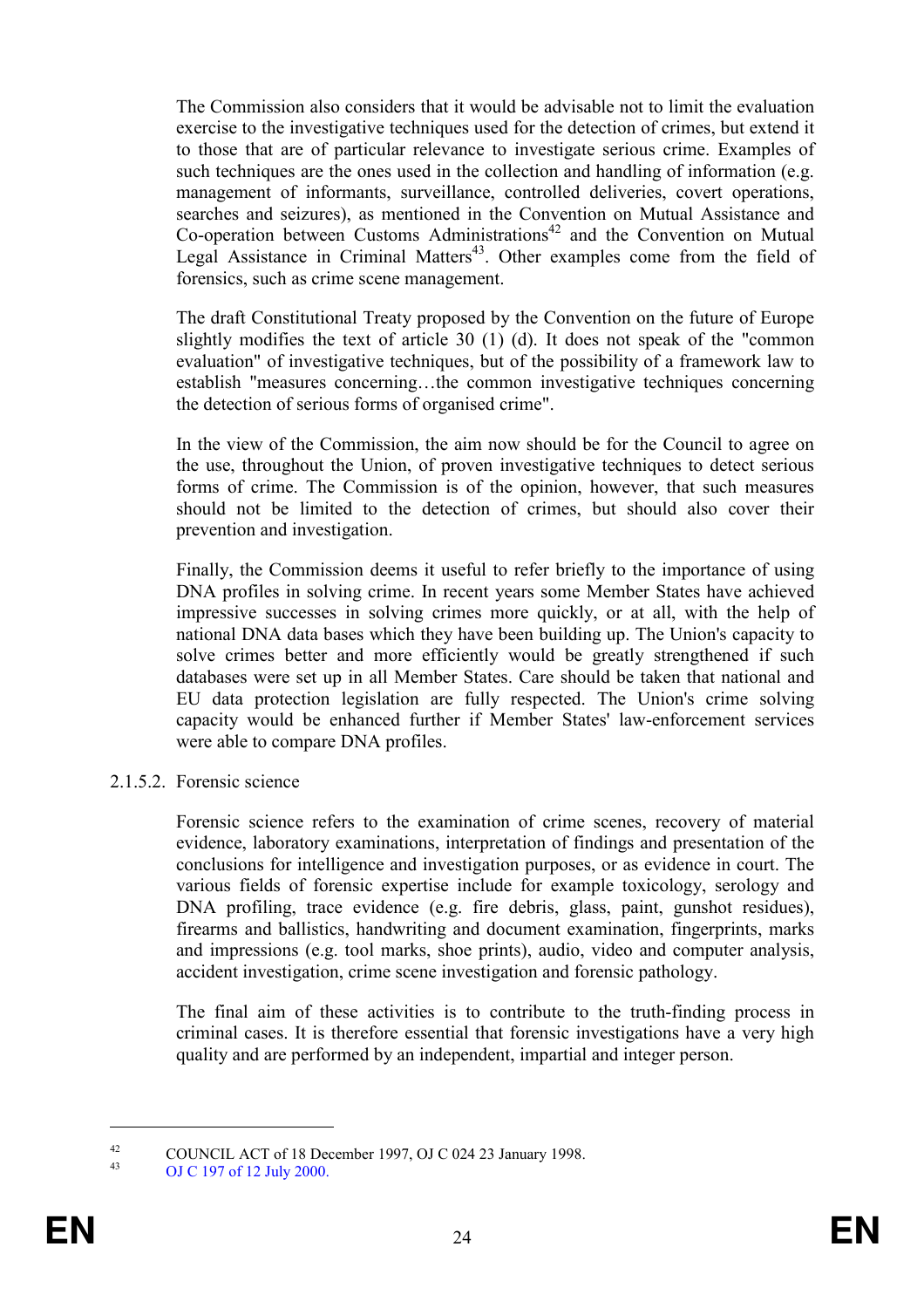In Europe, governmental forensic laboratories routinely perform thousands of casework investigations, i.e. investigations performed in connection with individual criminal investigations in the various fields of forensic science every year. Besides the casework, the laboratory's work also cover other activities such as research and development, or education and training.

Most forensic laboratories belong to police organisations or are public-sector laboratories co-operating closely with law-enforcement authorities.

Since the early 1990's the main European forensic laboratories exchange knowledge within the European Network of Forensic Science Institutes (ENFSI). Currently, ENFSI has 49 laboratories from 33 countries as members. ENFSI's Constitution states as its aim "to ensure that the quality of development and delivery of forensic science throughout Europe is at the forefront of the world". ENFSI achieves its goals through meetings and the work of the 15 Expert Working Groups dealing with all aspects of the various forensic expert fields.

In recent years the forensic laboratories of the Member States of the European Union have considerably increased - within ENFSI - the co-operation between themselves as well as with forensic laboratories of other European countries.

In most countries, including the EU Member States, only few formal requirements regarding quality standards apply to forensic laboratories. This contrasts sharply with the situation in the food and beverages sector, the control of meat, the admission of new medicines, drinking water, etc. In all these areas formal bodies are responsible for verifying that standards of quality are upheld so that the results of laboratory tests are beyond any reasonable doubt and can be accepted as the basis for usually farreaching decisions.

A first essential step to improve the quality level of forensic laboratories in the EU is to demand concrete quality requirements. Since the 1980s a generally accepted way to improve the quality of a given laboratory is to demand a generally recognised standard as the basis of its quality-assurance system. Such standards have existed for many years and comprise all technical and organisational aspects which are necessary to guarantee a certain minimum level of quality. The standards which are recommended for the forensic science laboratories are NEN-EN-ISO/IEC 17025, a standard which is not specific for forensic laboratories, and ILAC-G19:2002, which explains 17025 with reference to forensic laboratories. Such an approach is far more efficient and effective than a rigid harmonisation of methods.

The introduction of a quality assurance system is costly and time-consuming. It is therefore reasonable that laboratories have an acceptable time period to comply with these standards. Parallel to this process of implementing an (accredited) quality assurance system by the forensic laboratories, the police and judicial authorities should be stimulated to cooperate only with 'accredited' laboratories.

Until now, only 6 ENFSI member laboratories (all from EU Member States) have a formal recognised quality assurance system based on the two above-mentioned standards. A first essential step in raising the quality of forensic laboratories throughout the Union is therefore that all forensic laboratories in the EU adopt a quality assurance system based on these two standards and that these are recognised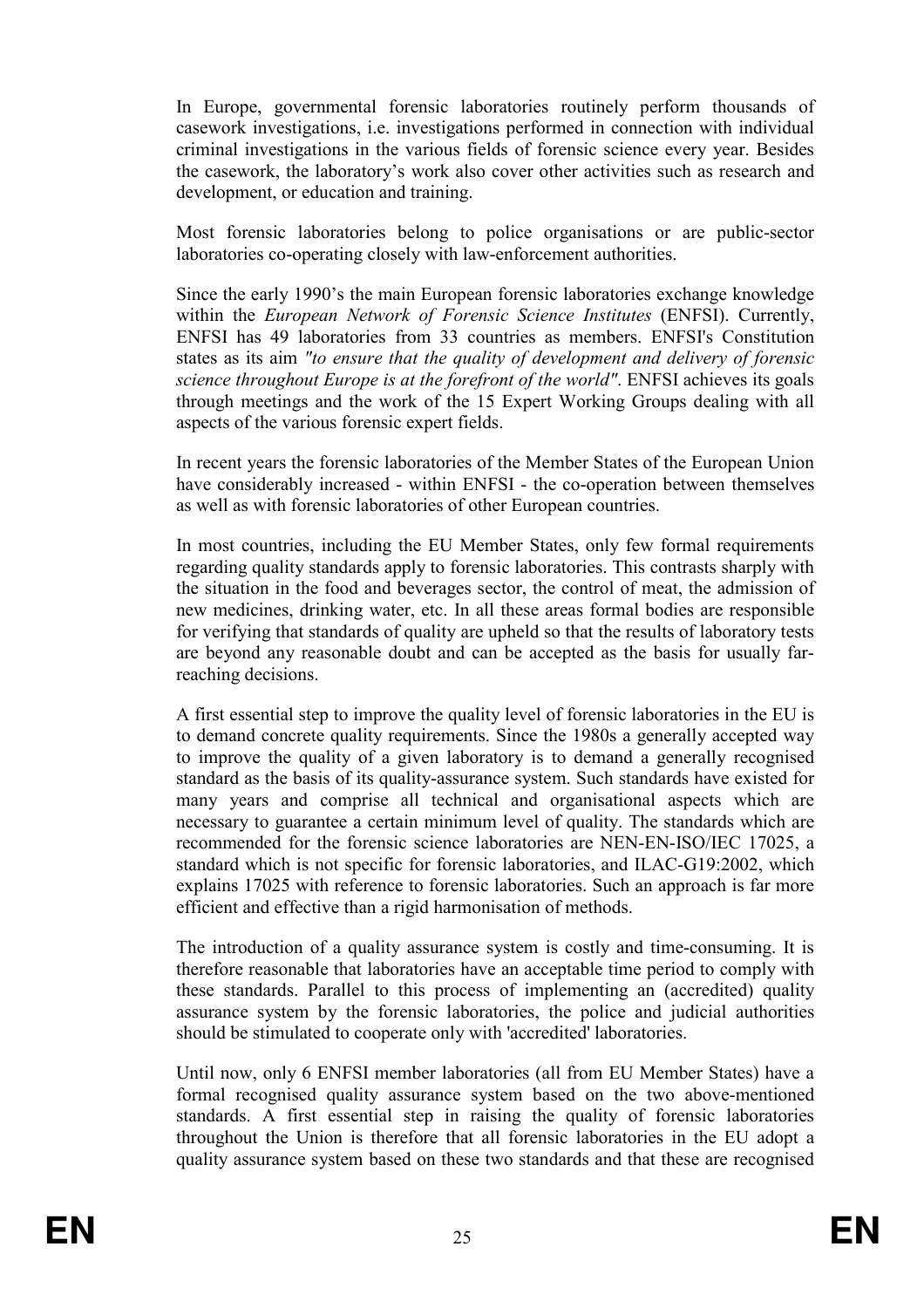by their national accreditation body (under the assumption that this national body is part of the international accreditation and certification circuit).

ENFSI has developed into a useful co-operation body for forensic science in the Union. Since it comprises also members which are not part of the European Union, it is not possible for the EU to use ENFSI as an official body representing its forensic science interests. It would therefore be advisable for ENFSI members of the European Union to constitute a formal sub-group within ENFSI, with which the European Union could communicate formally.

At EU level, only two instruments exist relating to forensic science: the Council Resolution of 9 June of 1997 on the exchange of DNA analysis results<sup>44</sup> and the Council Resolution of 25 June 2001 on the same subject<sup>45</sup>. These two instruments are not legally binding. Several projects co-financed under the OISIN program aimed at setting common quality standards for forensic laboratories. The results of these studies could be useful at EU level. The Commission proposes to compile these results and present them to the Police Co-operation Working Group of the Council for discussion and further work.

# 2.1.6. Other subjects of police co-operation

## 2.1.6.1. Terrorism

The need to combat terrorism is mentioned, in general terms, in article 29 TEU. Terrorism is a specific form of serious crime. This Communication is not intended to deal with individual crime phenomena. However, since the events of 11 September 2001 and 11 March 2004, the fight against international terrorism has received the highest political attention and the Union has taken many initiatives, including some in the field of police co-operation, to enhance the effectiveness of the Member States' law-enforcement services in the fight against terrorism. A Communication on police co-operation would therefore not be complete without a brief analysis of cooperation in this particular area.

Countries' counter-terrorism activities are mainly based on co-operation between intelligence services, police services and judicial authorities. Member States that traditionally have been confronted with internal terrorist threats have developed intelligence services within the police which are at the forefront of the fight against terrorism. In these countries, the intelligence services within the police usually deal with terrorist threats, while the traditional intelligence services direct their attention more to external threats to national security. In Member States that do not have a history of domestic terrorism, the responsibility for the collection, analysis and diffusion of intelligence in the fight against terrorism is the responsibility of the security and intelligence services.

Thus, two different concepts of co-operation can be distinguished in the Union, which determine to a large extent the capacity of the institutional structures to manage co-operation to combat terrorism effectively: one between the police

 $^{44}$  OJ C 193 of 24 June 1997.

OJ C 187 of 03 July 2001.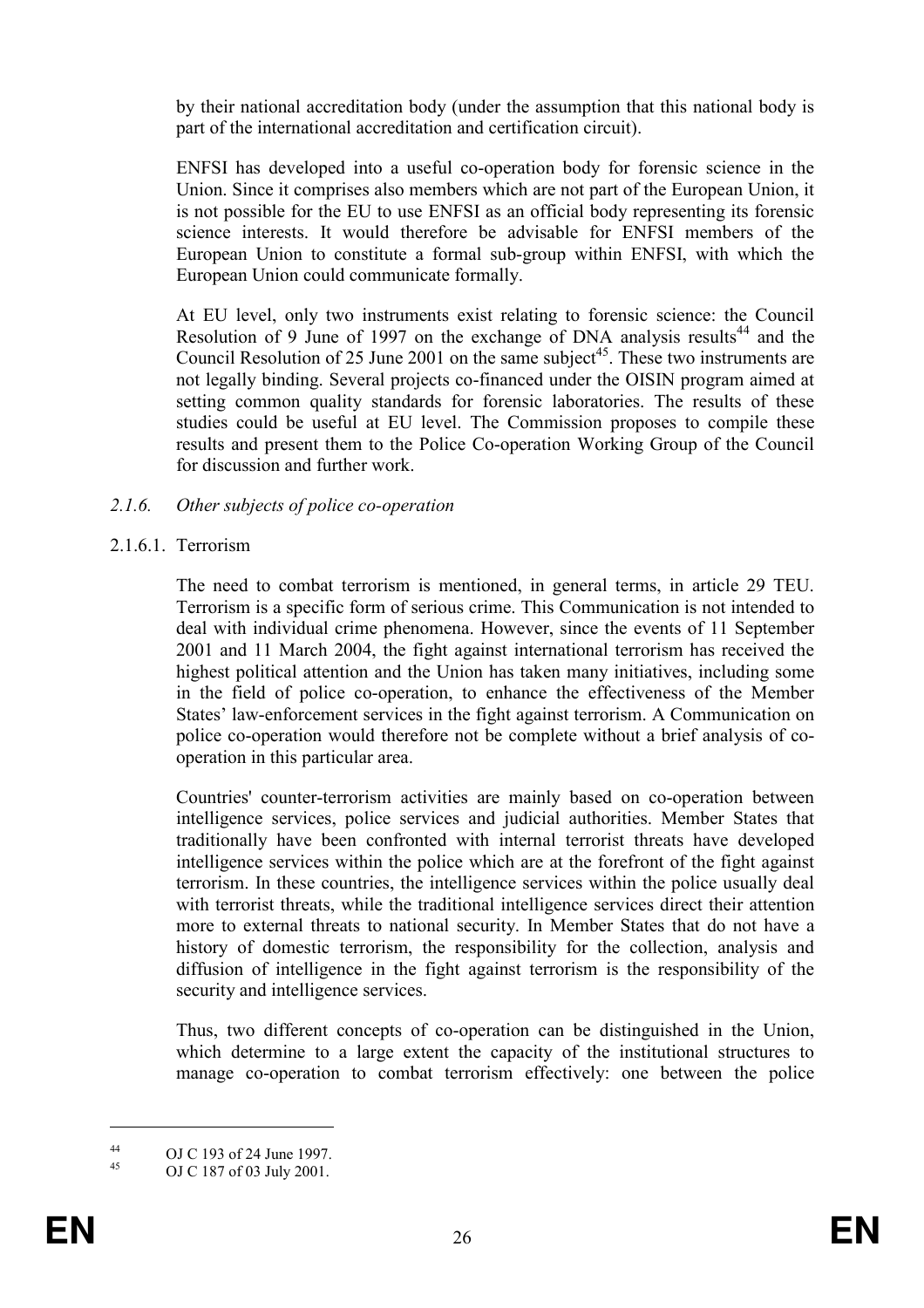services and one between the security/intelligence services. The intelligence services of the Member States have co-operated in the fight against terrorism for considerable time within the informal framework of the so-called 'Club of Bern', where some other European countries participate as well. This co-operation is based on mutual trust and flexibility. After 11 September 2001, Member States' intelligence services, following the conclusions of the European Council of 21 September 2001, have stepped up their counter- co-ordination within the "Counter-terrorism group" (CTG) of the Club of Bern, which brings together the counterterrorist experts of the intelligence services. Police services do not participate in this group.

Institutional counter-terrorism co-operation in the Union within the third pillar is coordinated in the Terrorism Working Group of the Council (TWG). Some delegations to the TWG represent the "police intelligence services", others the security/intelligence services, and others both. This heterogeneous composition of delegations is one factor hindering co-operation, because of the lack of trust between the different services. Europol also participates in the group.

As regards Europol's role in EU counter-terrorism policy, Member States' police and intelligence services often still consider that Europol lacks the capacity to exercise leadership in this field and that its system of exchange of information is too rigid. The intelligence services in particular remain reluctant to accept Europol as a partner. The provision by the Member States of all operational information and intelligence to Europol is one of the measures identified by the Commission in its contribution to the European Council meeting dedicated to improving counter-terrorism cooperation in the  $EU^{46}$ , which was held in Brussels on 19 March 2004, as a response to the terrorist attacks in Madrid a meek before.

Having said this, however, it must be recognized that co-operation in the Union regarding counter-terrorism improved after 11 September. On 20 September 2001 a special meeting of the JHA Council took place. It adopted a long list of important measures to enhance the Union's effectiveness to deal with the problem, aiming at improving judicial co-operation, police co-operation, combating financing of terrorism, border checks, aviation and maritime security and co-operation with the US (that led to agreements between Europol and the American police services on exchange of personal data or of liaison officers).

As regards police co-operation good progress was achieved in agreeing concrete measures to improve relations between the police forces, Europol and the intelligence services of the Member States. In this context, it is important to highlight the creation of a team of counter-terrorism experts ('Counter Terrorism Task Force') at Europol; the creation of multinational teams for the collection and exchange of information on terrorists; the meetings of Heads of the counter-terrorist Units and of the police intelligence services, the strengthening of controls at external borders and of safety requirements at airports and on aircraft; and the development of terrorist profiles. In addition, the Task Force of EU Police Chiefs agreed on improvements in information processing and in the co-operation between the intervention units.

<sup>46</sup> SEC (2004) 348 « Commission paper on terrorism to the Council, providing input for the European Copuncil », 18 March 2004.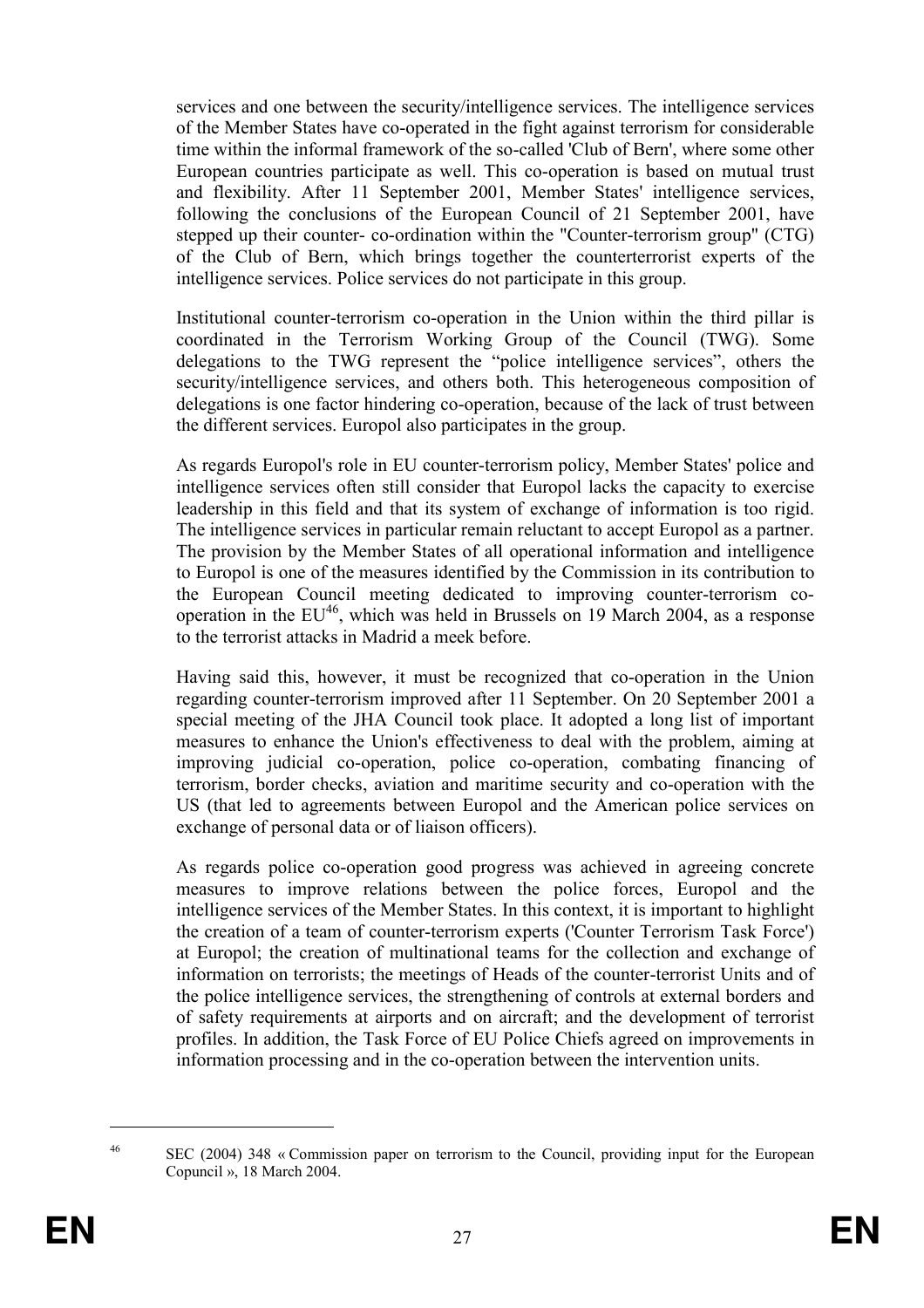In the field of judicial and police co-operation the Council adopted on 13 June 2002 a Framework Decision on the fight against terrorism<sup>47</sup>, which aims at approximating the definition of terrorist offences in all Member States and establishing a common threshold for penalties and sanctions. Another new instrument is the European arrest warrant<sup>48</sup>, whose aim is to facilitate extradition between Member States by replacing existing instruments. It covers, inter alia, the infringements and crimes committed by terrorists. Moreover, in February 2002 Eurojust was created<sup>49</sup>, bringing together prosecutors and magistrates or law-enforcement officials with an equivalent capacity. On 28 November 2002 the Council adopted a decision<sup>50</sup> establishing a mechanism for evaluating legal systems and their implementation at national level in the fight against terrorism. On 19 December 2002 a Council Decision on the implementation of specific measures for police and judicial co-operation to combat terrorism was adopted $51$ .

Nevertheless, as the attacks in Madrid made clear, terrorism is still a threat to the security of the EU. As is pointed out in the Commission's response to the European Security Strategy with regard to fighting terrorism<sup>52</sup>, "terrorism poses challenges to the core EU objectives of the promotion of free movement of persons, goods, services and capital and makes evident the intrinsic link between internal and external security".Therefore, effective coordination is essential to more effectively fight terrorism in the EU.

In view of the above, it is essential to improve co-ordination between all the services involved in the fight against terrorism within the Council structures. A first step would be to have all delegations to the TWG include both intelligence services (police and non-police) and strengthening the role of Europol in EU counterterrorism policy. Later it would be necessary to bring the CTG of the Club of Bern closer to the TWG and COTER. Europol should be transformed into a true center of intelligence including the creation of a common database on terrorism, including persons, incidents, indications and operations, fully complying with the data protection provisions of the Europol Convention. Good progress was recently made, since Europol can assist the multinational ad hoc teams for gathering and exchanging information on terrorism and will consequently be granted a connexion to the BDL network, as soon as it satisfies security safeguards and Europol's Convention. The Council Recommendation concerning the constitution of multinational teams to gather information about terrorists<sup>53</sup> should be changed into a legally binding instrument.

As is pointed out in the above-mentioned Commission paper on fighting terrorism, there are good arguments to improve the coordination of counter-terrorism activities inside the EU institutions (following the good example of the EU compendium of threat assessments written by TWG and COTER, or common meetings of these two working parties) and to reinforce the role of the Terrorism Working Group in

<sup>47</sup> Council Framework Decision 2002/475/JHA of 13 June 2002. OJ L 164, 22 June 2002.

<sup>48</sup> Council Framework Decision 2002/584/JHA of 13 June 2002. OJ L 190, 18 July 2002.

<sup>&</sup>lt;sup>49</sup> Council Decision 2002/187/JHA of 28 February 2002. OJ L 063, 06 March 2002.

<sup>&</sup>lt;sup>50</sup> Council Decision 2002/996/JHA of 28 November 2002 OJ L 349, 24 December 2002.

 $^{51}$  Council Decision 2003/48/JHA of 19 December 2003. OJ L 16, 22 January 2003.

 $52 \t\t \text{SEC (2004) 332 of 19 March 2004.}$ 

Recommendation of JAI Council of 13 June 2002.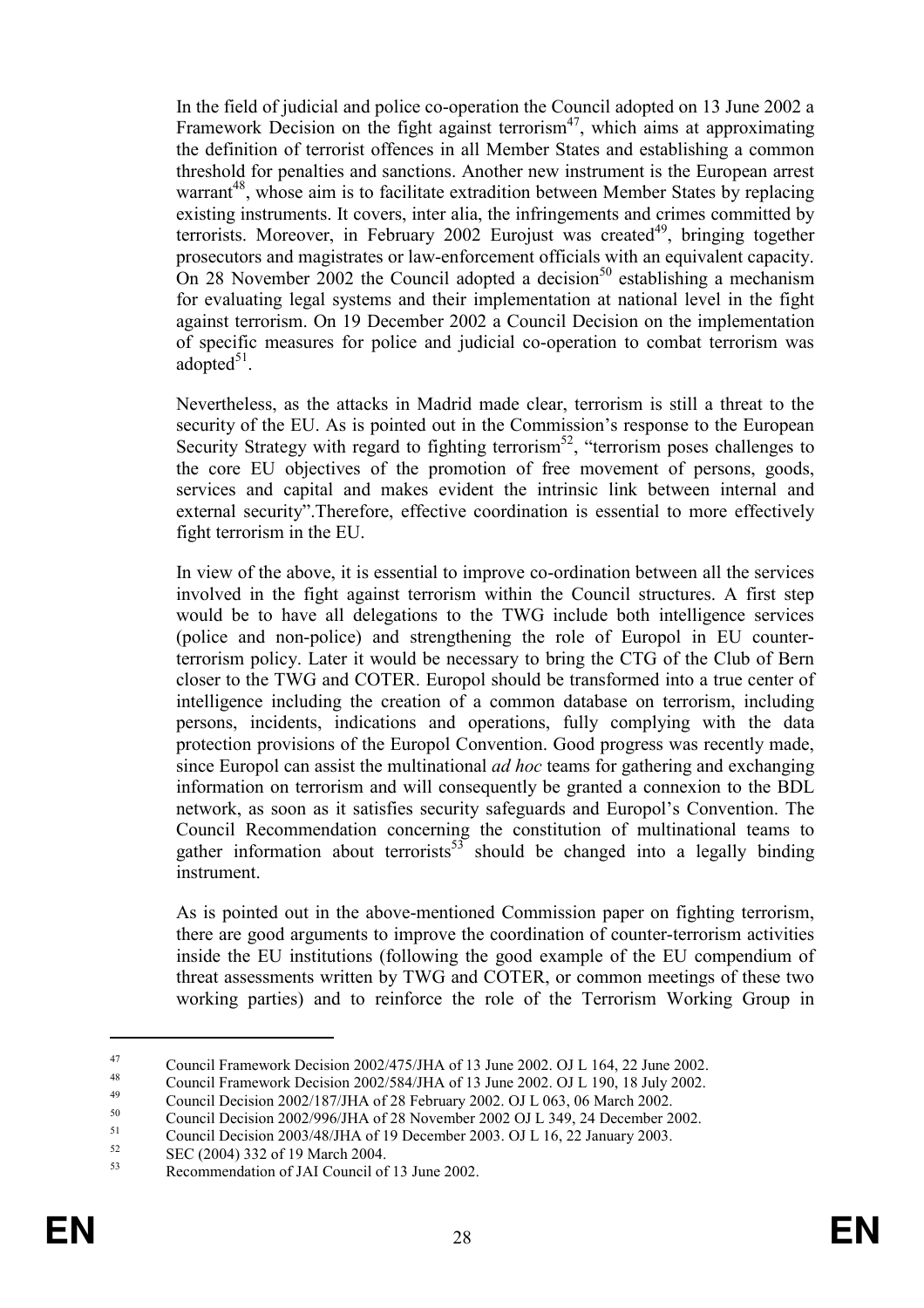preparing EU policy-making. Needless to say that all the measures foreseen in this chapter should fully respect existing personal data protection legislation.

#### 2.1.6.2. Other police co-operation subjects

Public order and security of high-level meetings

After the violent demonstrations during the European Councils in Nice and Gothenburg, and especially after the G-8 meeting in Genoa in July 2001, there has been growing concern about the ability of police forces to guarantee public order and security while at the same time respecting fundamental rights. On 13 July 2001 a special Justice and Home Affairs Council met to deal with this issue. A series of measures to prevent violent disturbances during high-level meetings were agreed upon, among them intensified co-operation in the fields of police, exchange of information while respecting the right to protection of personal data, crossing of borders, judicial co-operation, and organisation.

At the same time, the Council underlined the need to guarantee that citizens can enjoy their rights to freely express their opinions and assemble in a peaceful manner, in conditions where there is no threat to their security, that of others or to their property. It recommended a constructive dialogue between organisers of public demonstrations and the authorities of the host country, and close international contacts to ensure that legitimate demonstrations are not exploited or abused by violent groups.

The Task Force of EU Police Chiefs suggested to the Council to create a group of experts charged with writing a common manual for use by police and authorities while preparing high-level meetings. As a result of the group's work, a Handbook has been drawn up.

The Council has also adopted a series of instruments to enhance police co-operation in other areas. Some of these are legally binding, as for examples the Council Decision of 25 April 2002 concerning security in connection with football matches with an international dimension<sup>54</sup>, the Council Decision of 13 June 2002, creating a network of national contact points in respect of persons responsible for genocide, war crimes and crimes against humanity<sup>55</sup> and the Council Decision of 28 November 2002 creating a network for the protection of public figures<sup>56</sup>.

However, a considerable number of documents adopted are of a non-binding nature.The proliferation of non-binding instruments is one of the factors affecting police co-operation in the EU, which will be examined more closely in the next chapter.

2.1.6.3. Article 32 TEU

This Article stipulates that "The Council shall lay down the conditions and limitations under which the competent authorities referred to in Articles 30 and 31

<sup>&</sup>lt;sup>54</sup> JHA/348/2002 of 25 April 2002, OJ L 121 of 08 May 2002.

<sup>&</sup>lt;sup>55</sup> 2002/494/JHA of 13 June 2002, OJ L167 of 26 June 2002.

<sup>56</sup> 2002/956/JHA of 28 November 2002, JO L333 of 10 December 2002.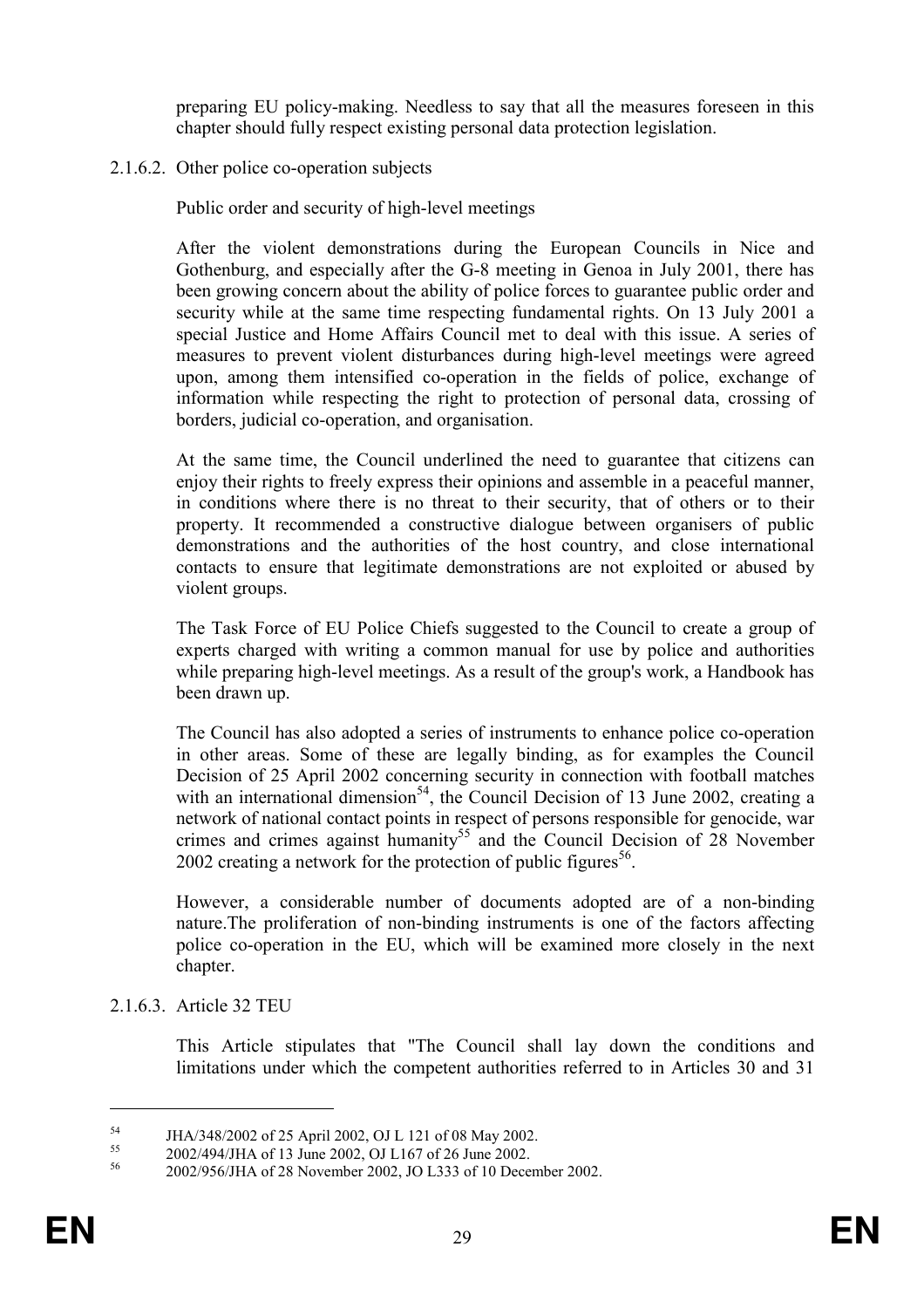may operate in the territory of another Member State in liaison and in agreement with the authorities of that State." The Vienna Action Plan mentions the Article as an area where progress should be realised within two years after the entry into force of the TEU, "taking into account the Schengen acquis." It stresses that the creation of a collective framework for this type of operation is one of the priorities for police cooperation, adding that the framework can be a flexible one.

Until now Article 32 has not been used as a legal basis for legislative proposals or initiatives. However, decisions have been adopted in the spirit of this article, for example the Convention on Mutual Legal Assistance in Criminal Matters of 2000 and the Framework Decision on Joint Investigative Teams of 2002 <sup>57</sup>. Both lay down new conditions and limitations under which the police can operate on the territory of another Member State. Additional examples are the initiatives taken to extend the use and scope of articles 40-43 of the Schengen Convention (cross-border surveillance and hot pursuit). Also, a number of bilateral agreements concluded in the context of Schengen extend the competencies of officials to operate on the territory of the other Member State.

Because of its potential importance for operational police co-operation and since the Vienna Action Plan mentions it as a top priority, the Commission considers it essential that the possible ways of implementing this article be discussed in the Council.

Concrete examples of the need to set clear conditions for the operation of Member States' services on the territory of another Member State are the discussions regarding better co-operation between the police intervention units and also between the intervention units for nuclear biological, nuclear, chemical and radiological protection. Future crisis situations may require these services from one Member State to operate and possibly use force on the territory of another Member State.

This need also exists from the perspective of improving cross-border co-operation in Member States' regions sharing common borders (see also on Schengen cooperation). These discussions could usefully include the possibility of a common model for cross-border co-operation, based on the positive experience which some Member States have gained, as well as on existing bilateral police co-operation agreements.

In this context, a recently negotiated bilateral police co-operation agreement between Austria and Germany must be mentioned, since it represents an important step forward compared with existing ones. Among its provisions, this agreement includes the possibility for national officials to be subordinated to the authorities of the other Member State, for the exercise of certain coercive powers on the territory of the other Member State, for participation in activities for the protection of persons and property on the territory of the other Member State, for the transfer and matching of DNA profiles, for simplification and extension of cross-border surveillance and hot pursuit, and for allowing surveillance also for the protection of persons and property. In the view of the Commission, this a promising example of how EU police cooperation should develop.

<sup>57</sup> Framework Decision 2002/465/JHA of 13 June 2002. OJ L 162 of 20 June 2002.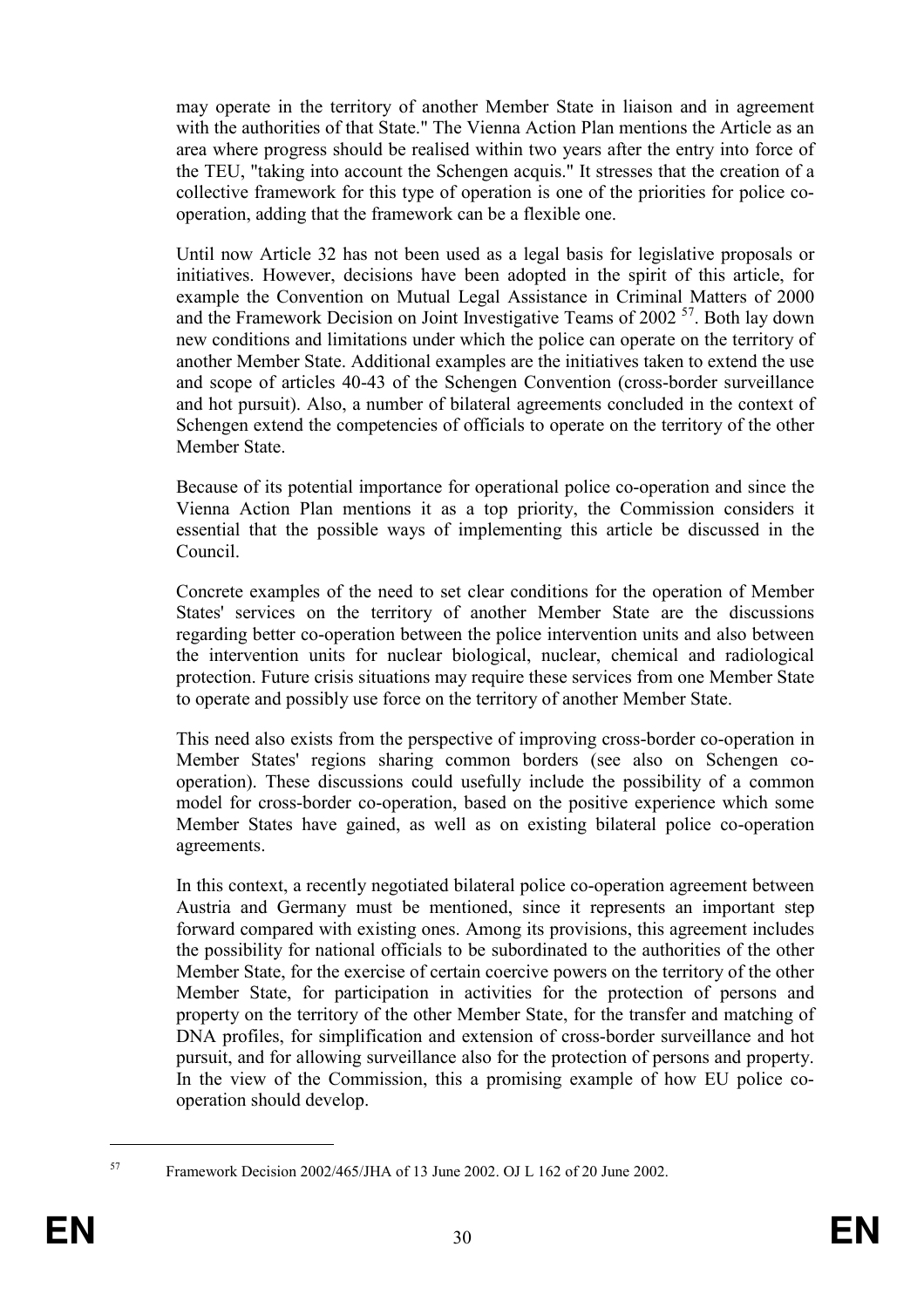# 2.2. Customs co-operation

Together with police co-operation, customs co-operation was introduced into the inter-governmental part of the Maastricht Treaty on European Union in 1992. Article 29 of the TEU provides for closer co-operation between police forces, customs authorities, and other competent authorities in the Member States. Although the Tampere conclusions do not expressly refer to customs co-operation, many of the issues relate specifically to matters of customs competence. Member States' customs authorities play a vital role in fighting serious international crime. Examples are the fight against the illicit traffic in drugs, weapons, munitions, explosive materials, the theft of cultural goods, the protection of national treasures possessing artistic, historic or archaeological value (article 30 of TEC), dangerous and toxic waste, nuclear material, or materials or equipment intended for the manufacture of atomic, biological and/or chemical weapons.

Unlike in the case of police co-operation, there is an important first-pillar element in customs co-operation, which is reflected in the inclusion of Article 135 in the Treaty establishing the European Community. When looking at customs co-operation in the European Union, therefore, it is important to take into account the varied responsibilities of customs under the different pillars.

More specific aims in relation to customs co-operation are set out in the Vienna Action Plan. The measures to be taken are the ratification of the Convention on Mutual Assistance and Co-operation between the Member States (Naples  $II$ )<sup>58</sup> and the Convention on the use of Information Technology for customs purposes  $(CIS)^{59}$ . Although progress has been made on both Conventions, some Member States still have to complete their ratification procedures.

Of those Member States who have ratified the Conventions (currently 13 have ratified the CIS Convention, and 10 Naples II), none currently apply the special forms of co-operation provided for in Naples II or provide data for the third-pillar CIS database, in spite of the fact that those who have ratified could provisionally apply these Conventions. It is therefore too early to evaluate whether the application of these Conventions is improving mutual assistance and co-operation between the Member States' law-enforcement agencies.

There are many ways in which customs contribute to the fight against illicit trade. One of these is by sharing information and intelligence. It is in this area that the CIS Convention and the third-pillar database will facilitate exchange and dissemination of information in order to prevent or detect infringements of national laws and requests for action. The Commission (OLAF), with the support of the Member States, has made good progress with the technical development of the database, which became fully operational on 24 March 2003.

The third-pillar CIS is to be further expanded by the addition of the Customs Files Identification Database (FIDE). This will provide valuable information to customs authorities on natural or legal persons who have committed, or are being investigated

 $58 \text{ OJ C } 24, 23 \text{ January } 1998.$ 

OJ C 316, 27 November 1995.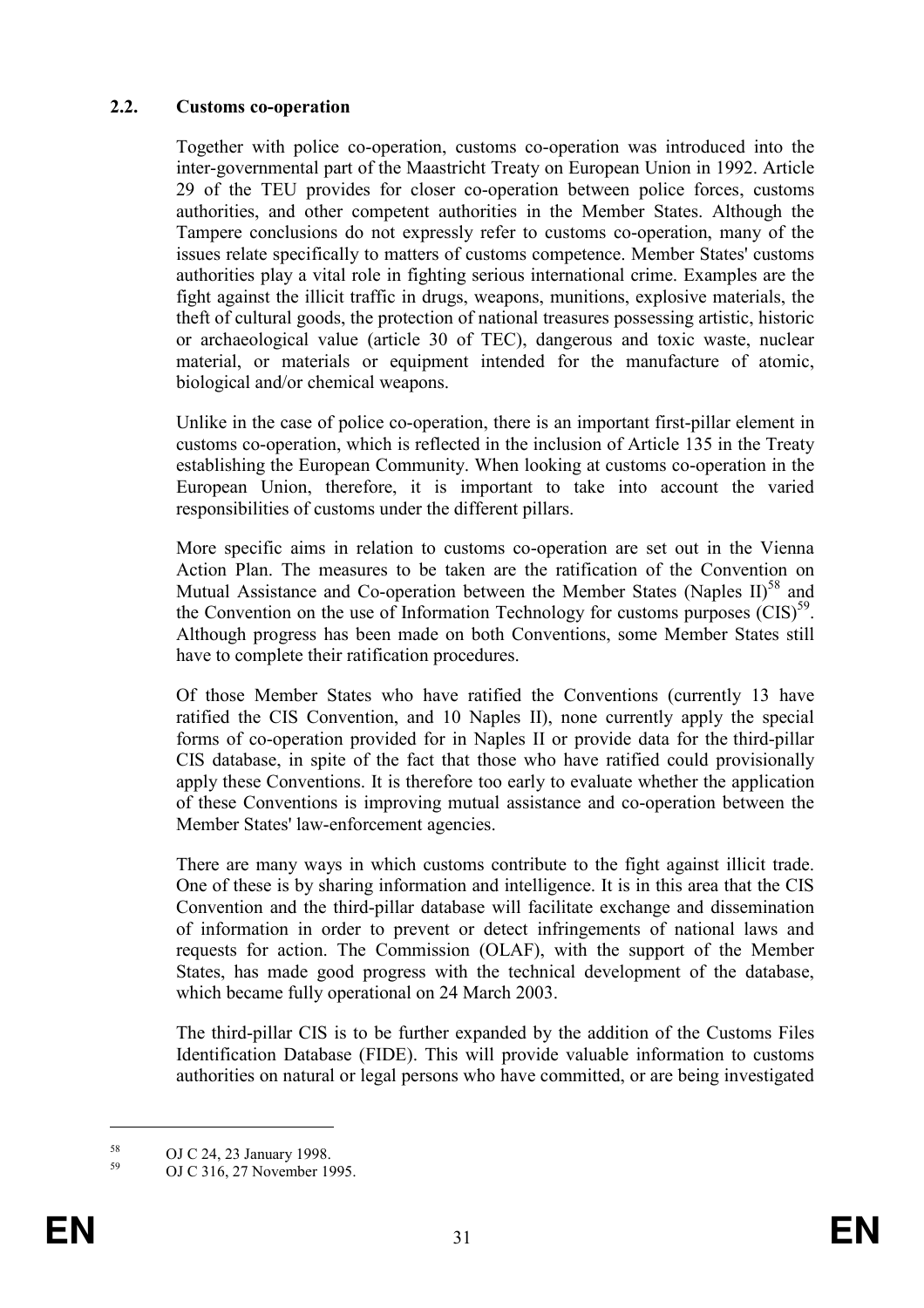for serious contraventions of customs legislation. The necessary amending Protocol to the CIS Convention was adopted by the Council on 8 May  $2003^{60}$ . The Commission (OLAF) has committed resources for the development of FIDE and started a feasibility study in 2003. The technical development will commence during 2004 so it will not be too long before this valuable addition to the third-pillar CIS will be operational.

The Naples II Convention was signed on 18 December 1997. The purpose of the Convention is to improve the effectiveness of customs co-operation and law enforcement in the European Union, by preventing and detecting infringements of national customs provisions and prosecuting and punishing infringements of Community and national customs provisions. The Convention provides for specific forms of co-operation such as hot pursuit, cross-border surveillance, controlled deliveries, covert investigations, and joint special investigation teams. These special measures were considered to be essential following completion of the single market and the abolition of routine customs controls at the internal borders of the European Union.

Although the text of the Convention refers specifically to 'customs administrations' these are defined in Article 4(7) as being Member States' customs authorities as well as other authorities with jurisdiction for implementing the provisions of the Convention. The Convention therefore provides for co-operation between lawenforcement agencies with the relevant powers to act in relation to customs infringements as defined in Articles 4(1) and 4(2).

To assist with the practical application of the Convention, a handbook was prepared in 2002 by the Customs Co-operation Working Group (CCWG) of the Council. This handbook will assist practitioners by providing an explanation of the provisions within the Convention and how they should be applied.

Member States have also initiated some bilateral actions. As was explained in chapter 2.1.1, joint customs/gendarmerie/police operation centres have been established under article 39 of the Schengen Convention. These common centres have been established to promote closer work and exchange of information at the border between the relevant agencies in relation to cross-border crime, smuggling, and illegal immigration. These centres are key to improved co-operation and the development of mutual knowledge and understanding between the law-enforcement agencies concerned.

Every year the Member States carry out at least four joint customs surveillance operations, often with the support of the OISIN, and, from 2003 on, the AGIS programs. In recent years these have targeted the smuggling of hard drugs, cigarettes, alcohol, and the movement of illicit cash, with the aim of combating the activities of criminal groups.

These operations are extremely valuable, maintain pressure on criminal organisations, produce good results in terms of seizures and increased intelligence, while publicising the role of customs in protecting society and contributing to an area

<sup>60</sup> OJ C 139, 13 June 2003.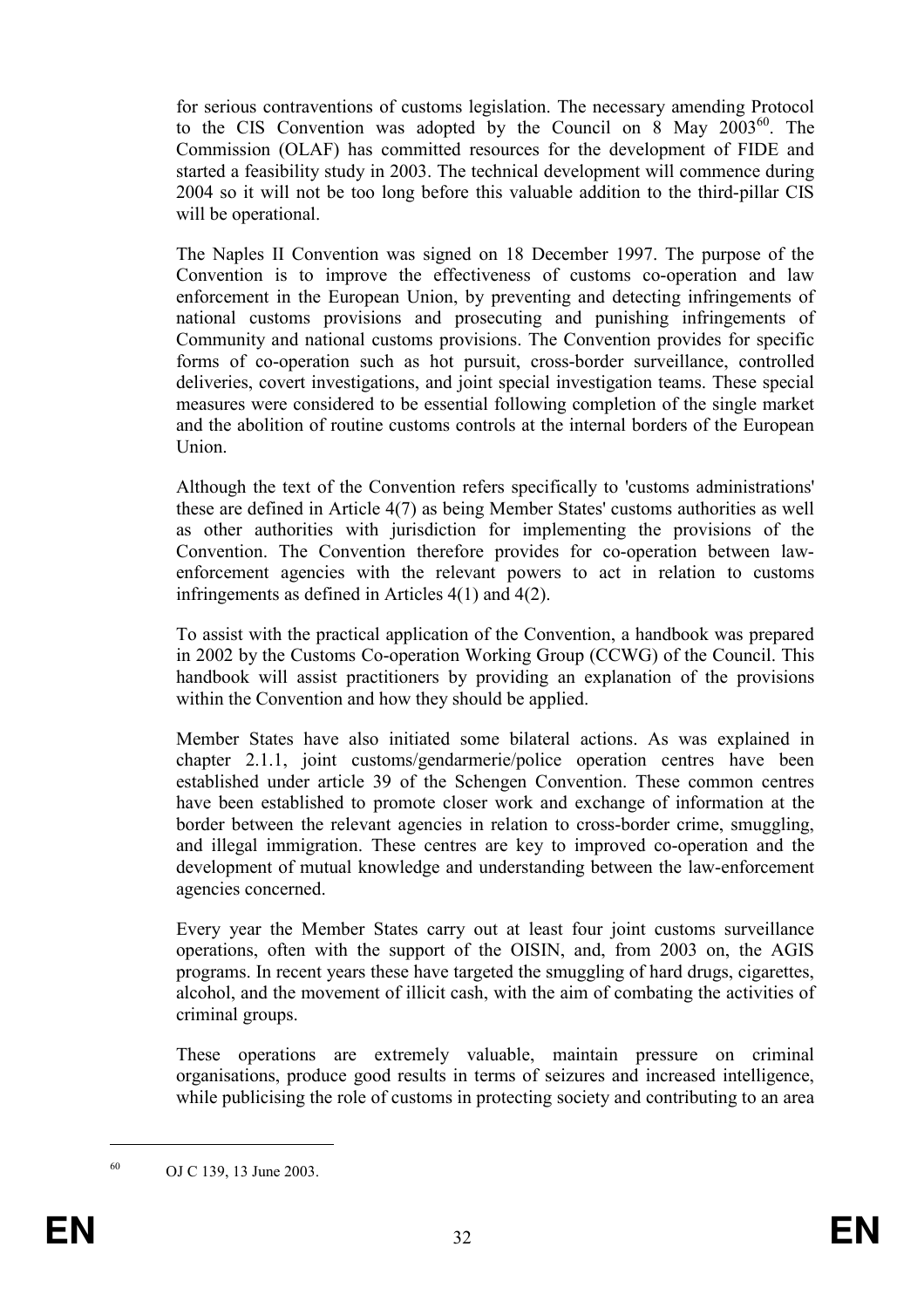of freedom, justice, and security. They also improve the working relationship between customs authorities, not only by virtue of their working together, but by further enhancing special forms of cooperation, risk profiling, threat assessments, targeting, and information exchange. The reports of the operations also include recommendations for improvement. It is apparent, however, that during the planning of operations previous recommendations have not always been taken into account.

In recent years, particular attention has been given to the involvement of the accession and candidate countries to assist with their future accession to the EU. Europol has been involved in several operations by providing premises and equipment for meetings and operational control centres as well as assistance with the analysis of results. In addition, the Commission (OLAF) has provided valuable technical support to the operations via the AFIS (Anti Fraud Information System) infrastructure to ensure the confidential exchange of information, including physical support to the operational co-ordination unit (OCU). The recent development of a virtual OCU application by the Commission will further assist these operations by reducing costs and ensuring participation in the activities of the OCU by all participating countries without the need for a physical presence. Europol's participation has proved useful and should be further developed in the future, particularly in relation to crime analysis. Europol's assistance in the planning and preparation of operations is also another area to be developed, since it could provide for better targeting and ensure that current trends and threats are taken into account.

Since entry into force of the TEU, Member States' customs administrations have continued to take measures to improve co-operation between themselves. They have established a network of operational contact points to develop further the exchange of information and mutual assistance. This co-operation will be further improved once the CIS and Naples II Conventions have been ratified and are fully applied in all Member States. The joint operations have continued to provide good results, although there is a need to ensure that previous recommendations are taken into account. It is desirable that other law-enforcement agencies and Europol become fully involved in future operations with the aim of promoting closer co-operation.

In July 2003 the Commission submitted to the European Parliament and the Council a Communication on the role of customs in the management of external borders $^{61}$ . This Communication covers both first and third-pillar customs co-operation. It suggests rationalisation of the work involved in checks at external borders by focusing on priority checks, establishing a common approach to risk management, promoting cooperation and rapid exchange of information between all services responsible for security, or possible action in relation to the availability of equipment and the need for equivalent levels of control along the EU's external border. The ECOFIN Council of 4 November 2003 called on the Member States and the Commission to work towards an integrated management of the external borders to assure a coordinated approach between the services responsible for the control of persons and those responsible for the control of goods.

 $61$  "Communication from the Commission to the European Parliament and the Council on the role of customs in the integrated management of external borders." COM(2003) 452 final of 24 July 2003.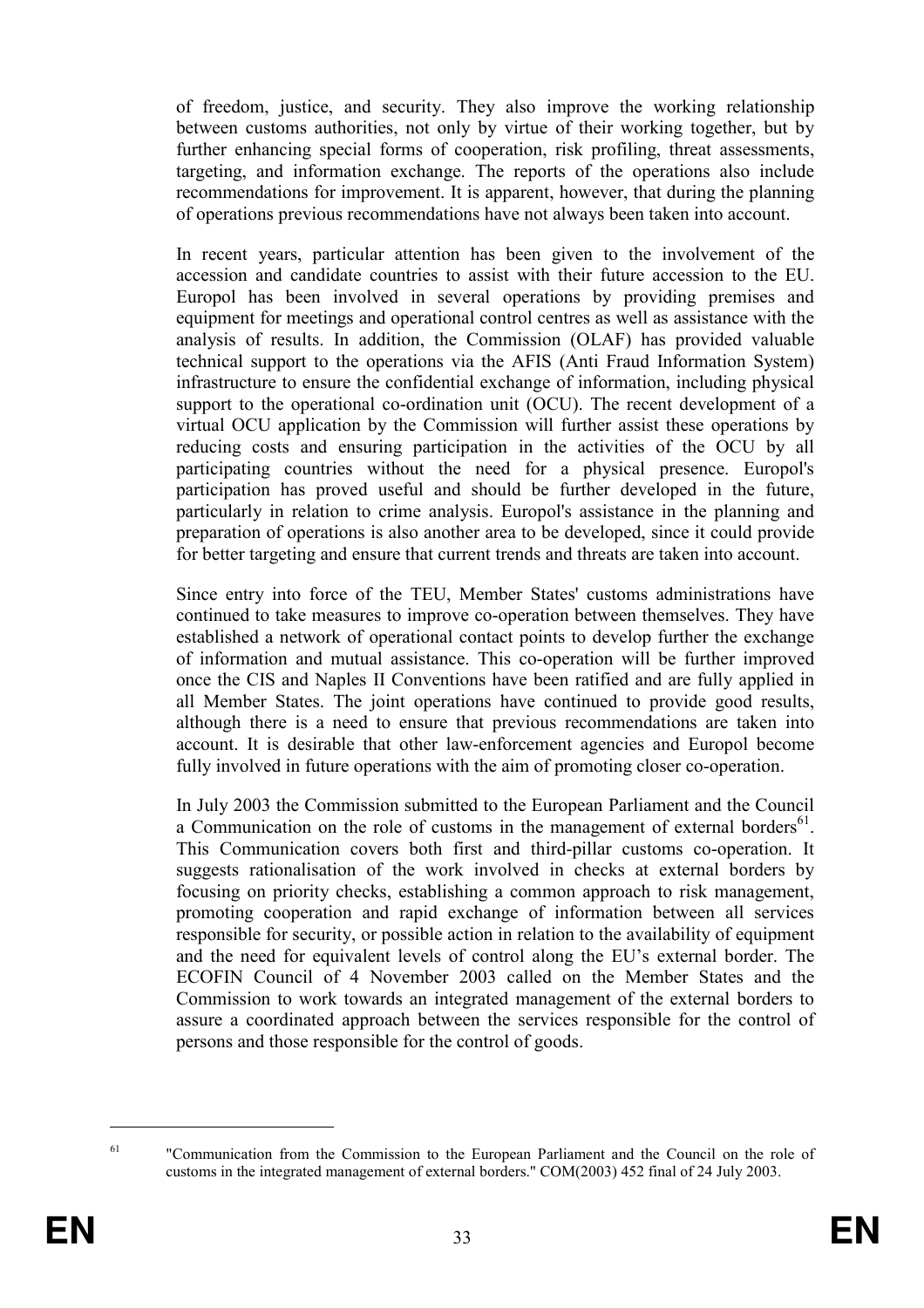Within the Council, the CCWP has developed a multi-presidency program (18 months) for customs co-operation in the third pillar. In relation to this program, on 2 October 2003 the Council adopted a Resolution calling for a strategy regarding customs co-operation<sup>62</sup>. In it, the Council recognises that an integrated approach towards combating crime, including a contribution to the fight against terrorism, inside an area of freedom, security and justice should include, besides customs cooperation, close and efficient multilateral cooperation between customs and other law enforcement authorities as well as other European bodies and Institutions such as Europol, Eurojust and the Commission (OLAF).

The strategy and related action plan were agreed by the CCWP in December 2003 and implementation will commence during the Irish Presidency of the Council. These instruments provide the framework for enhanced co-operation between customs authorities for the next few years. The strategy includes a number of measures suggested by the Commission to further enhance the effectiveness of EU customs co-operation for example by creating a permanent Operational Coordination Unit (OCU) sharing liaison officers, establishing EU-wide threat assessments and common risk profiles, common training, and training together with police where relevant, and possible action in relation to the availability of equipment and the need for an equivalent level of control at the EU external border It remains essential that all Member States immediately and fully ratify the Naples II Convention.

It is important that in the above areas close links are maintained with the relevant work undertaken in first pillar customs co-operation.

#### 2.3. The OISIN and AGIS programs as instruments to promote police and customs co-operation in the EU.

On 20 December 1996, the Council adopted a Joint Action establishing a common program for the exchange and training of, and co-operation between lawenforcement authorities (the OISIN Programme<sup>63</sup>). A second phase of the program, OISIN II, was established for the period 2001 to 2002 by the Council Decision of 28 June  $2001^{64}$ .

The OISIN II program was replaced, along with the other programs managed by the Commission under Title  $VI^{65}$ , by the AGIS program, established by the Council Decision of 22 July  $2002^{66}$  with the aim of promoting police and judicial cooperation in criminal matters and to support the efforts of practitioners to develop European policy in this area. In the period between 1999 and 2002, the Commission supported 192 projects in the areas of police and customs co-operation through the  $OISIN$  and  $OISIN$  II programs<sup>67</sup>.

<sup>&</sup>lt;sup>62</sup> OJ C 247, 15 October 2003.

 $^{63}$  97/12/JHA. OJ L 007 of 10 January 1997

<sup>&</sup>lt;sup>64</sup> 2001/513/JHA OJ L 186 of 07 July 2001.

<sup>&</sup>lt;sup>65</sup> Grotius II Criminal, Falcone, Hippokrates and Stop II.

 $^{66}$  2002/630/JHA, OJ L 203 of 01 August 2002.

See report of the OISIN II program 2001 to the European Parliament and the Council, SEC(2003) 316 of 14 March 2003.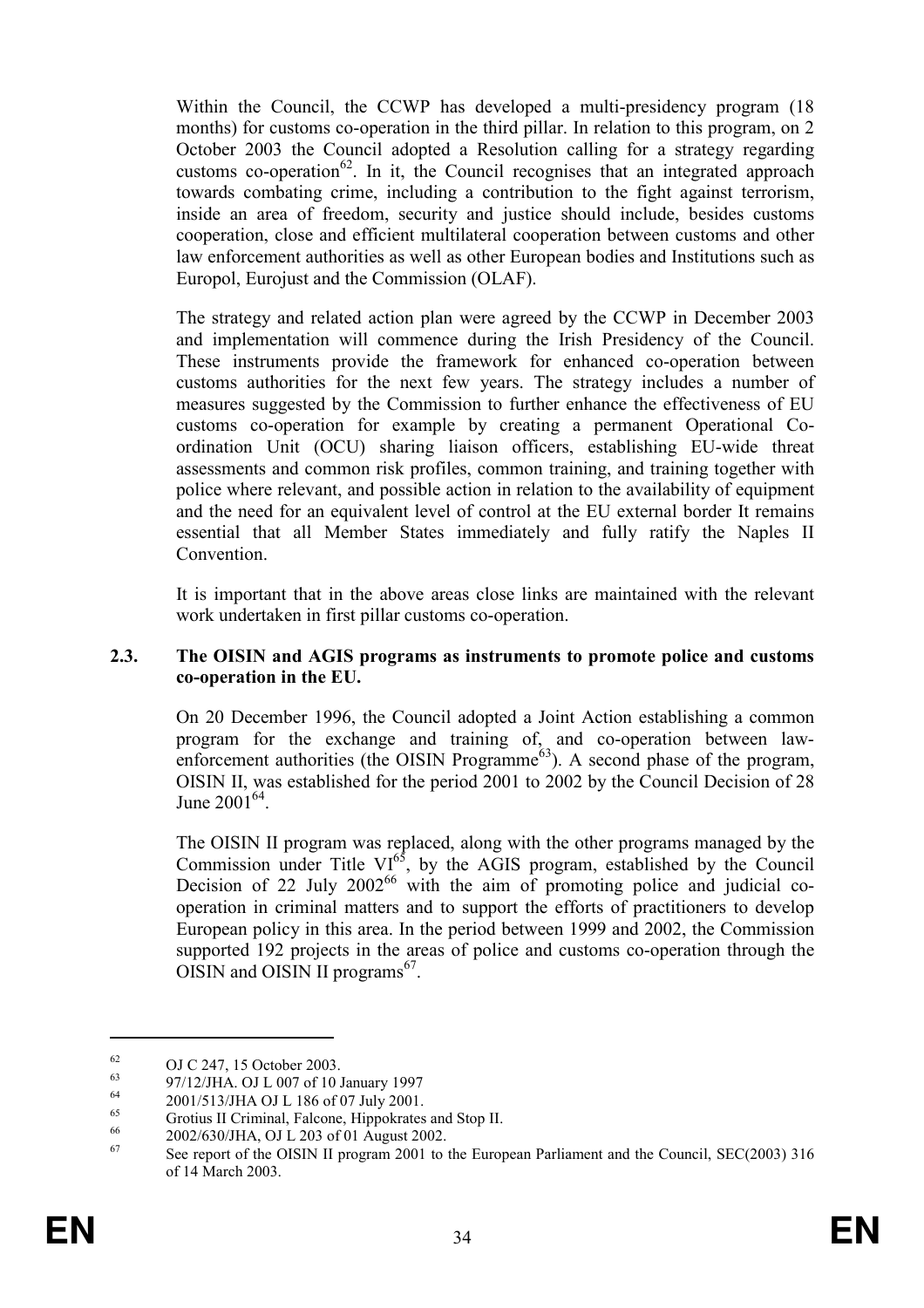Examples of successful projects are operations Viking and TRACK, which targeted, respectively, shipments of drugs and vehicle theft, as well as several projects aimed at establishing common quality standards for crime scene management for forensic technicians. The OISIN programs have proved a valuable instrument in promoting concrete police and customs co-operation in the EU and also with the accession and candidate countries. For every Euro invested, the programs generated, on average, almost 2 Euros in terms of co-operation among the law-enforcement services of the Member States and accession and candidate countries.

As to the AGIS program, during the first call for proposals launched in early 2003, 216 proposals were received, of which 99 were police and customs co-operation projects. In total, the Commission proposed to co-finance 148 projects this year, of which 77 are police and customs co-operation projects.

It is essential that projects co-financed by AGIS contribute to solving objective problems in priority areas of EU police and customs co-operation. Member States and the Commission should work together more closely to achieve greater effectiveness of AGIS funding in this field. The Commission will therefore propose that from 2004 on, the AGIS work program focuses, as regards co-operation between police and customs services, on the priorities identified in this Communication. Greater coordination at the level of the Member States would be desirable in order to make project proposals by the police and customs services more focused on the priorities reflected in the AGIS work program. The Commission will also examine to what extent it is possible to further simplify the application procedures, as well as the speeding up of payments.

Finally, the Commission will draw up a catalogue of the reports of the projects cofinanced by the OISIN and OISIN II programs through the years. This will enable a clearer view of the areas in which police co-operation is more or less advanced, as well as areas for future co-operation.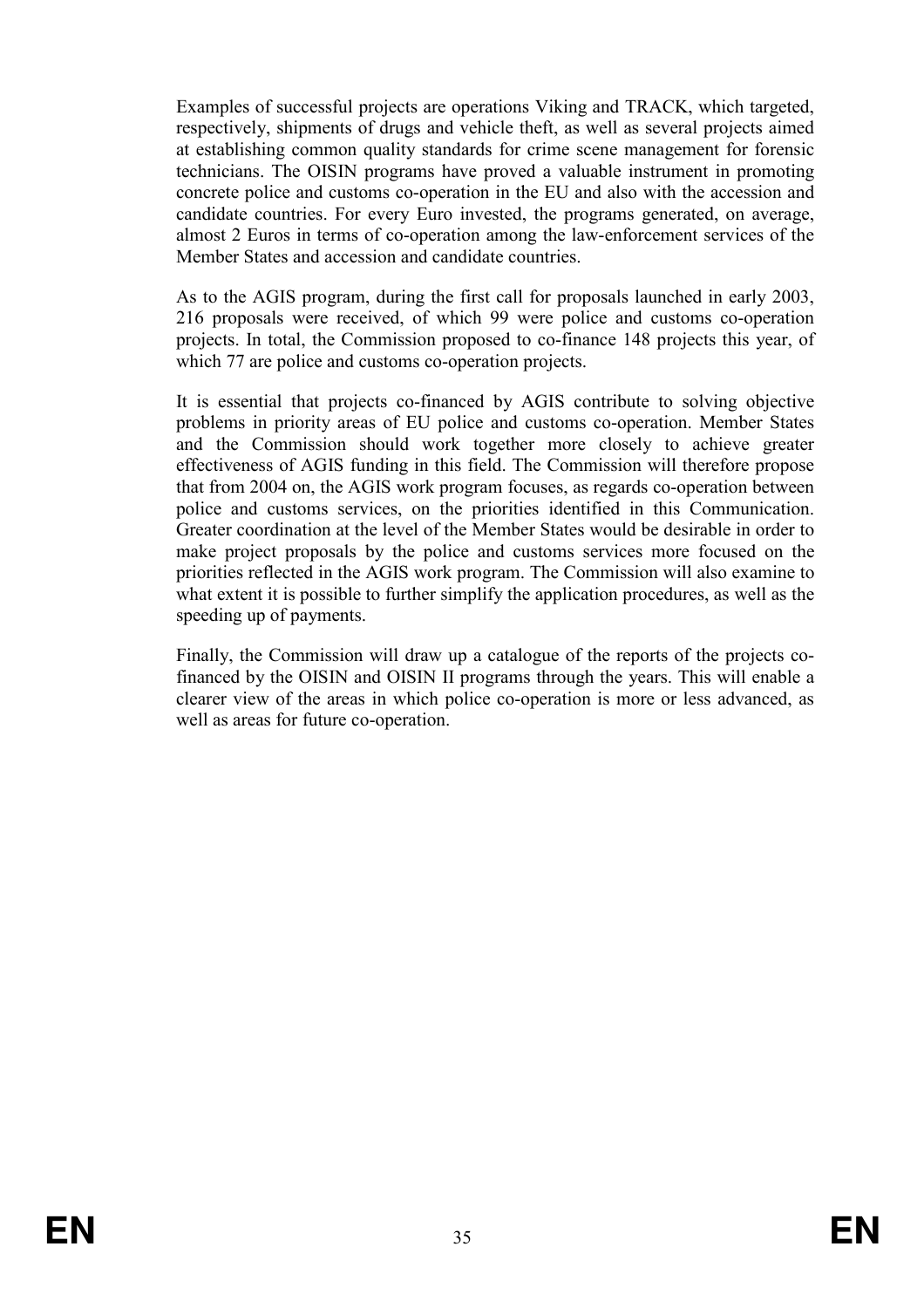# II PROPOSALS FOR IMPROVEMENTS

#### 1. FACTORS AFFECTING POLICE AND CUSTOMS CO-OPERATION

#### 1.1. Nature of police work

The enforcement of the law and the maintenance of public order and security by police go to the heart of what constitutes a sovereign state, namely the monopoly on the use of force, such as the right to arrest, interrogate and detain persons, and use firearms. From a national perspective, it is therefore understandable that countries are reluctant to participate in international arrangements which encroach on national sovereignty. Such reluctance on the part of national authorities is present in particular with relation to arrangements enabling the police of other countries or representatives of an international body to perform police functions on their territory, even if, objectively, their presence is necessary for a more effective fight against crime.

In addition to those mentioned above, three other factors hindering international police co-operation can be identified: a natural reluctance to share information, the co-existence in Member States of different police services and the fact that further development of police co-operation is closely linked to the improvement of judicial co-operation in criminal matters.

Gathering and processing information is essential in police work, in particular to prevent, detect and investigate crime. The success of investigations and the subsequent prosecution of crimes depend on the quality of the information gathered, on its analysis, and especially on protecting it from leakage to unauthorised persons or organisations. This explains a natural reluctance to share information, in particular with services or persons with whom no relation of mutual trust and confidence exists.

Such reluctance is not only evident in international contacts, but also between different police forces within countries (and sometimes even within one same force). This is why informal contacts and liaison officers are still being used for international exchanges. Mutual trust and confidence will gradually grow over time as a result of continuing and deepening co-operation within the formal bodies established by the Union, such as Council working groups, Europol, or the Task Force of Police Chiefs. This natural process is very slow in developing, however. It is therefore necessary to find ways to achieve progress more rapidly.

Effective ways to build up a culture of trust and co-operation are the training activities of CEPOL and the Europol awareness program, which should be stepped up. The extension of cross-border co-operation structures to all internal border regions in the Union should greatly contribute to building up mutual confidence and trust.

International co-operation is further complicated by the co-existence in many countries of different police bodies, e.g. civil-status police, military-status police, national, regional, local police or a fully regionalised police. From an organisational perspective, it is understandable that the co-existence of several separate police corporations complicates co-operation, including the sharing of information. Member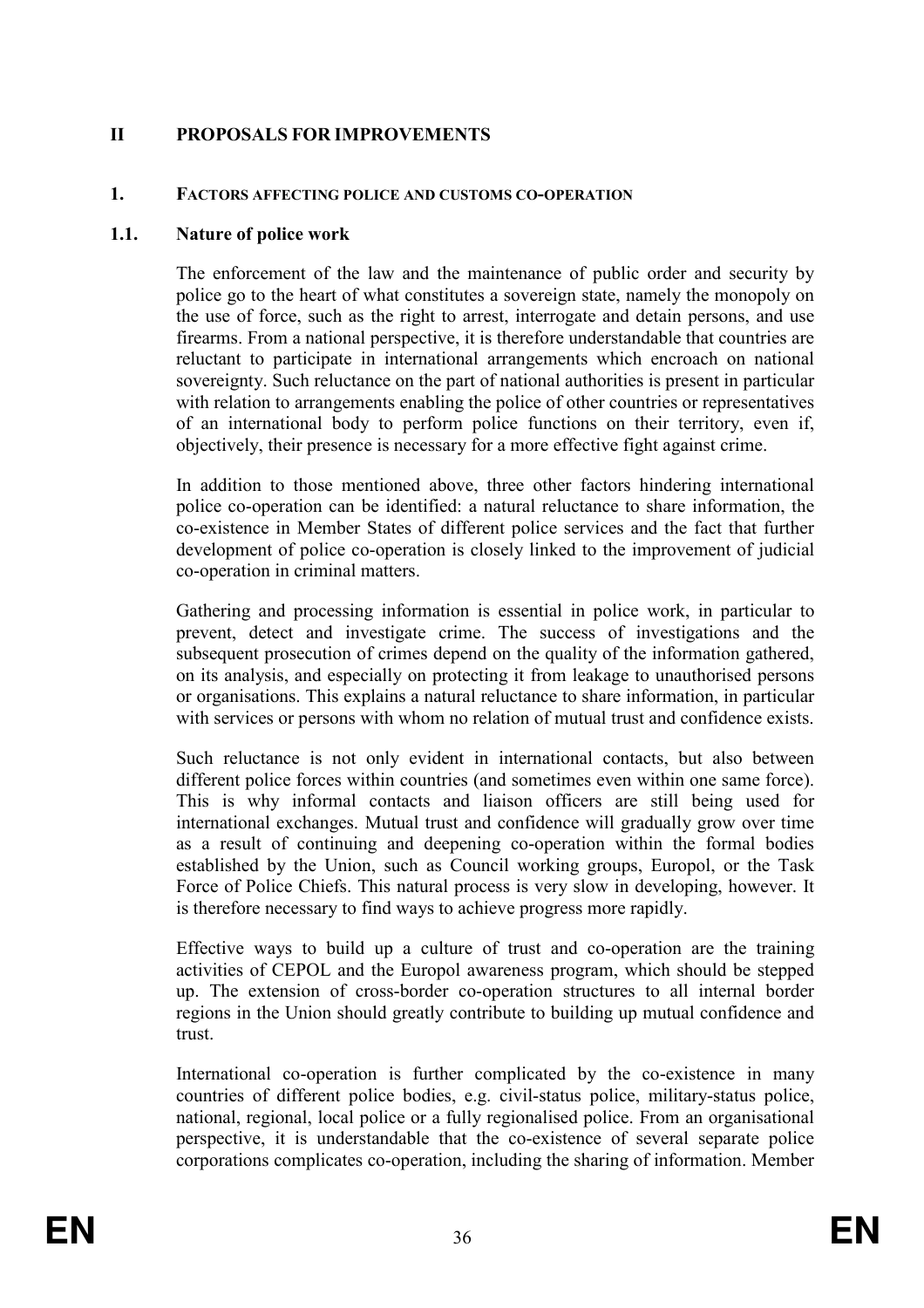States have therefore usually designated one service which is competent for all international contacts. It is essential that each Member State organizes its internal coordination in such a manner that all relevant services will be able to participate in international co-operation.

To improve the international exchange of information it is necessary for Member States to have certain structures in place both within the country and at international level. Within the country an effective electronic information exchange system should exist to enable the rapid and secure exchange of information between all relevant services. It should include a criminal analysis capacity at national level to which all services can contribute and from which they receive results.

Concerning the international exchange of information, it is essential that central national contact points be designated (CNCP) in all Member States. This was already recommended in the Action Plan to Combat Organised Crime of 1997 <sup>68</sup> and stressed again in the final report on the second round of mutual evaluations<sup>69</sup>, which under point 5.4.1 concluded that "(i)nternational co-operation was still not optimised, as not all Member States had established a central contact point. Particularly at the beginning of an investigation, the multitude of law-enforcement agencies throughout the Union can render it into a haphazard task to identify the appropriate co-operation partner." The CNCPs should bring together, ideally in one office, the Europol National Units, the Sirene offices, customs, the Interpol NCBs and representatives from the judicial authorities. Those Member States which have established such contact points are witnessing clear improvements in communication between the services concerned and in the exchange of information with other countries.

The third factor relates to international police co-operation in concrete investigations. Most investigative techniques used by the police, e.g. surveillance, interception, controlled deliveries, covert operations, etc., require the prior authorisation of the judicial authorities in accordance with national legislation regarding criminal procedures. The Convention on Mutual Legal Assistance in Criminal Matters of 2000 aims at simplifying the general judicial co-operation procedures, and facilitating co-operation concerning special investigative techniques.

The Convention has thus far been ratified by only three Member States. This situation is extremely worrisome, since it prevents the Union from using this potentially important instrument. Moreover, there are those who feel that the provisions of the Convention on a number of investigative techniques will probably not result in real progress compared with currently existing co-operation, since their application is usually left to national legislation. The Commission therefore considers it necessary to examine to what extent it might be necessary to agree on a text which would bring substantial progress in judicial co-operation regarding these techniques.

#### 1.2. Lack of strategic approach

One of the main problems in police and customs co-operation in the EU has been an apparent lack of strategic approach. The Commission Scoreboard only keeps track of

<sup>&</sup>lt;sup>68</sup><br>Council Decision of 28 April 1997,OJ C 251/01.<br>Council decreed 0.15/1/02 BEV 1.1 BALLE OF

Council document  $9615/1/03$  REV 1 LIMITE CRIMORG 43 of 30 June 2003.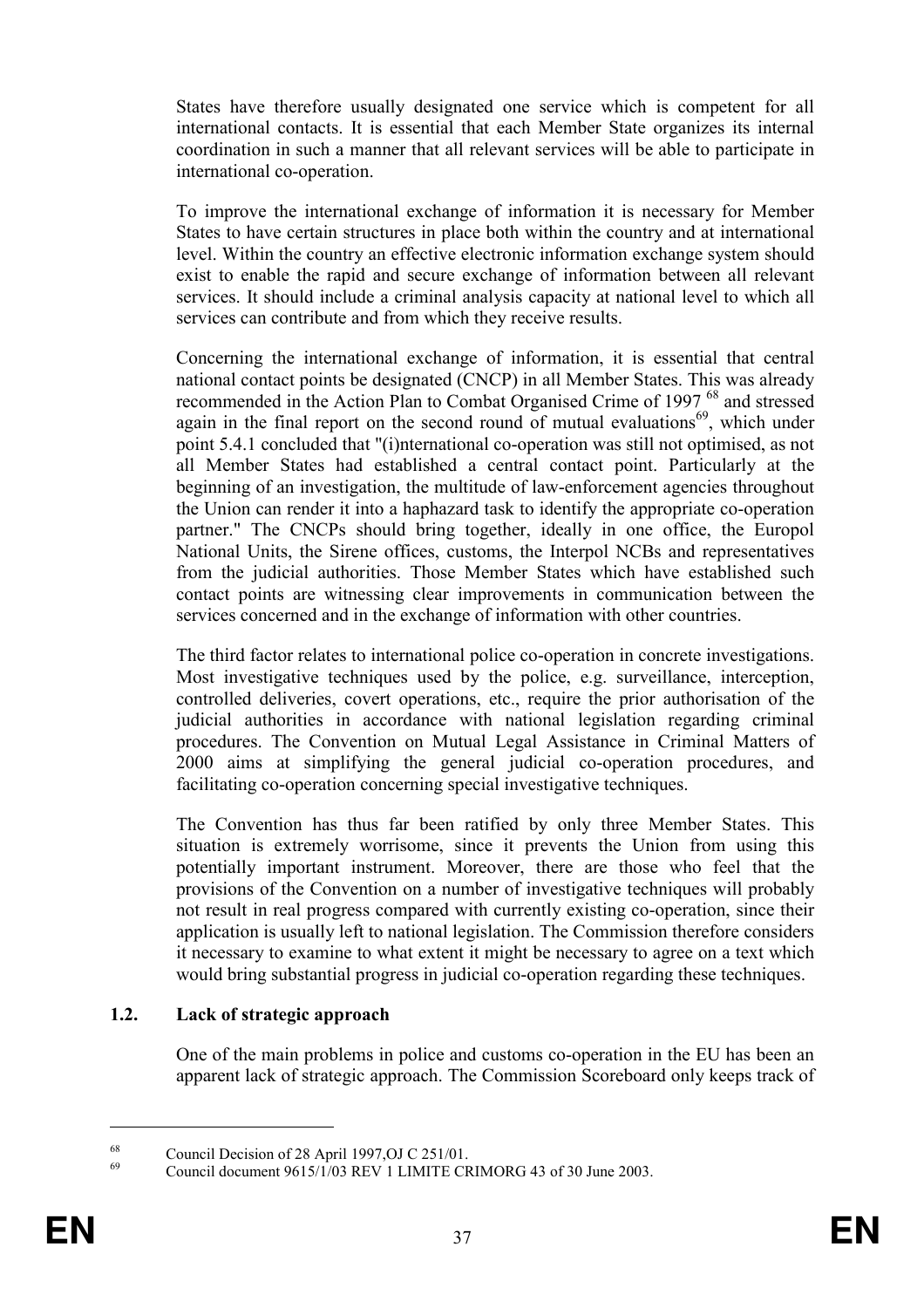the development of those measures which have been agreed upon. But the fact that the right of initiative remains with the Member States means that, in practice, every Council Presidency defines a set of priorities according to its own priorities. The fact that unanimity is still the rule in decision making in this area slows progress even more.

The Convention on the future of Europe has proposed improved decision-making mechanisms, as well as amendments with regard to the right of initiative. These are considered below (see point 1.4). But even if the Intergovernmental Conference (IGC) in the end agrees on these new rules, it will take some years until the ICG's decisions have been ratified by all Member States. It is therefore essential that within the existing decision-making procedures, working methods are agreed to enable concrete and substantial progress between now and the end of the ratification process.

One major improvement would be to define a number of concrete priorities for each year, on the basis of a multi-annual work-program. The Council Decision of 22 July 2002 requires the General Affairs and External Relations Council (GARC) to recommend to the European Council for adoption a multi-annual strategic program for the three years to come.<sup>70</sup> The programs should be based on a joint proposal by the Council Presidencies concerned, in consultation with the Commission. In the light of the multi-annual strategic program the two Council Presidencies due to hold office in the following year should jointly submit a draft annual operational program of Council activities during that year. The draft program is to be submitted in December every year to the GARC.

As is currently the case, the Scoreboard will remain the instrument to monitor the progress being realised in the area of police and customs cooperation. The need for an objective priority setting and work-planning as regards police co-operation has been taken up by a number of Member States recently. For instance Belgium, Luxembourg and the Netherlands have drawn up a proposal for concrete procedures for objective priority setting and the definition of annual and multi-annual work programs. Another aim of the paper is to ensure effective operational police cooperation in the Union and to integrate such co-operation into the formal police cooperation. The subject of operational co-operation is discussed in section 2.1.3 of this Communication.

# 1.3. Proliferation of non-binding instruments

Another problem in the third pillar is the proliferation of non-binding instruments approved or taken note of by the Council, such as recommendations or conclusions. There is limited added value in this type of instruments, which take up valuable time and resources and tend to lead to confusion, since different interpretations arise as to the obligation to implement them. In the view of the Commission, if Member States consider a given subject important enough to be discussed at the level of the Council, then discussions should result in measures which are effectively implemented by all.

<sup>70</sup> OJ L 230 of 28 August 2002.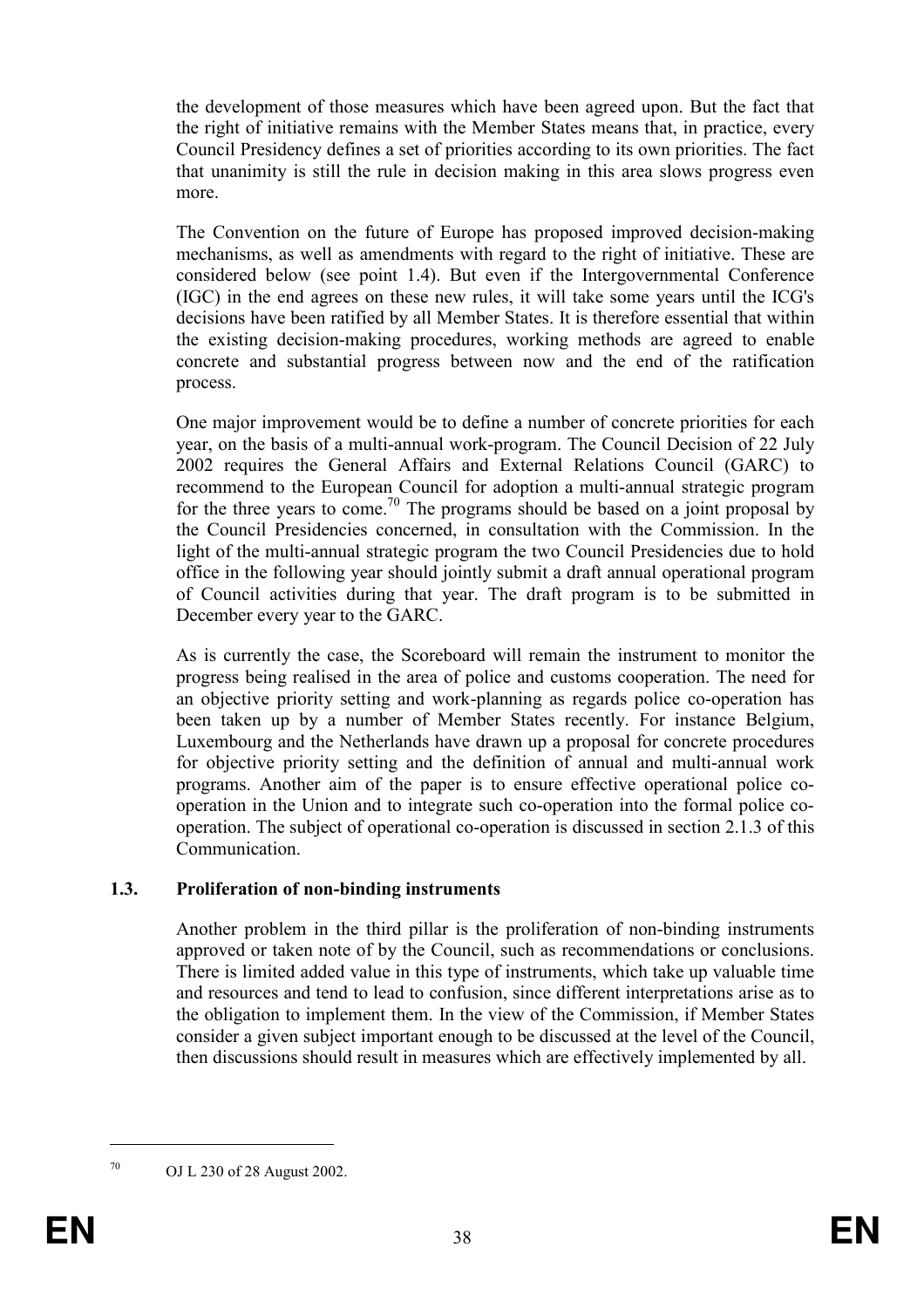# 1.4. Decision-making procedures in the Third Pillar

A main explanation for the slow progress in police and customs co-operation over the past few years can be found in the current decision-making rules in the Union regarding the subjects mentioned in Title VI TEU. Article 34(2) stipulates that the Council can only decide by unanimity and that the right of legislative initiative is shared between all fifteen Member States and the Commission.

This situation leads, at best, to long and slow decision making at all levels in the Council structures and bodies such as Europol, CEPOL and the Task Force of Police Chiefs. At worst, it leads to no decisions being taken at all, or to instruments being adopted which are not legally binding, such as Council Conclusions or Recommendations. Council Presidencies want to show that their tenure has led to visible progress in co-operation in third-pillar matters.

The possibility offered by Article 34(2)(c) to adopt, by qualified majority, measures necessary to implement Council Decisions that promote co-operation has never been used. In view of improving co-operation it is important that better use is made of the possibilities offered by this article.

The question of voting procedures and the right of initiative regarding subjects currently covered by Title VI was discussed by the Convention. It is proposed that the right of initiative lies with the Commission and a group representing at least 25% of all Member States. The draft Constitutional Treaty offers a considerable improvement in the decision-making procedure for police and customs co-operation. Whilst decisions on operational cooperation and decisions on operation by one Member State in the territory of another would remain subject to unanimity, decisions relating to the framework and mechanisms for cooperation (e.g. Europol) would be taken by qualified majority and co-decision. The Commission believes that the balance achieved in the draft Constitutional Treaty reflects well the respective competences of the Member States and the Union in this area.

# 1.5. Insufficient implementation of legal instruments adopted by the Council

Progress in the area of police and customs co-operation is affected negatively by the slow and insufficient implementation of legal instruments adopted by the Council. Examples of this problem are the Naples II Convention of 1997 and the Protocol extending Europol's competence to Money Laundering in general of September 2000. Neither has been ratified by all Member States.

In view of the general state of affairs regarding implementation, the Laeken European Council of December 2001 reaffirmed the need to transpose quickly into national law decisions taken by the Union. It also stressed the importance of ratifying as soon as possible the Conventions signed since the entry into force of the Maastricht Treaty. This call, however, does not seem to have had much concrete effect on the justice and home affairs area.

Although there exist different mechanisms to systematically examine the state of implementation by the Member States of the legally binding instruments adopted by the Council, such as Framework Decisions, there is no standard mechanism to enforce their implementation. Through its abolition of the pillar structure, the draft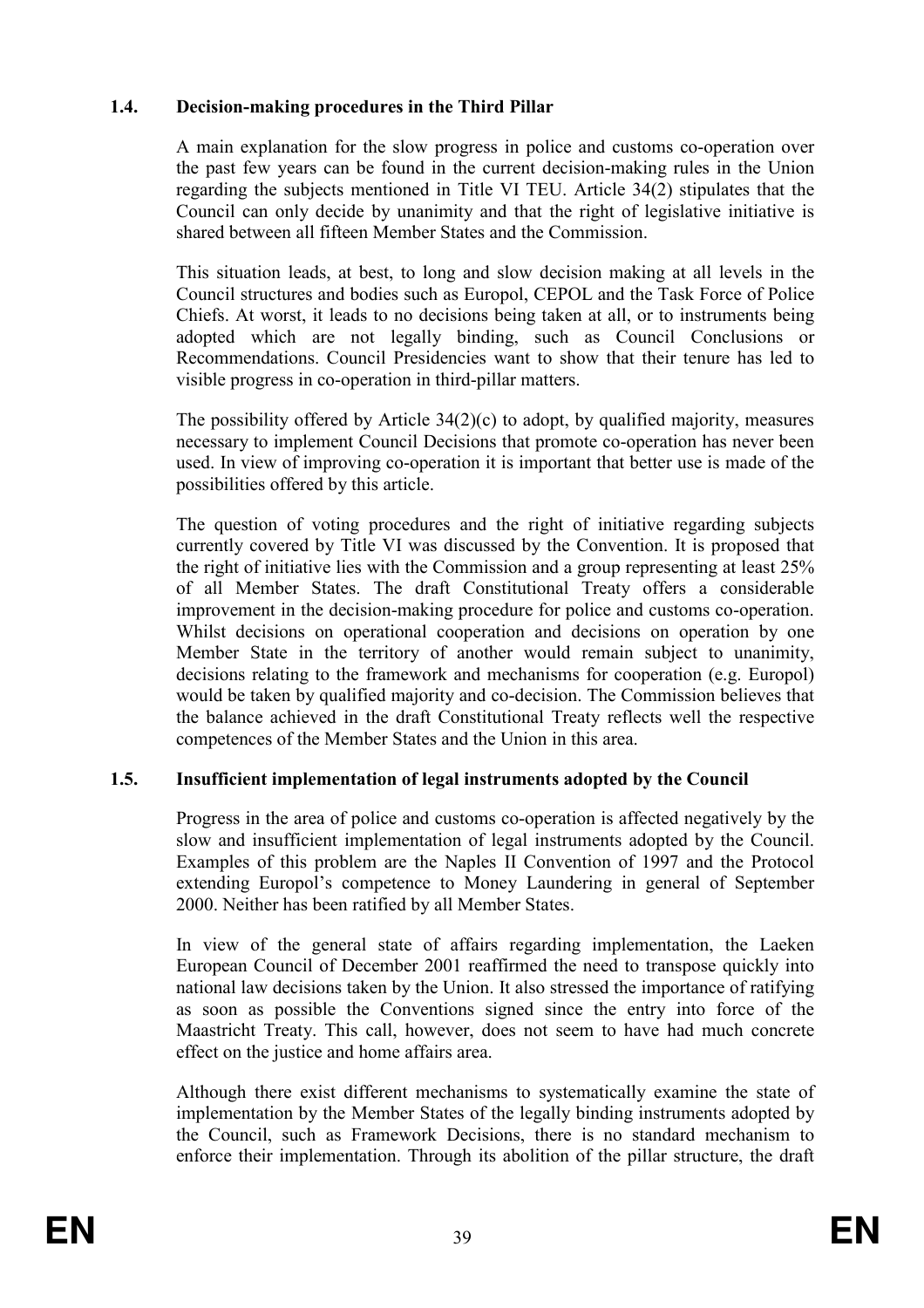Constitutional Treaty implies that, in future, the usual rules for infringement procedures would apply to legal instruments regarding matters which are currently in the third-pillar area. In the meantime, the Commission examines implementation by the Member States on a systematic basis.

## 1.6. Lack of empirical research on police and customs co-operation

The development of effective public policy in a given area is facilitated greatly if it can be based on an objective analysis of problems and possible solutions, as well as on statistics which enable comparisons between countries. This is even more true for complex and sensitive policy areas such as police and customs co-operation. Independent scientific experts have an important role to play in providing such analysis.

Current scientific research in the EU regarding police and customs co-operation has a number of shortcomings. There is not much research done as such on this subject and the research which does exist is often limited to a normative analysis of treaties, institutions, competencies and procedures, but does not sufficiently cover the real functioning of existing co-operation. Conversely, research may often focus on certain aspects of police co-operation and not offer adequate insight into the organisation and functioning of the larger whole. Most research does not cover the concrete problems confronting the Union in the area of cross-border crime.

Furthermore, research usually remains limited to an analysis of the methods of cooperation and does not pay adequate attention to its necessary incorporation into the police and judicial systems of the Member States. Little research has been done into the investments necessary for such co-operation and the possible adaptation of the national systems to it. Finally, there is a lack of statistical data on the main crime phenomena in the Member States. Such data is necessary to identify differences in the occurrence and seriousness of these phenomena. Their availability would enable the development of effective policy measures at EU level.

A positive development regarding research on justice and home affairs matters in the Union is the availability, in the context of the Sixth Framework Program for Research and Technological Development<sup>71</sup>, of funds for research projects dealing, inter alia, with the fight against crime. A new call for proposals for project bids under this program will be published in October 2004.

The Commission considers it essential that the knowledge base for EU police and customs co-operation be improved considerably over the next few years. A first step would be to obtain a clear picture of the demand for research on the part of the EU law-enforcement community on the one hand and of the potential offer from the research community on the other. The Commission considers that CEPOL is ideally situated to carry out such a task at EU level.

Adequate funding needs to be made available for research. This is a shared responsibility of the Member States and the Union. The Commission proposes to set aside funds in the context of the AGIS program for research on the priority subjects

<sup>71</sup> Council Decision of 30 September 2002 (2002/834/EC), OJ L294/1 of 29 October 2003.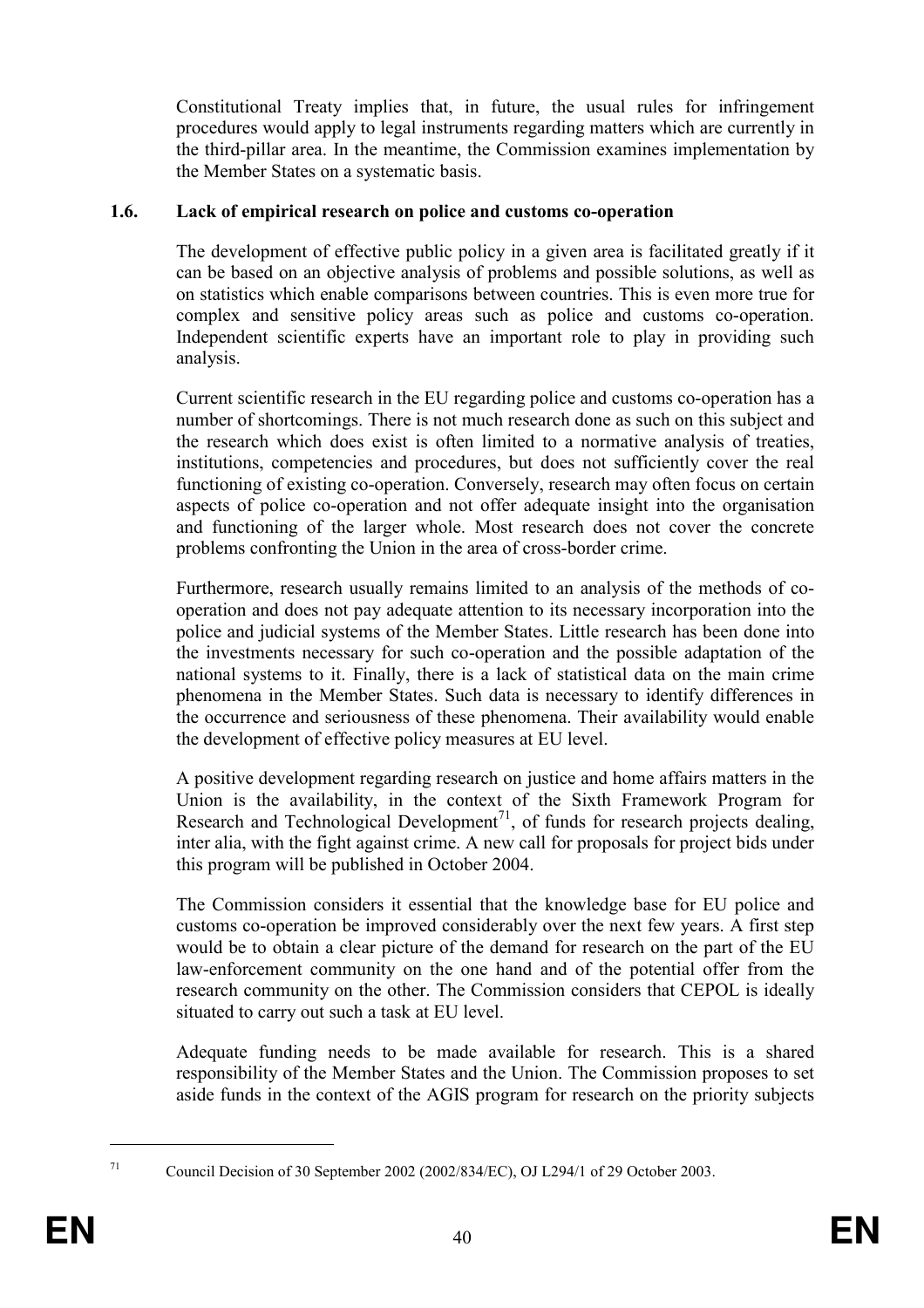identified in this Communication. At the same time, it will continue to give its input relating to justice and home affairs matters in the context of the Sixth Framework Program. As regards the longer term, it will begin examining the possible need for a separate research programme in the field of justice and home affairs.

## 1.7. The nature of co-operation between police and customs

Article 29 of the TEU provides for closer co-operation between police forces, customs authorities, and other competent authorities in the Member States.

As regards co-operation between customs and police this appears to work in different ways in Member States at the international level; however there is evidence that at national level such co-operation does not exist in all Member States This is particularly evident in the area of drugs. Some Member States have initiated closer working arrangements between police and customs services regarding the fight against drugs, as is required by the Council Resolution of 29 November 1996<sup>72</sup>. In it; the Council urged Member States to establish formal agreements or other arrangements at national level which take account of the broad guidelines laid down. These provisions include the precise delineation of, and respect for, the competencies of each of the two services, and the exchange and sharing of relevant intelligence information.

Other areas where co-operation between customs and other law-enforcement agencies is being enhanced are the fight against terrorism and the security of the international supply chain. This stepped-up co-operation follows in the wake of recent terrorist activities throughout the world. It will hopefully assist in the identification of known or suspected terrorists and provide increased security for the movement of goods.

In certain Member States, co-operation has been developed closely with respect for the specific expertise of the actors, for example co-operation and mutual assistance at border areas, multi-agency enforcement activity, common law-enforcement actions, improved enforcement capability, joint intelligence cells for exchanging information and intelligence to the benefit of all participating bodies.

Having taken account of the current situation and having consulted the Member States, the Commission is of the opinion that more effective co-ordination and communication between the respective police and customs services should be established in the Member States and within the working structures of the Council.

# 1.8. Third-pillar databases and communication systems

In the past few years a number of databases and communication systems have been or are being developed in the Union for use by law-enforcement services in the Member States. All of these are mentioned in the relevant sections of this Communication. The main examples are the Europol Information System, the Schengen Information System, the Customs Information System (both first and third pillar), the Customs Files Identification Database and the Europol virtual private

<sup>72</sup> OJ C 375, 12 December 1996.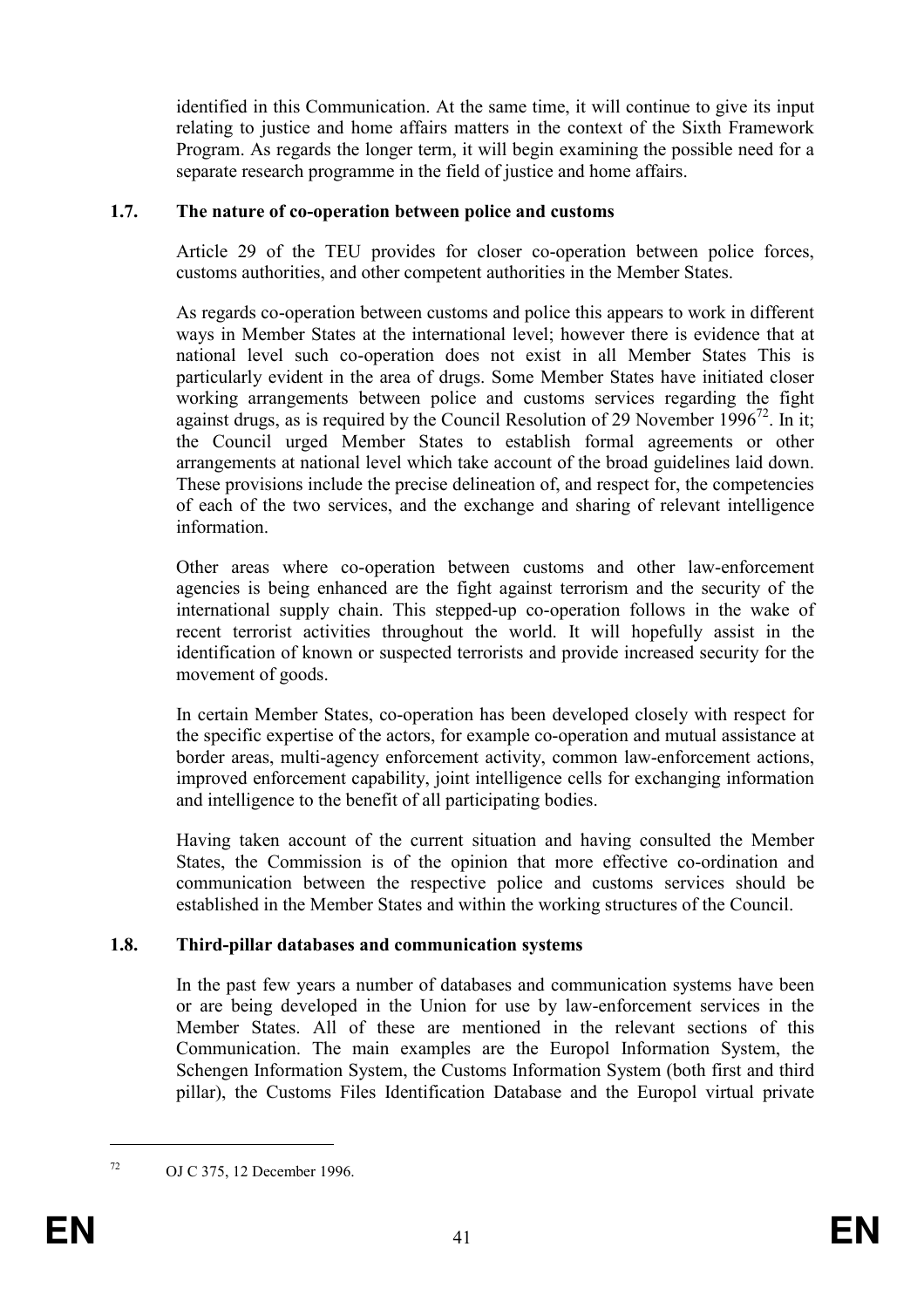network. There is a potential risk duplication between at least some of these systems and there could also be questions as to the required interoperability.

In order to enable the Council to have a clearer view of this highly technical and complex issue and to be able to take the necessary decisions, early in 2002 the Commission submitted a room document to the Article 36 Committee, describing in summary form the purpose and functioning of each of the data bases and communication systems. This document became the basis of the work of the ad-hoc Group which the Article 36 Committee set up in November of 2002 to study the issue and come up with proposals.

The ad-hoc group, which comprised the Presidency, the Commission, EUROPOL, EUROJUST, the Joint Supervisory Authority for data protection and the Council General Secretariat, concluded that the possibility for overlap of data was limited and had so far not presented problems<sup>73</sup>. They presented three possible options for the long-term future of law-enforcement systems:

- To merge the existing systems in a single "Union Information System", which would evolve to encompass future system needs in all relevant business areas;
- to keep the systems independent and allow creation of new systems on the basis of future business needs;
- to investigate and implement the harmonisation of the data formats and their respective access rules between the various systems, while allowing current systems to evolve to provide interoperability<sup>74</sup>between them (middle-ground solution).

They recommended that, in order to establish the exact technical, financial and legal implications of the three options, a further detailed study should be undertaken. It was also suggested that in the meantime, regular meetings of the representatives of the organisations responsible for the aforementioned information systems should take place, in order to identify problems and to exchange best practices.

The Article 36 Committee endorsed the report and agreed that further work was necessary. The Commission considers that the most viable option in the short term would be the middle-ground solution. In the longer term the creation of a single EU system should be considered.

The Commission considers that this matter should be taken forward urgently, so as to ensure that final recommendations and decisions on the long-term future of EU lawenforcement information systems can be made as quickly as possible.

<sup>73</sup> 8857/03 JAI 118 of 06 May 2003.

Identification of data categories (business objects) and standardisation of data format to be exchanged; harmonisation on the security rules applicable to data access and manipulation; development of standard interfaces allowing the interconnection of systems without human intervention.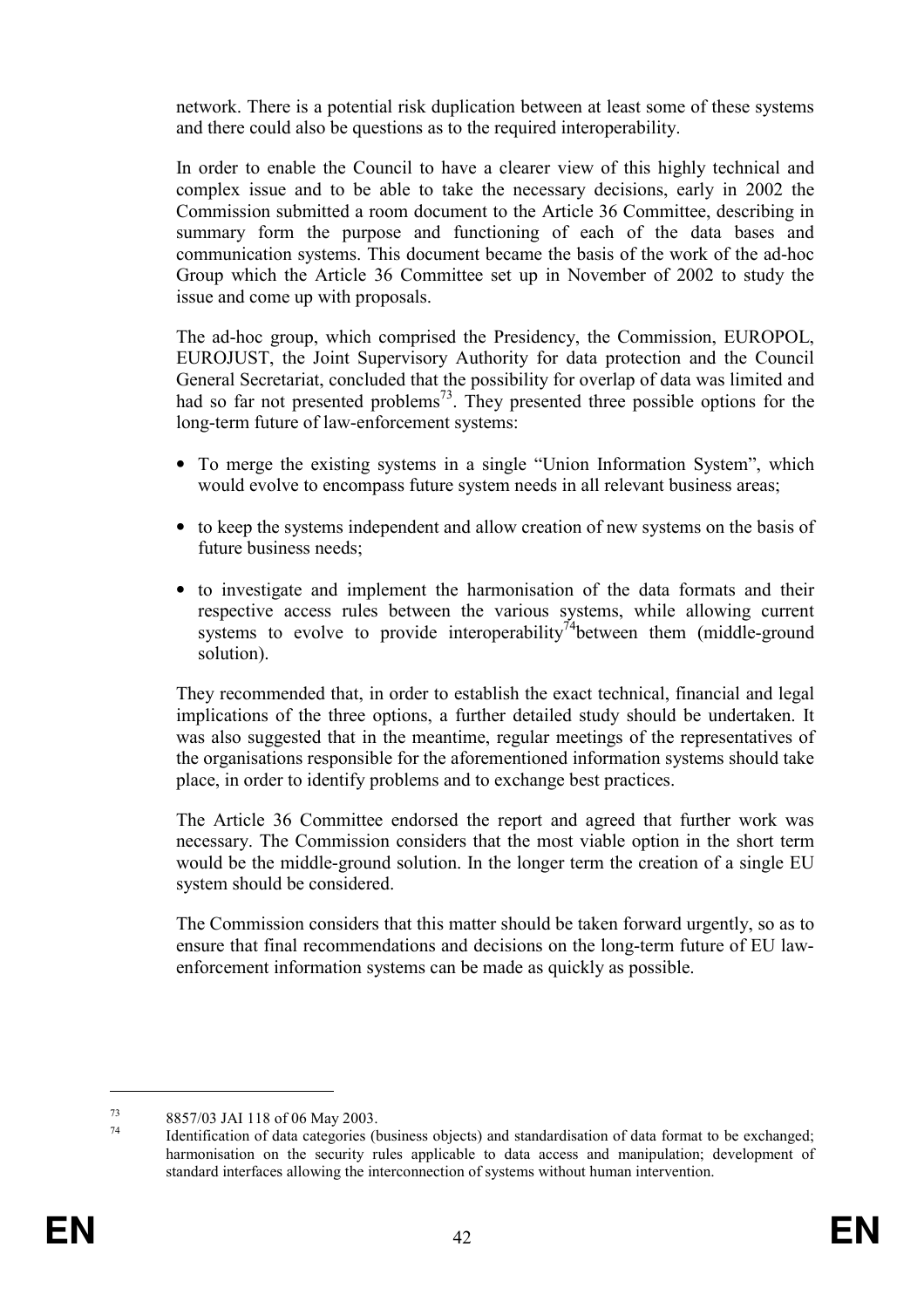## 2. CONCLUSIONS AND RECOMMENDATIONS

On the basis of the obligations mentioned in the TEU, the Schengen Convention, the Vienna Action Plan and the Tampere European Council, the Union has taken a considerable number of measures to improve police and customs co-operation since the entry into force of the TEU in May 1999. These have contributed to making the Union more effective in the fight against crime and thereby contributed to achieving the objective stated in article 29 TEU.

Formally speaking, all measures called for by the Tampere Conclusions in the field of police co-operation have been implemented (i.e. the establishment of a Task Force of EU Police Chiefs and a European Police College). As regards the Vienna Action Plan, a number of important measures have still not been implemented, even some which should have been within two years after the entry into force of the TEU. Also, a number of provisions of the TEU, including the Schengen Protocol, still have to be implemented (e.g. Articles 30.1.d and 32 TEU; Articles 44 and 45 of Schengen).

The Commission therefore considers that the measures described below for the main policy areas are essential to concretely improve and speed up police and customs cooperation in the EU. All of them could be implemented within the existing Treaty provisions, with the exception of the possible attribution of certain investigative competences to Europol and a general reshaping of this body, where the Convention has proposed a series of amendments which the Commission supports. The recast of the Europol Convention is an option to be carefully assessed.

These measures concern both content of policies and improvement in working methods. As regards the latter category, as an overarching measure, multi-annual and annual work programs should be developed for the field of police and customs cooperation by the Council and the Commission working together. Such programs should contain, inter alia, the priority measures identified in this Communication. Where appropriate, they should be coordinated with first-pillar initiatives. The Council should adopt legally binding instruments pursuant article 34 (2) TEU instead of non-binding measures which bring little added value. The Commission will prepare a first draft of this work program. Member States should improve the implementation of both binding and non-binding instruments. A general monitoring system should be developed to monitor and report on implementation.

As far as concrete measures in policy areas are concerned, there are two great axes around which measures to improve police and customs co-operation in the EU can be grouped: the first regards the flow of information, and the second actual cross-border co-operation.

# 2.1. Improving the flow of information

A necessary condition for effective co-operation between Member States is effective cooperation between the various police and other law-enforcement services within Member States. A good instrument to achieve this is the designation of central national contact points (CNCP) for the international exchange of information (already recommended in the Action Plan to Combat Organised Crime of 1997). The CNCPs should bring together, ideally in one office, the Europol National Units, the Sirene offices, customs, the Interpol NCBs and representatives from the judicial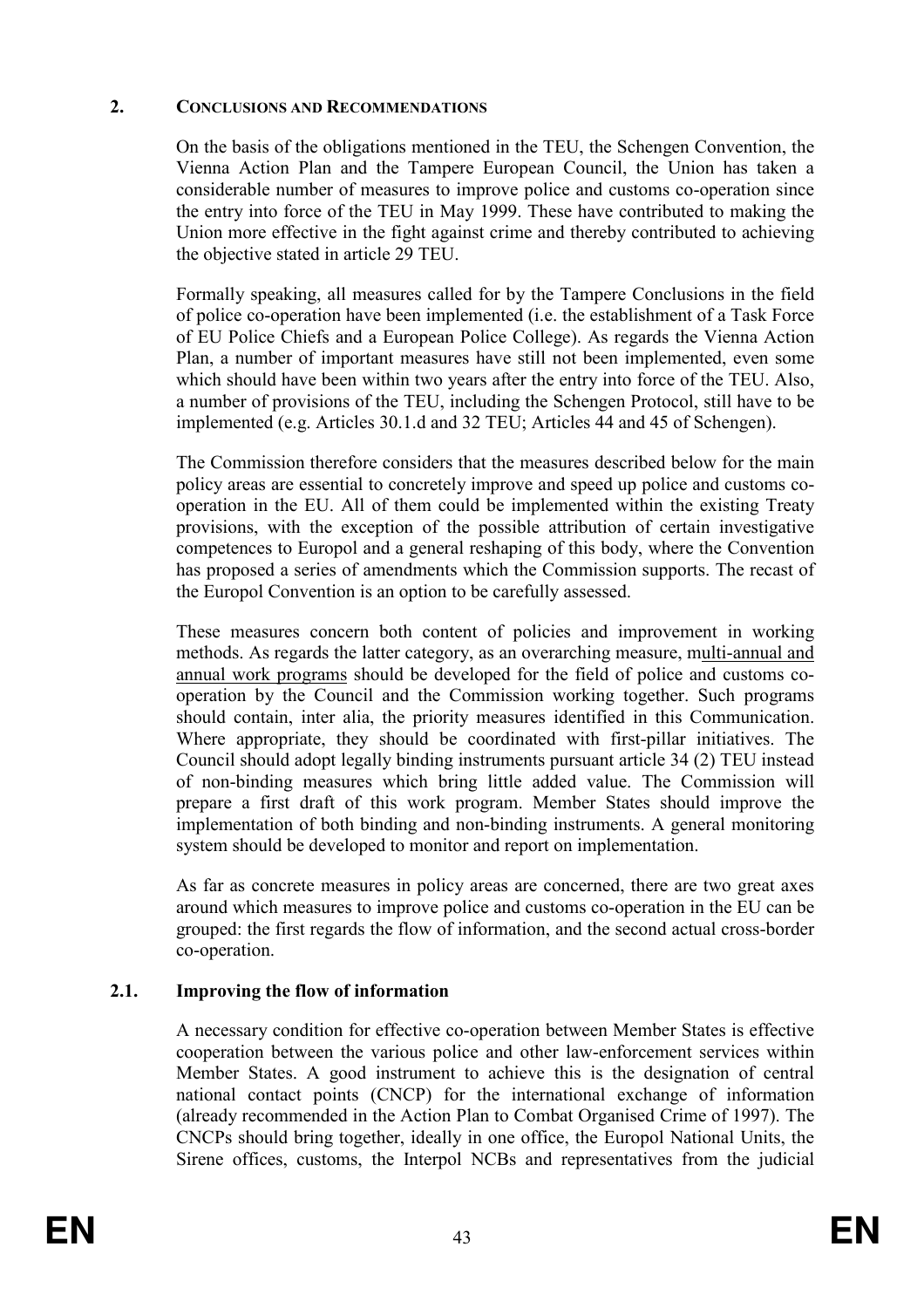authorities. Finally, mechanisms should be put in place for the regular assessment of whether Member States are implementing the instruments satisfactorily, as was established already in the Joint Action of 05 December 1997<sup>75</sup>.

The interoperability of the different databases and communication systems, both police and customs, used by Member States' law enforcement services should be ensured. At the EU institutional level, mechanisms should be found to promote collaboration and data exchange between OLAF and Europol. The arrangement to cover the exchange of personal data between the two should be concluded. The Commission intends to adopt a Communication on law-enforcement information policy in the near future, with the aim of contributing to develop intelligence-led law enforcement at the EU level.

In order to enhance the effectiveness of Europol, the Commission does not consider it necessary for the Council to adopt new legal instruments before the entry into force of the Constitutional Treaty. New Member States need to ratify the Europol Convention and the amending instruments at the same time. What is required is a period of consolidation, during which all decisions adopted by the Council in recent years regarding Europol should be ratified and implemented. At the same time, the awareness program launched recently to improve mutual understanding between Europol and Member States' law-enforcement services should be implemented<sup>76</sup>.

It is essential that a simplified version of the Europol Information System becomes available as soon as possible. It is also essential that the recommendations from the HENU report of the summer of 2002 on how to improve the transmission of information by Member States be implemented. In this context it is important that the conclusions from the recently begun third round of evaluations be implemented once they are available.

A discussion about the feasibility of the database of pending investigations called for in the Vienna Action Plan should be conducted. This issue should be brought forward in the Council. . Furthermore, concrete steps should be taken to improve statistics on cross-border crime and to allow Europol access to the Customs Information System (CIS). The Commission considers it necessary that Europol has direct access to both the CIS and FIDE, since both legal instruments provide for it.

Once Europol has achieved its consolidation and assuming that a new Constitutional Treaty will provide for the replacement of the Convention with a European law, one issue to be addressed will be the possible attribution of certain investigative powers to it. An appropriate policy area to start with would be the fight against counterfeiting of the Euro, since this is a form of organized crime which attempts against the interests of the Union as a whole. Furthermore, Europol, together with the European Central Bank and the Commission, has been active in the field since the introduction of the Euro and therefore has considerable expertise. The discussion about such an important development would, of course, have to be accompanied by

<sup>75</sup> Joint Action creating a mechanism for evaluating the application and implementation at national level of undertakings in the fight against organized crime. 97/827/JHA, OJ L 344 of 15 December 1997.

<sup>76</sup> "Corporate Europol awareness strategy and program". AGIS project JAI/2003/188.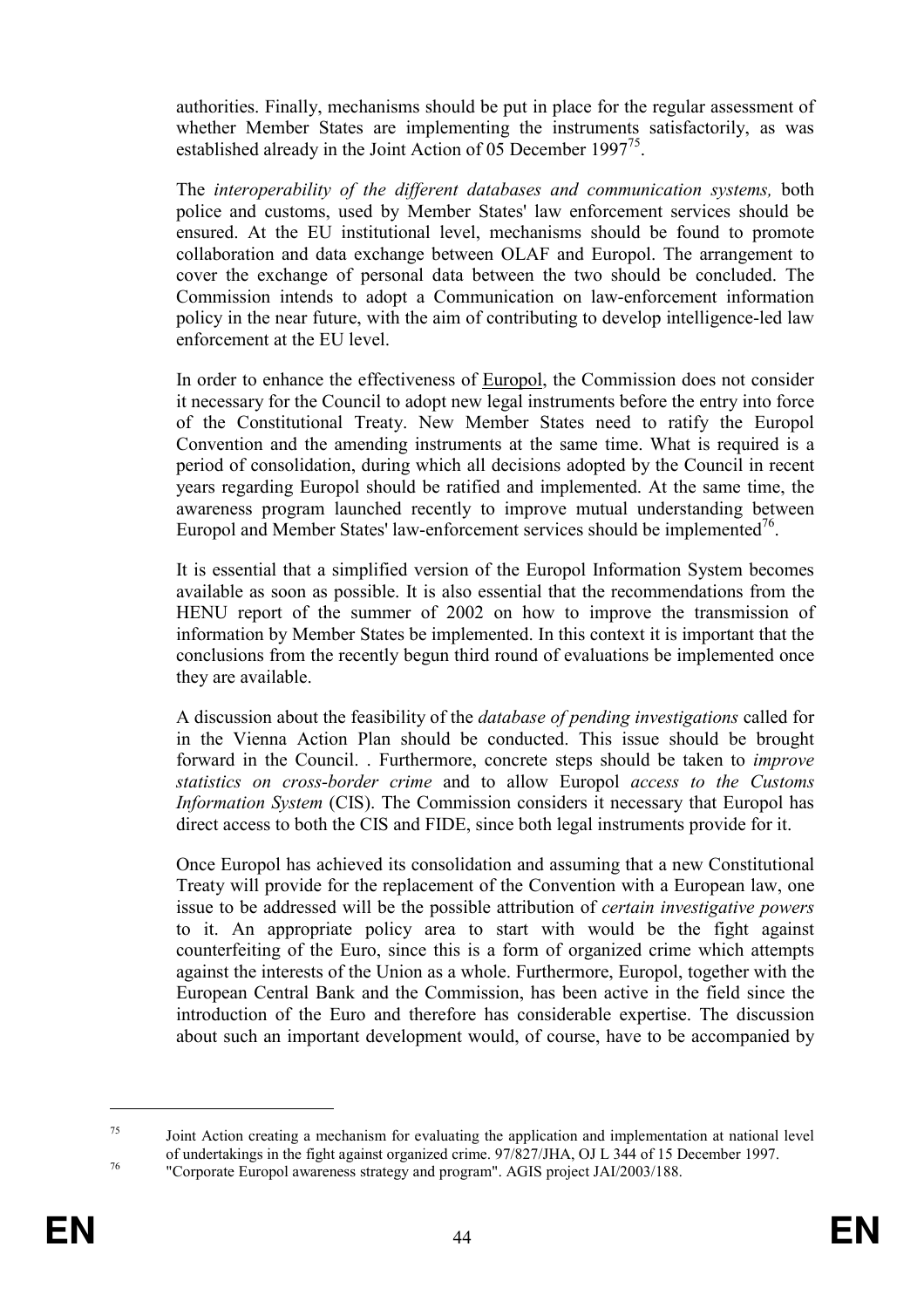deliberations about judicial and parliamentary control over Europol. This is an important debate for the next few years.

## 2.2. Improving cross-border co-operation.

The Task Force of EU Police Chiefs is best placed to coordinate measures to improve actual cross-border co-operation on the ground. As has been pointed out in chapter 2.1.3 of the first part of this Communication, the Task Force has encountered problems stemming from the fact that it is not fully integrated in the institutional structures of the EU. To ensure its effectiveness, there is no alternative to incorporating the Task Force into the Council structures. Clearly the body would continue to focus on operational issues and would not be involved in the preparation of legislation, which would still be a matter for CATS.

The body would meet at least once per Presidency and be consulted on operational police co-operation subjects and other selected issues. This would be in line with the possible establishment of a Committee to promote operational co-operation on internal security in the Union, as proposed in the final draft Constitutional treaty prepared by the European Convention.

Optimal use should be made of existing permanent bodies such as Europol to assist the police chiefs in the examination of proposals and initiatives for operations and to implement, monitor and evaluate them. The Commission therefore proposes that Europol be tasked with submitting, on the basis of regular threat assessments, proposals for joint operations to the police chiefs meeting. Europol should also be responsible for their co-ordination, monitoring and evaluation, while closely associating Member States' police officers responsible for operations. Europol should also provide the operational support to the PCWG.

The Task Force of EU Police Chiefs should be involved in the organisation of EU police missions abroad, specifically in the planning, allocation of resources, and logistical aspects of them.

Especially in more recent years, several Member States have, often on the basis of the Schengen Convention, expanded cross-border co-operation considerably, with significant success on reducing crime. There appear to remain, however, a considerable number of Member States which are not yet so advanced. The Commission sees the establishment of Joint Police Stations or Police and Customs Co-operation Centers in all internal border regions of the Union, including the candidate countries, as an effective instrument to simultaneously reach a number of important objectives: reduction of crime; increase visibility vis à vis the public; build up mutual confidence and trust between the various services of the Member States concerned; and finally the building of effective co-operation between police, customs and judicial authorities where these three services cooperate in such centers.

The Commission therefore proposes that those Member States that have been successful in such cross-border cooperation report on their experience to the relevant working group of the Council. On the basis of these reports, a catalogue of best practices could be drawn up for use by interested Member States. If necessary, AGIS funding could be considered to prepare the catalogue, which in due course could also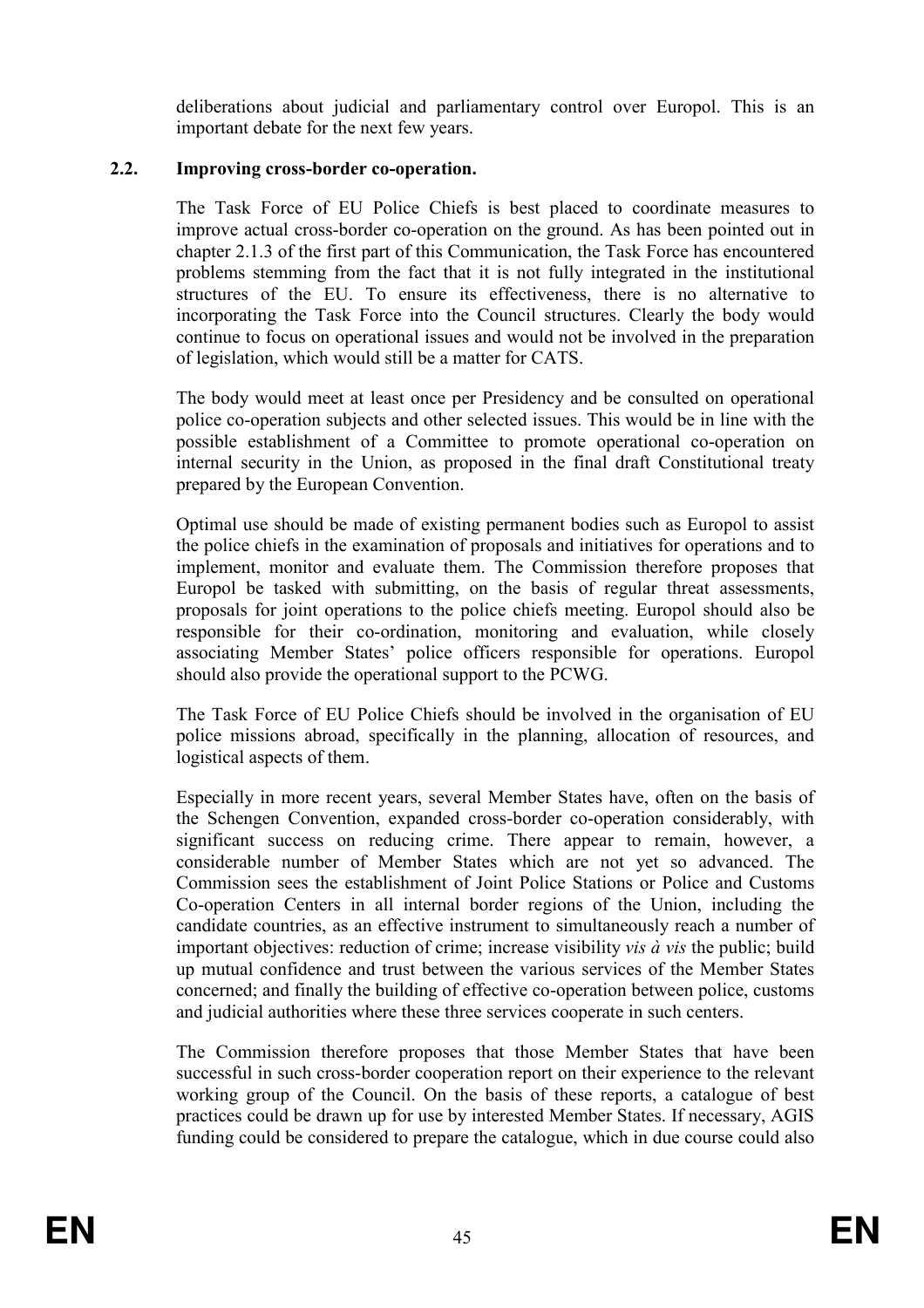serve as the basis for a legally binding instrument aiming at the institutionalisation of such co-operation in the EU.

With regard to the extension of cross-border pursuit (articles 40 and 41 Schengen Convention), the Commission is of the opinion that the European area of security requires that limitations to co-operation caused by the type of means of cross-border transport should be removed. It therefore recommends to continue the work of the expert group created under the Belgian Presidency in 2001, with the aim of making concrete recommendations to extend the possibility to pursue a criminal via air, rail (international trains) and water. Besides, police should have better possibilities to conduct cross-border pursuits, not only for more types of crime, but also have the means to effectively transfer the pursued wrongdoers to the competent local authorities, always in compliance with the relevant legal instruments regarding judicial cooperation in criminal matters. Police should be able to pursue when an individual ignores an order to stop and flees across the border.

As to the Schengen Police co-operation Handbook, it is important that it be updated regularly, which at present is not the case. To reduce the burden of translation as much as possible, templates with a minimum of variable information should be used. The Handbook should contain up-to-date contact information to facilitate crossborder contacts.

An evaluation of the extent to which article 44 of the Schengen Convention regarding direct communication links between the police and customs services of the Member States has been implemented should be undertaken as soon as possible. The links to be established should not be limited to phone and fax, but also encompass data and computer links.

At this moment, it is unclear how Member States implement article 45 of the Schengen Convention concerning registration forms for rented accommodation such as hotels and use the information in law-enforcement practice. Putting the discussion on the use of this information on the EU agenda is necessary, since it allows improvement of law enforcement on the basis of existing obligations and structures.

As to article 46 of the Schengen Convention regarding information exchanges on the initiative of a Member State, the Commission proposes that a survey of Member States' competent authorities be carried out, to determine the degree to which this article is being implemented and police action has been taken based on information exchanged according to it. The conclusions of such a survey could be used to standardize certain models of co-operation at internal borders.

Regarding SIS and the future SIS II, a rapid introduction of the new functionalities, if possible in the current SIS, should be promoted. Moreover, in September of 2003 the Commission submitted a proposal to give Member States' vehicle registration authorities access to SIS, in order to prevent stolen vehicles from being registered. Furthermore, the Commission was requested by the Greek Presidency to regularly update, together with the Member States, the Manual for SIS-SIRENE interacting.

Concerning article 32 TEU which calls for the Council to decide on the conditions under which the law enforcement services of one Member States can operate on the territory of another, the Vienna Action plan stresses its central importance for EU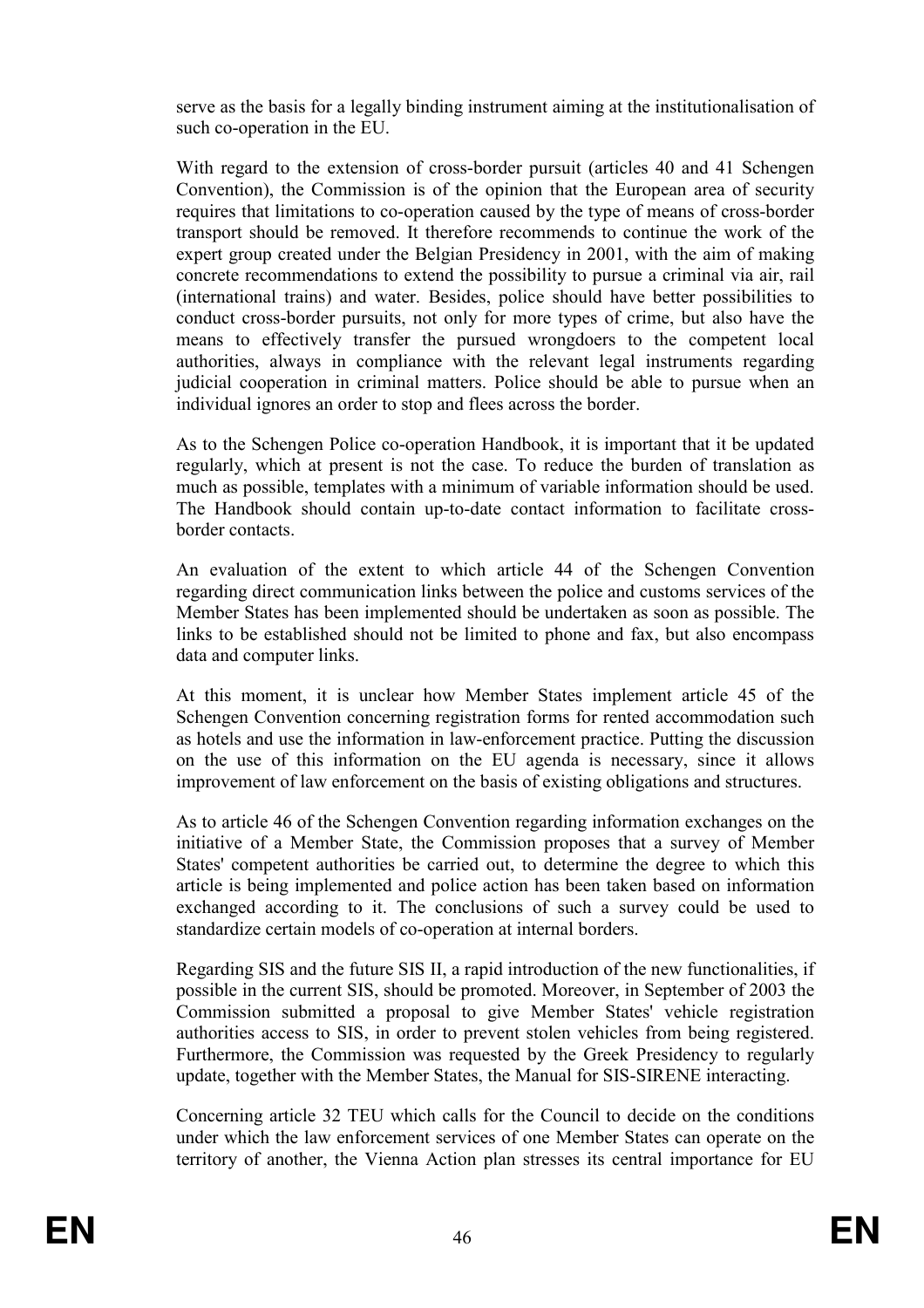police co-operation. The Convention on Mutual Legal Assistance in Criminal Matters (MLA) of 2000 and the Framework Decision on Joint Investigative Teams of 2002 seem to partly cover this subject. The Commission welcomes the discussions begun on this subject in the relevant Council working parties and encourages their continuation to examine this issue in depth. This is especially necessary with a view to the discussions on improving cross-border cooperation and also to clarify the conditions under which the police intervention units could operate on the territory of other Member States in case of crises.

Finally, joint surveillance operations carried out within the framework of the Customs Co-operation Working Group (CCWG) and the Police Co-operation Working Group (PCWG) should, where appropriate, include officers from all relevant law-enforcement agencies involved. Europol would seem an obvious body to provide the Operational Co-ordination Unit (OCU) when third-pillar matters are involved.

## 2.3. Creating a common culture, common instruments and methods.

In order to improve cross-border co-operation, it is important to promote measures that contribute to developing commonalities among the police and customs services of the Member States dealing with similar issues in the fight against crime. One of the major factors in overcoming the obstacles to more effective police co-operation in the EU is the creation of a culture of trust and co-operation among different lawenforcement agencies. Police training plays a key role in the creation of such a culture. As the only EU body dedicated to this task, CEPOL should have a central place in the future strategy of police co-operation in the EU.

In order for CEPOL to fulfil its tasks properly, it must be given the necessary resources and legal framework: it should have legal personality, a fully functional permanent secretariat and be financed through the Community budget.

Besides the actual organization of common courses in certain priority areas and aimed at key players in the police forces of the Member States -- such as courses for so-called "fast streamers" or the next generation of high-ranking police officers --, CEPOL should concentrate on the development of common curricula for police training, which would be applied in all Member States' police colleges, as well as on the development of common quality standards for both courses and trainers. CEPOL should have the mandate to proof, on a regular basis, whether these common curricula and standards are being applied by the police colleges of the Member States, and issue a CEPOL certification based on a peer-review system.

In the view of the Commission, CEPOL also has an important role to play in the training of senior officers working in the area of third-pillar customs cooperation. It therefore welcomes the fact that CEPOL already offers courses open to customs officials and thus provides joint training for police and customs in selected areas. In the long term, the Commission invites CEPOL and the Member States to reflect on the convenience of extending CEPOL's mandate to include also national customs training institutions, with a view to improving the EU's capacity to combat crossborder crime.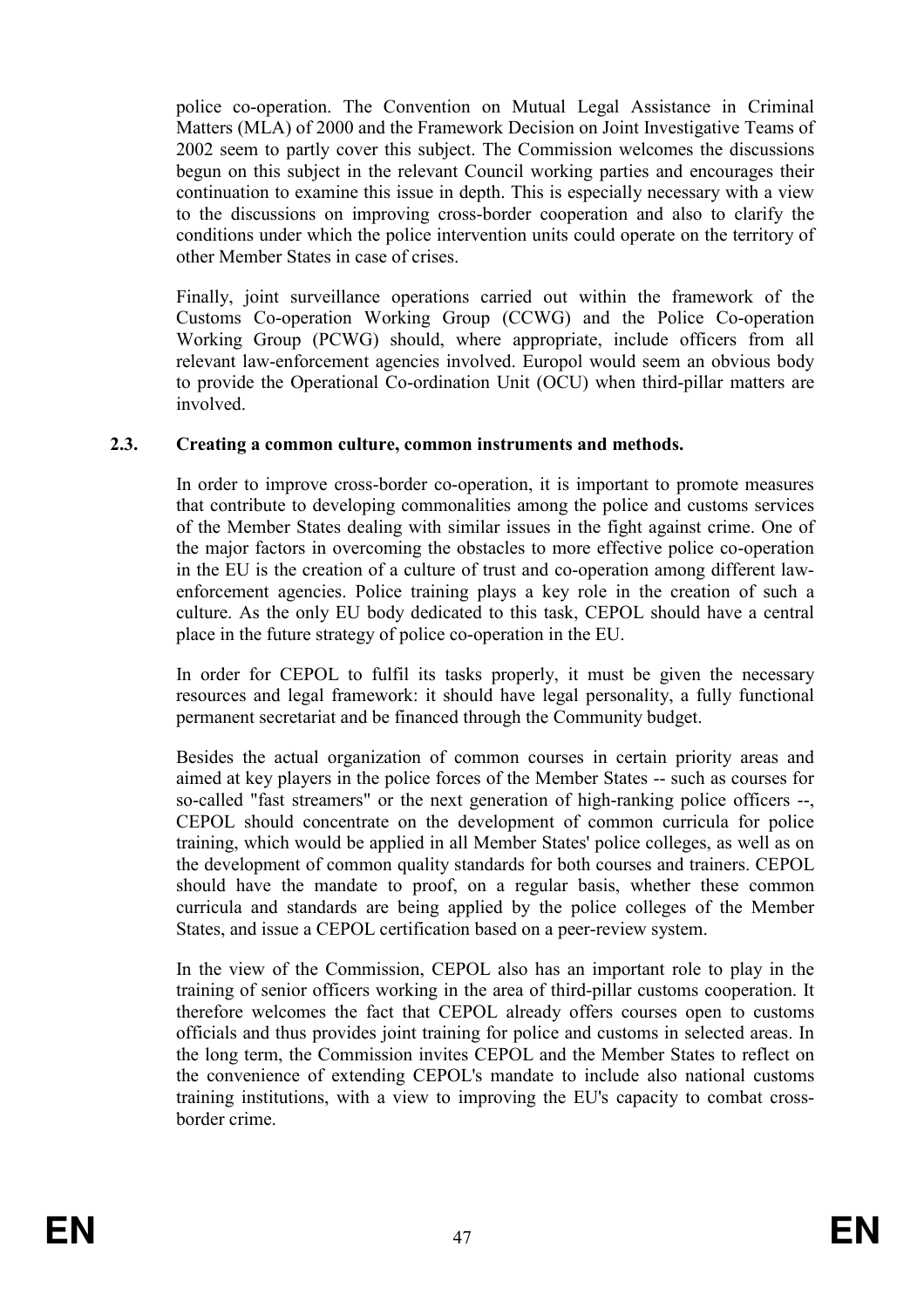The Commission proposes to step up programs of exchanges and secondments in order to foster a culture of trust and co-operation. CEPOL, which will start work in these two areas in 2004, should play a central role in this regard. The importance of language training in the framework of such secondments and exchanges cannot be overestimated. The use of AGIS and other relevant Community programs in relation to both exchange programs and language training for police and other lawenforcement officers should be better explored.

Scientific research plays an essential role in improving the basis for decision-making in all areas. Only limited research is being done as regards police and customs cooperation. More funds should be made available, which is a joint responsibility for the Union and the Member States. The Commission will enable the AGIS program to allocate funds to studies on priority subjects identified in this Communication. It will also ensure a targeted use of the relevant parts of the  $6<sup>th</sup>$  Framework Program. It is also important that a better view emerges of the priorities for research on police and customs cooperation. CEPOL has a potentially useful role to play here.

The subject of police ethics has been part of CEPOL's curriculum from the beginning of its activities. The Commission invites the Member States to reflect on the relevance of working towards an EU Code of Police Ethics. This would have positive effects on public opinion and contribute to improving confidence between Member States' police services.

Concerning the uniform evaluation of the investigation techniques referred to in Article 30 (1) (d) TEU, this has not yet started in the Union. The Commission proposes that Member States experts begin examining this question within the Council in the light of the proposed similar article in the draft Constitution text. To this end the Commission is ready to organise a meeting of experts and to possibly make funds available from the AGIS program. It is important that all Member States build up DNA data bases which are effective and efficient tools in solving crimes. A system should be developed to enable member States to check if DNA found on their territory matches that found in other Member States.

The subject of forensic science has not been dealt with structurally in the Union thus far. A first priority would seem to be raising the quality level of the forensic laboratories of the EU Member States by requiring them to introduce quality assurance systems based on a generally recognised standard. The Commission also invites the relevant Council working parties to re-examine the question of the European Network of Forensic Science Institutes' (ENFSI) role in EU co-operation in this area.

# 2.4. Counter-terrorism

The field of co-operation in counter-terrorism in the EU exemplifies better than any other the need to improve co-operation on both axes set out above: the flow of information between relevant services and actual cross-border co-operation on the ground. Counter-terrorism encompasses all aspects of law-enforcement co-operation, from joint investigation teams to special forensic techniques to allow the traceability of explosives.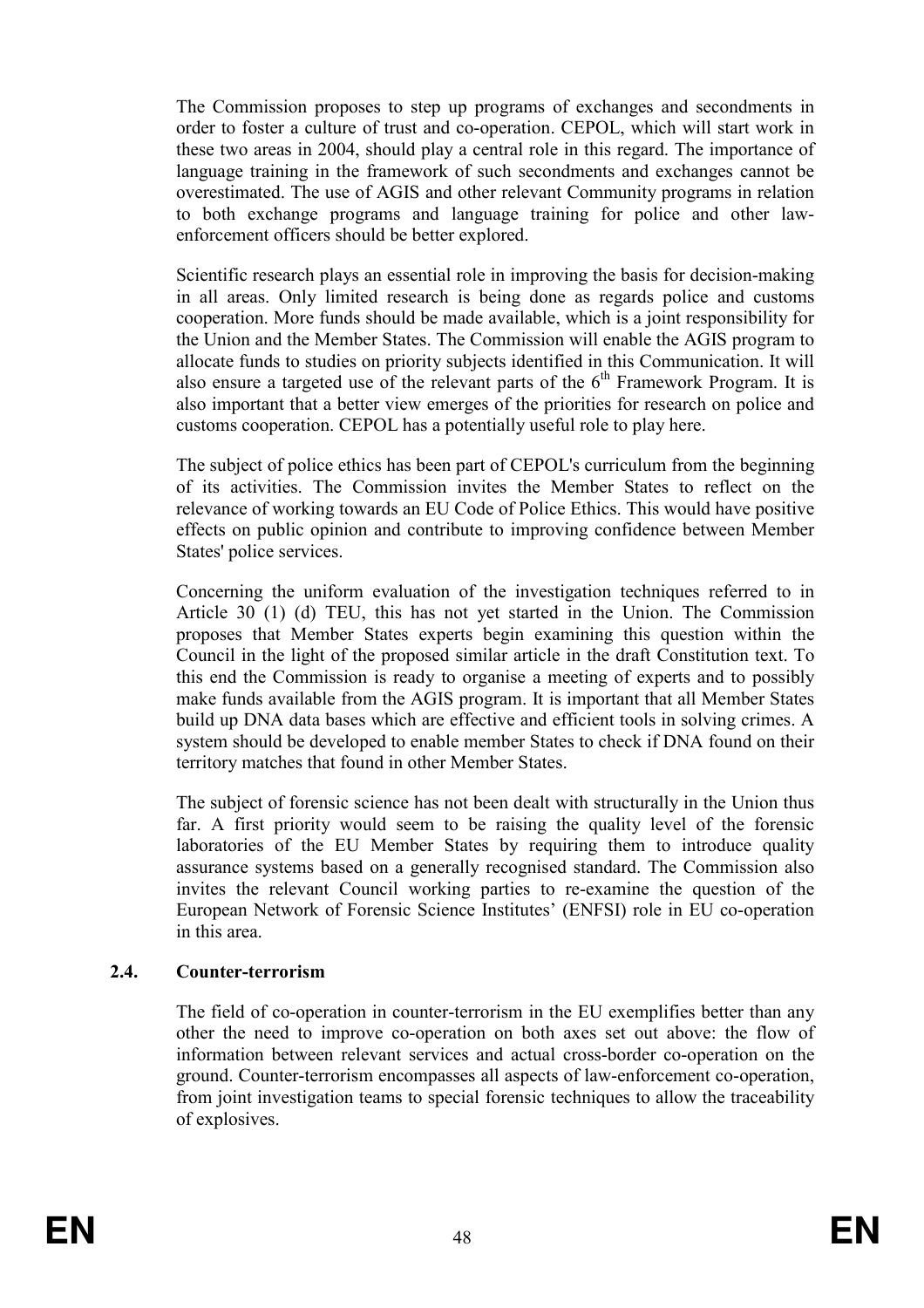As has been identified in the Commission's contributions to both the European Council meeting on 19 March 2004 and to the implementation of the European Security Strategy as regards the fight against terrorism, the first step towards improving action in this field is to improve co-ordination between all the services involved in the fight against terrorism within the Council structures. In a first stage all delegations to the Terrorism Working Group (TWG) should include representatives of both the police and the non-police intelligence services. The role of Europol in EU counter-terrorism policy should be strengthened by substituting the information system via the Europol Liaison Officers by a system of direct relations between Europol's counter-terrorism unit and the Member States, connecting Europol to the Bureaux de Liaison (BDL) network and incorporating Europol into the Club of Bern.

In a later stage, it would be necessary to bring the work of the Counter-terrorism Group (CTG) of the Club of Bern closer to the TWG. Europol should be transformed into a true center of counter-terrorism intelligence, including the creation of a common database on terrorism (persons, incidents, indications, operations, etc.). The Council Recommendation concerning the constitution of multinational teams to gather information about terrorists<sup>77</sup> (intelligence joint teams) should be changed into a legally binding instrument which allows intelligence services (police officers or not) and Europol to work together.

There are also good arguments to improve the coordination of counter-terrorism activities inside EU institutions and to reinforce the role of the Terrorism Working Group in preparing EU policy making. The working methods of the TWG should be improved by allowing Europol a more proactive role. The activities of the TWG should include all aspects of the fight against terrorism, in particular its financing and co-operation with third countries in the application of resolution 1371 of the Security Council of the United Nations and have a role in preparing EU counter-terrorism policy.

In the aftermath of the terrorist attacks in Madrid on 11 March 2004, a number of measures were agreed by the Council with the aim of improving counter-terrorism co-operation in the EU. Some of these regard aspects of actual operational cooperation between law-enforcement services, such as improving controls and traceability of firearms and explosives, the possibilities of establishing an EU database on forensic material, facilitating cross-border hot pursuit, and simplifying the exchange of information and intelligence between law-enforcement services of the Member States. Other actions concern the ratification and/or implementation of relevant legal instruments, such as the Convention on Mutual Legal Assistance and its Protocol, and the three Protocols to the Europol Convention.

The two documents prepared by the Commission in the aftermath of 11 March 2004<sup>78</sup> and mentioned already in section 2.1.6.1 above identify a series of measures to improve the EU's operational capabilities to more effectively prevent and fight terrorism. Among these measures, it is important to underline here better use of existing instruments, such as Europol and Eurojust, or the Framework Decision on

 $^{77}$  Recommendation of JHA Council of 13 June 2002.

SEC (2004) 348 of 18 March 2004 and SEC (2004) 332 of 19 March 2004.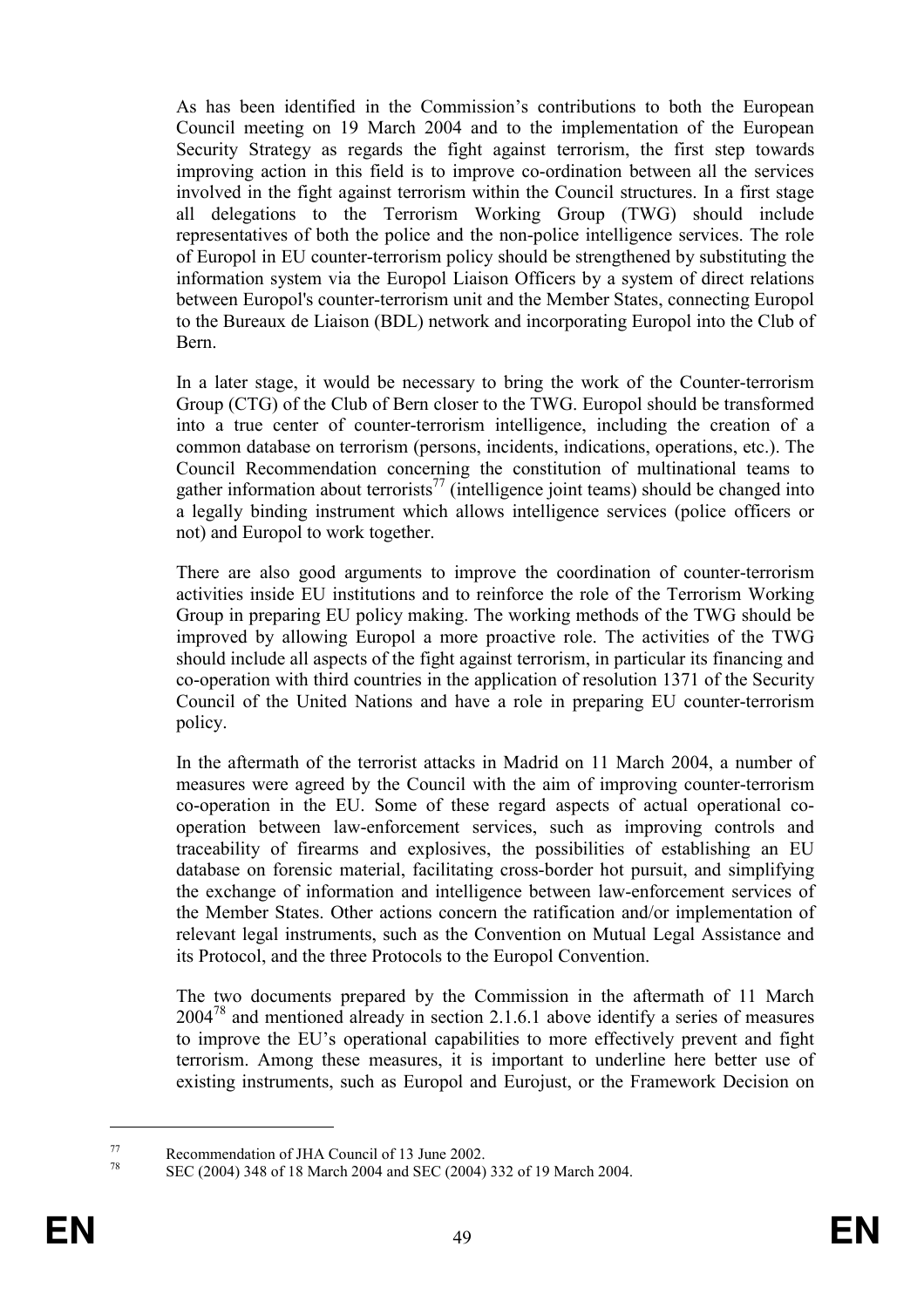Joint Investigation Teams, as well as a strengthened role for the Task Force of Eu Police Chiefs.

# 2.5. Customs co-operation

There exists a well established co-operation between customs in the third pillar. However, there is scope to further develop and improve this co-operation to make it more effective along the following lines.

As regards joint customs surveillance operations in this area, all recommendations should be recorded and taken into account during the planning process for future similar operations, to avoid problems of repetition, which currently arise. A single response form should be developed, using a single language for replies, during joint customs operations. Such a form would ensure that information is received in one recognised language and thus overcome the difficulties encountered at present. Europol should provide support in such operations, notably through the analysis of data.

There is also a need to establish a permanent Operational Co-ordination Unit (OCU) to provide logistical and technical support for joint customs operations. Such a unit is essential for an effective implementation of future joint customs operations in both the third and first pillars. The Commission services should examine the most efficient way of providing this support.

Customs administrations in the EU should more actively share liaison officers. This system would provide for greater efficiency and savings in terms of financial resources.

To complete the study being undertaken for general customs control equipment at the external borders<sup>79</sup>, it may be also useful to make a study of the equipment available and necessary in Member States for the control of the external border, which is specifically required for third pillar purposes. This study should recommend number and type of equipment needed, as well as the possible sharing or hire of such equipment to assist Member States who do not have sufficient resources.

Common risk indicators and profiles will be key to improved controls in the fight against trade in illicit goods and, as part of a coherent and cost effective approach, it should be examined how best to develop this in the third pillar. Specific account should be taken of the cost benefits of building on the ongoing first pillar work on risk management.

Additionally, common EU threat assessments regarding prohibited and restricted goods should be developed. This is necessary to set clear priorities for joint operations, to make them more effective in the fight against the trade in illicit goods.

The Commission is concerned about the fact that five Member States have still not ratified the Naples II Convention of 1997, and about reports that this could be due to competence problems between police and customs services in some Member States.

 $79$  "Communication from the Commission to the European Parliament and the Council on the role of customs in the integrated management of external borders." COM(2003) 452 final of 24 July 2003.